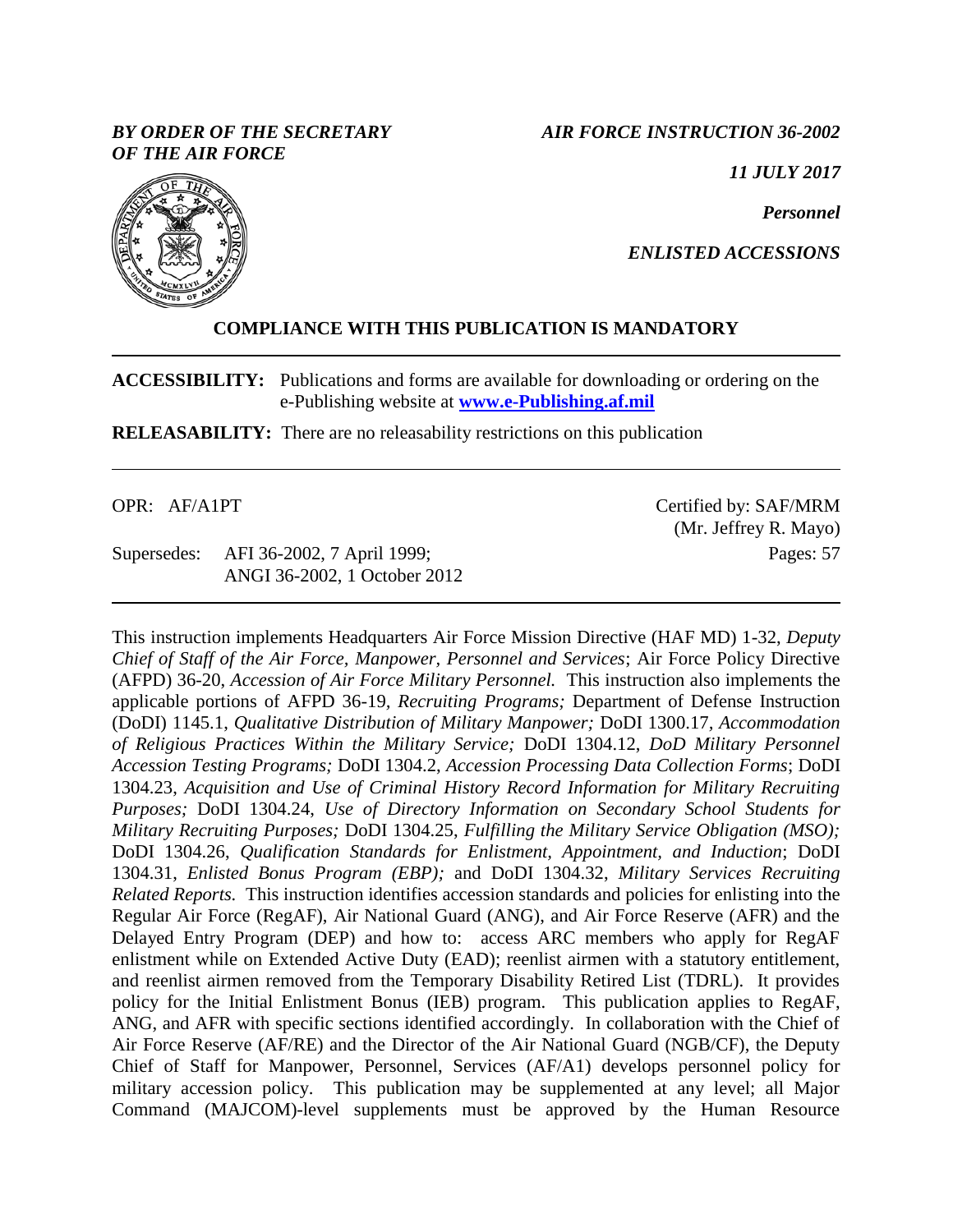Management (HRM) Strategic Board (HSB) prior to certification and approval. To the extent its directions are inconsistent with other Air Force publications, the information herein prevails, in accordance with (IAW) AFI 33-360, *Publications and Forms Management.* Ensure that all records created as a result of processes prescribed in this publication are maintained IAW Air Force Manual (AFMAN) 33-363, *Management of Records*, and disposed of IAW the Air Force Records Disposition Schedule (RDS) in the Air Force Records Information Management System (AFRIMS). Refer recommended changes and questions about this publication to the Office of Primary Responsibility (OPR) using the AF Form 847, *Recommendation for Change of Publication*; route AF Forms 847 from the field through the appropriate functional chain of command. The authorities to waive wing/unit level requirements in this publication are identified with a Tier ("T-0, T-1, T-2, T-3") number following the compliance statement. See AFI 33-360, Table 1.1 for a description of the authorities associated with the Tier numbers. Submit requests for waivers through the chain of command to the appropriate Tier waiver approval authority, or alternately, to the Publication OPR for non-tiered compliance items. This publication requires the collection or maintenance of information protected by Title 5 United States Code (USC) Section (§) 552a, *The Privacy Act of 1974*. The authorities to collect or maintain the records prescribed in the publication are 10 USC § 8013 and Executive Order 9397, *Numbering System for Federal Accounts Relating to Individual Persons*, as amended. The applicable System of Records Notices (SORNs) F036 AF PC H, *Air Force Enlistment/Commissioning Records System*; F036 AF PC C, *Military Personnel Records Systems*; F036 AF PC Q, *Personnel Data System (PDS);* and F036 AETC R, *Air Force Recruiting Information Support System (AFRISS) Records* are available at: **<http://dpclo.defense.gov/Privacy/SORN.aspx>**.

## *SUMMARY OF CHANGES*

This document has been substantially revised and requires a complete review. Major changes include: inclusion of a total force collaboration statement, consolidation of all enlisted accession policies and alignment of accession policies across the Total Force. It also adds guidance on Voluntary Limited Period of Active Duty (VLPAD) in paragraph 5.4., adds Enlisted College Loan Repayment Program (ECLRP) in **[Chapter](#page-29-0) 7**, includes adopted form Air Force Form 24, *Application for Appointment as Reserve of the Air Force or USAF Without Component*, and deletes Air Force Form 1034, *Extended Active Duty Agreement (Officer Training School) United States Air Force Reserves.* Other minor administrative corrections were made to add clarity as appropriate.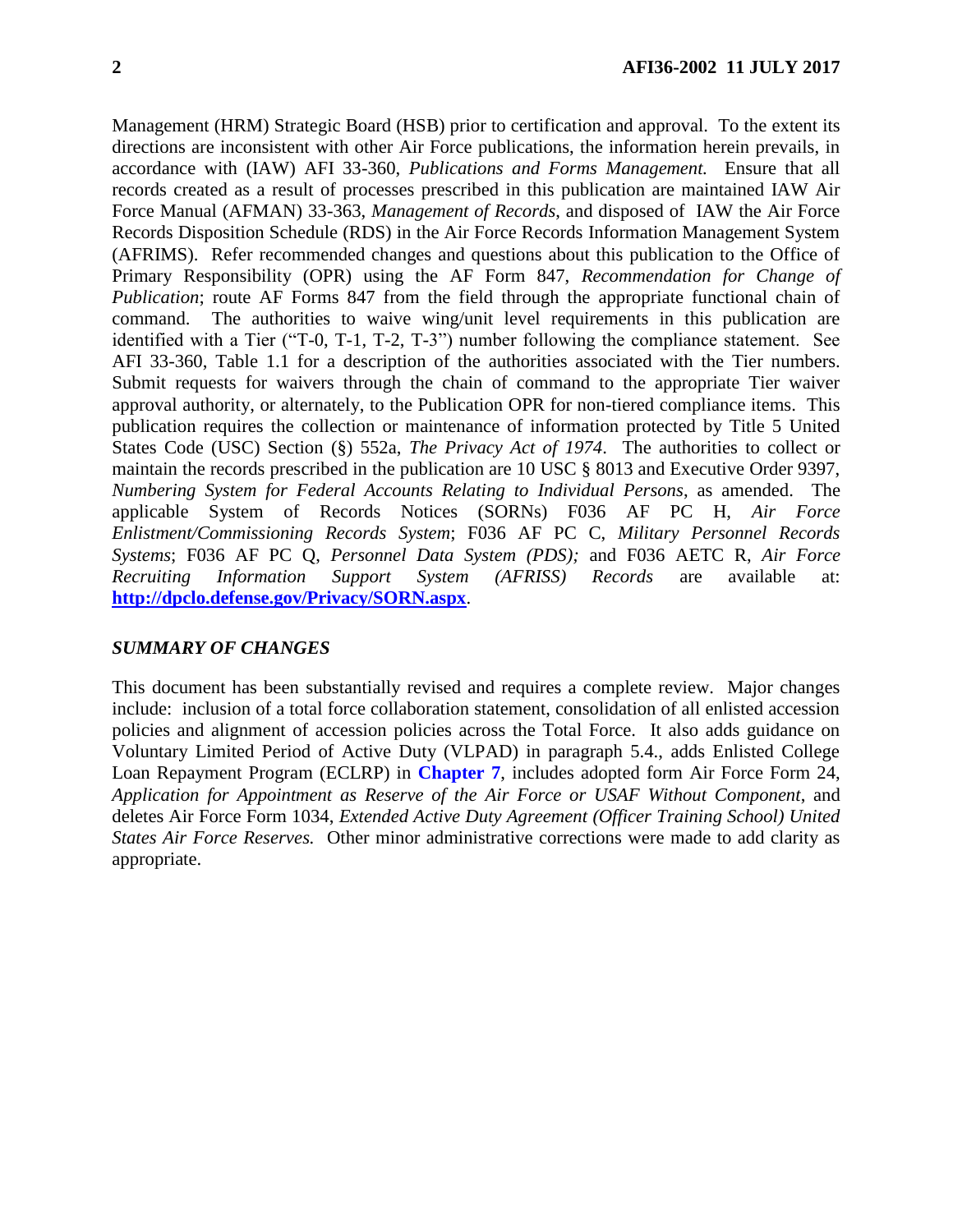# **AFI36-2002 11 JULY 2017 3**

|       | <b>Chapter 1— ENLISTMENT AUTHORITY</b>                                                      |
|-------|---------------------------------------------------------------------------------------------|
| 1.1.  |                                                                                             |
| 1.2.  |                                                                                             |
| 1.3.  |                                                                                             |
| 1.4.  |                                                                                             |
| 1.5.  |                                                                                             |
|       | <b>Chapter 2-ELIGIBILITY STANDARDS</b>                                                      |
| 2.1.  | Eligibility Standards (CCMAPPEDDS - See following paragraph titles) -                       |
| 2.2.  |                                                                                             |
| 2.3.  |                                                                                             |
| 2.4.  |                                                                                             |
| 2.5.  |                                                                                             |
| 2.6.  |                                                                                             |
| 2.7.  |                                                                                             |
| 2.8.  |                                                                                             |
| 2.9.  | Dependency: Applicants with Family Members Incapable of Self-Care                           |
| 2.10. |                                                                                             |
| 2.11. |                                                                                             |
|       | <b>Chapter 3— SERVICE ELIGIBILITY DETERMINATIONS/WAIVERS/EXCEPTIONS</b><br><b>TO POLICY</b> |
| 3.1.  | Service Eligibility Determinations / Waivers / Exceptions to Policy (ETP):                  |
| 3.2.  |                                                                                             |
| 3.3.  |                                                                                             |
| 3.4.  | Previously approved Service Eligibility Determinations, Waivers, and ETPs                   |
| 3.5.  |                                                                                             |
| 3.6.  |                                                                                             |
| 3.7.  | Applicants Drawing Certain Other Compensation from the US Government                        |
|       | <b>Chapter 4-ENLISTMENT POLICY</b>                                                          |
| 4.1.  |                                                                                             |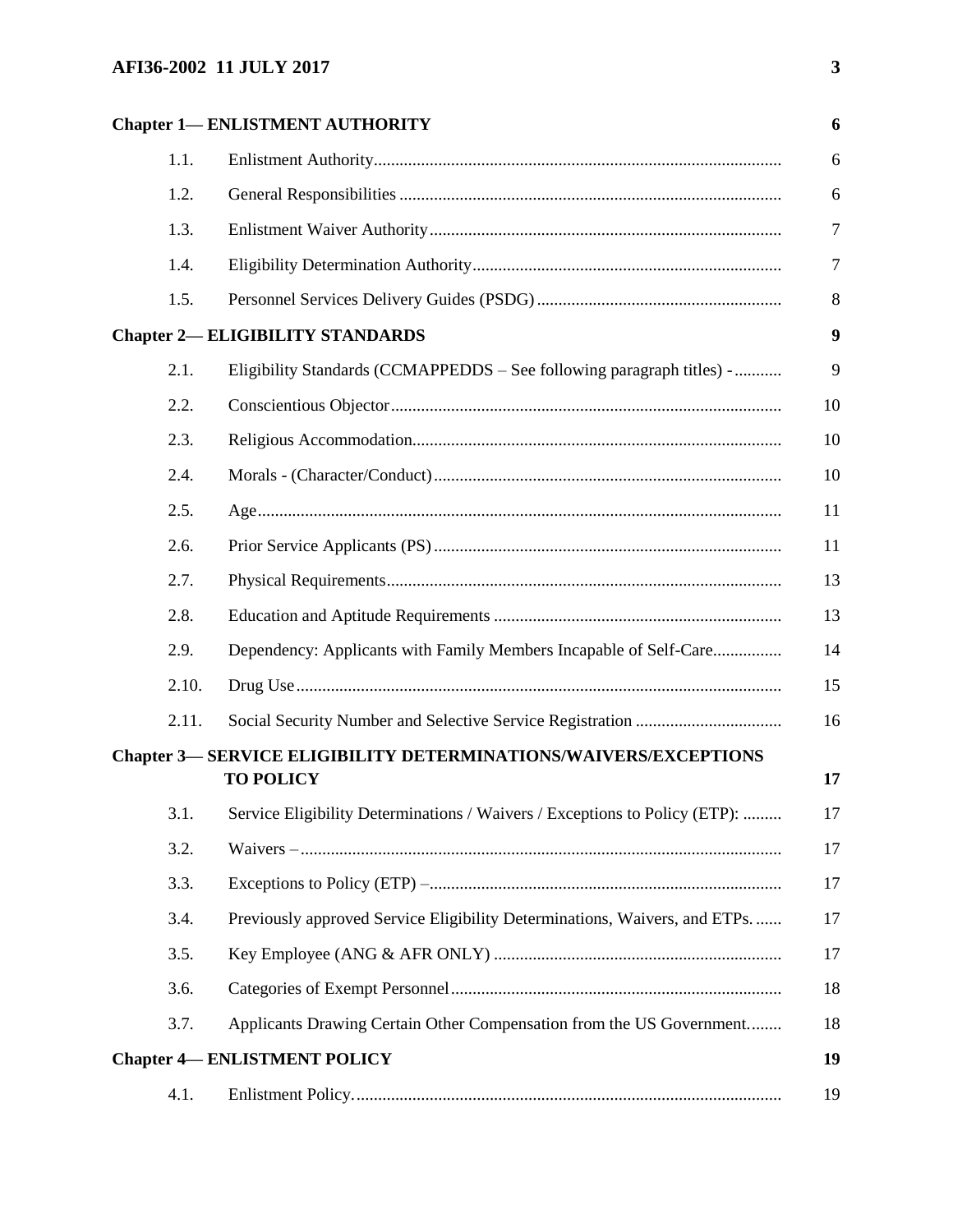|       | 4.2.  |                                                                                                                  |
|-------|-------|------------------------------------------------------------------------------------------------------------------|
|       | 4.3.  |                                                                                                                  |
|       | 4.4.  |                                                                                                                  |
|       | 4.5.  |                                                                                                                  |
| Table | 4.1.  |                                                                                                                  |
|       | 4.6.  |                                                                                                                  |
|       | 4.7.  |                                                                                                                  |
|       | 4.8.  |                                                                                                                  |
|       | 4.9.  | NPS Enlistment Guidance – Establishment of Pay Date – ANG/AFR Only                                               |
|       | 4.10. |                                                                                                                  |
|       |       | <b>Chapter 5— VOLUNTARY AND INVOLUNTARY EXTENDED ACTIVE DUTY (EAD)</b><br>FOR AIR RESERVE COMPONENT (ARC) AIRMEN |
|       | 5.1.  |                                                                                                                  |
|       | 5.2.  | Voluntary Airman EAD Recall Programs under 10 USC § 12301(d)                                                     |
|       | 5.3.  |                                                                                                                  |
|       | 5.4.  |                                                                                                                  |
|       | 5.5.  |                                                                                                                  |
|       | 5.6.  |                                                                                                                  |
|       |       | <b>Chapter 6-SPECIAL CATEGORY ENLISTMENTS</b>                                                                    |
|       | 6.1.  |                                                                                                                  |
|       | 6.2.  |                                                                                                                  |
|       | 6.3.  |                                                                                                                  |
|       | 6.4.  |                                                                                                                  |
|       | 6.5.  |                                                                                                                  |
|       | 6.6.  |                                                                                                                  |
|       |       | <b>Chapter 7— ENLISTED ACCESSION INCENTIVES (REGAF ONLY)</b>                                                     |
|       | 7.1.  | The Initial Enlistment Bonus (IEB) and Enlisted College Loan Repayment                                           |
|       | 7.2.  |                                                                                                                  |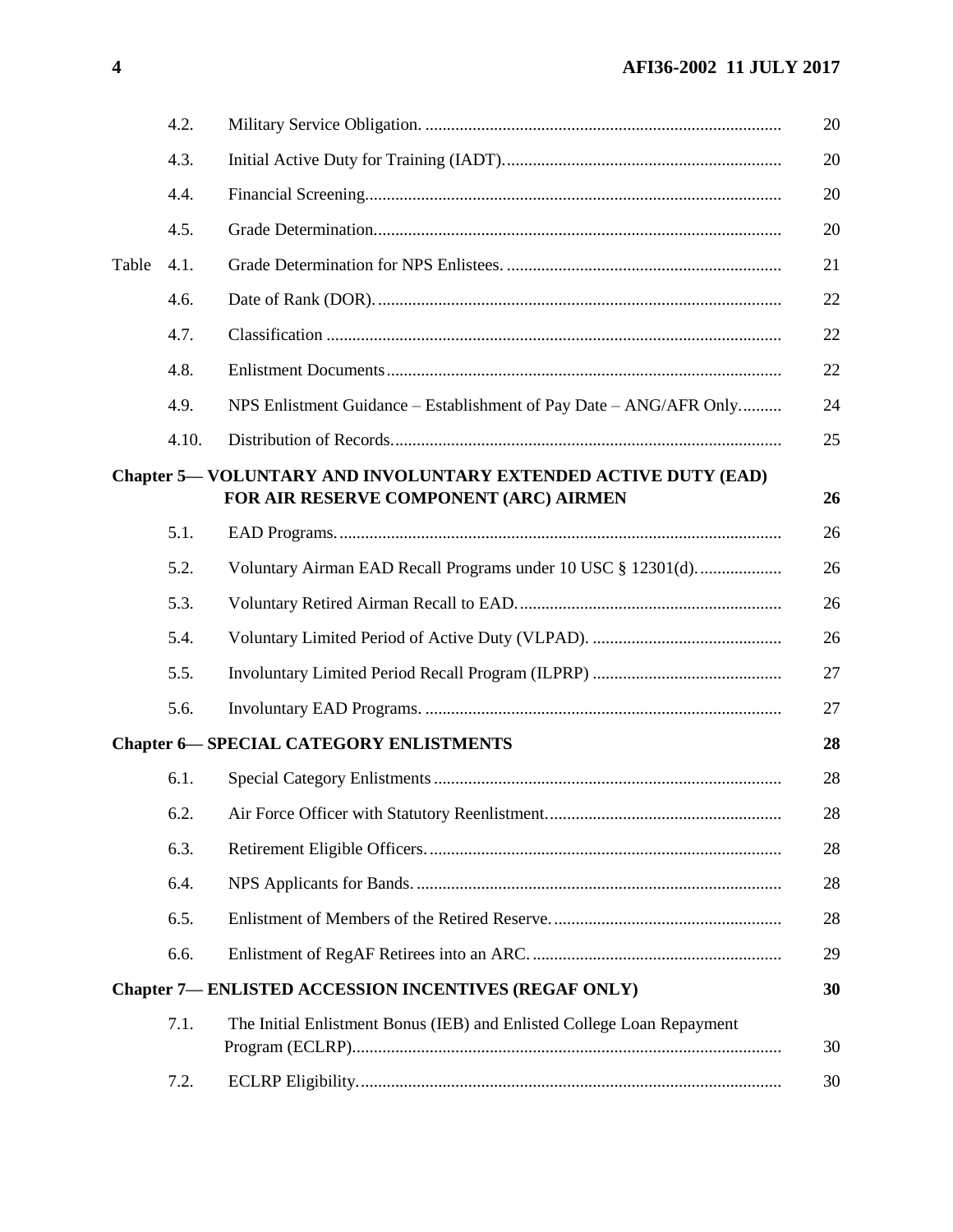# **AFI36-2002 11 JULY 2017 5**

|      | Attachment 2- WAIVER AUTHORITY MATRIX - UNIFORM GUIDE LIST (UGL) OF<br><b>TYPICAL CONDUCT OFFENSES</b> | 46 |
|------|--------------------------------------------------------------------------------------------------------|----|
|      | Attachment 1— GLOSSARY OF REFERENCES AND SUPPORTING INFORMATION                                        | 32 |
| 7.5. |                                                                                                        | 31 |
| 7.4. |                                                                                                        | 30 |
|      |                                                                                                        | 30 |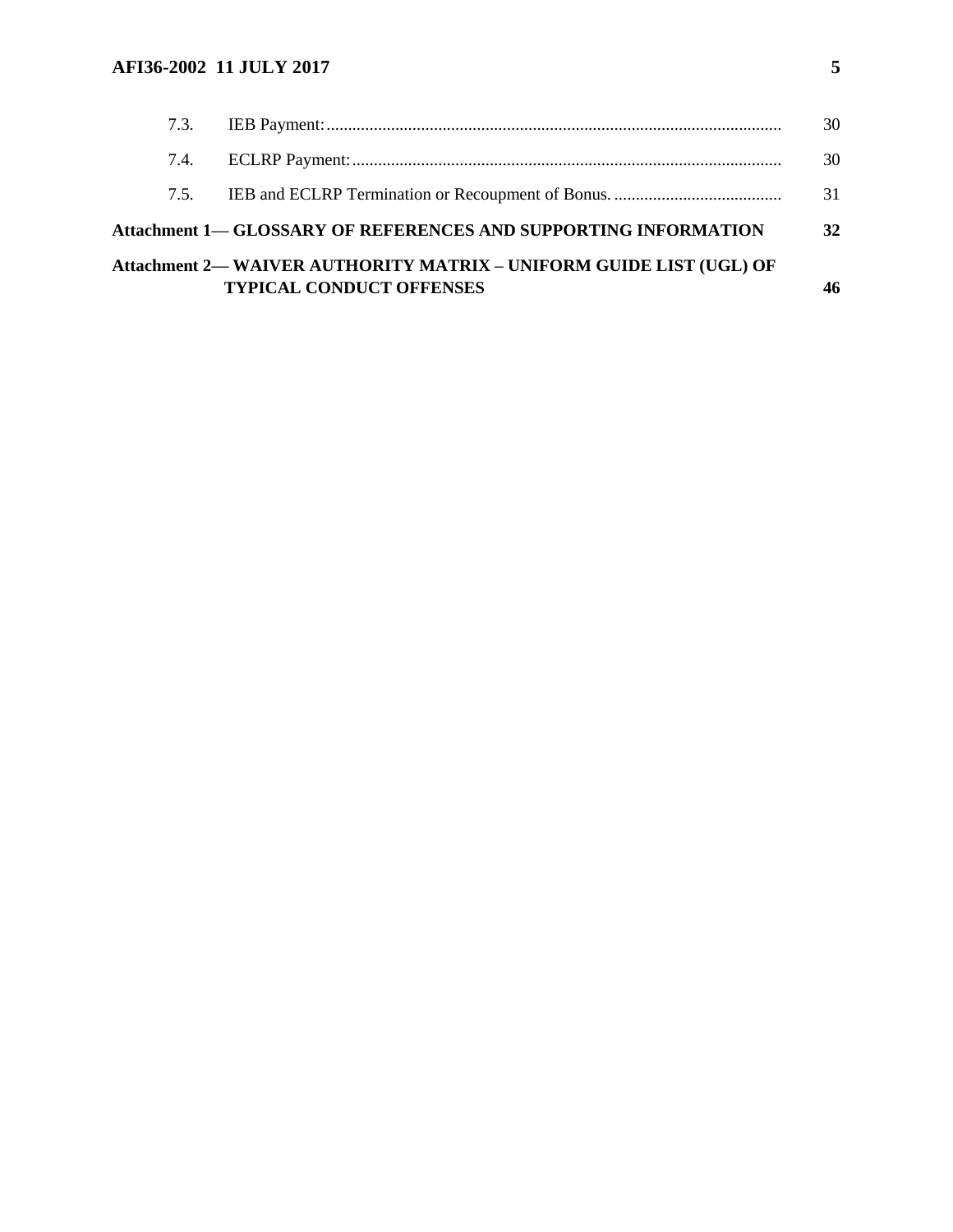# **Chapter 1**

# **ENLISTMENT AUTHORITY**

## <span id="page-5-1"></span><span id="page-5-0"></span>**1.1. Enlistment Authority**

# 1.1.1. **The Secretary of the Air Force (SecAF)** .

1.1.1.1. The SecAF under 10 USC § 505, § 12102(b) and §12107 approves or denies the enlistment of qualified, effective, and able-bodied persons into the RegAF, AFR, and the ANG of the United States.

1.1.1.1.1. During emergencies or war, Air Force Personnel Center (AFPC), Director of Personnel Program Management (DP3), in conjunction with higher authorities, decides if the situation calls for delegating enlistment standards to Air Force Recruiting Service (AFRS), Director, Air National Guard (NGB/CF), and (AFR). **(T-1)**

# <span id="page-5-2"></span>**1.2. General Responsibilities**

# 1.2.1. **RegAF**

1.2.1.1. The Director of Military Force Management Policy (AF/A1P) is responsible for managing Regular Air Force enlisted accessions to meet Force Management objectives.

1.2.1.2. The Chief of Accessions and Training Division (AF/A1PT) has oversight for RegAF enlisted accession programs.

1.2.1.2.1. AF/A1PT works with the Director of Manpower, Organization and Resources (AF/A1MO), to develop enlisted accession requirements, to include nonprior service (NPS) and prior service (PS) programs. AF/A1PT will ensure accession requirements are published in the Accessions Program Guidance Letter (APGL) to reflect current fiscal year (FY) and the Future Years Defense Plan (FYDP) years.

1.2.1.3. AFRS/RSO is responsible for developing and managing day-to-day recruiting programs to meet fiscal year enlisted accession requirements in accordance with enlisted accessions policy and requirements published in the most recent APGL. **(T-1)**

## 1.2.2. **ANG**

1.2.2.1. The Director of the Air National Guard (NGB/CF) has functional authority and is responsible for policy oversight, advisory services and manages the ANG accessions program. The National Guard Bureau (NGB/A1) is responsible for developing and managing day-to-day recruiting programs to meet fiscal year enlisted accession requirements in accordance with enlisted accessions policy.

1.2.2.2. The Adjutant General (TAG) is responsible for implementing the policies and procedures within their state as outlined in this instruction.

1.2.2.3. Unit commanders will ensure their personnel are assigned to authorized positions within their unit and that a viable personnel force management plan is in place. **(T-2)**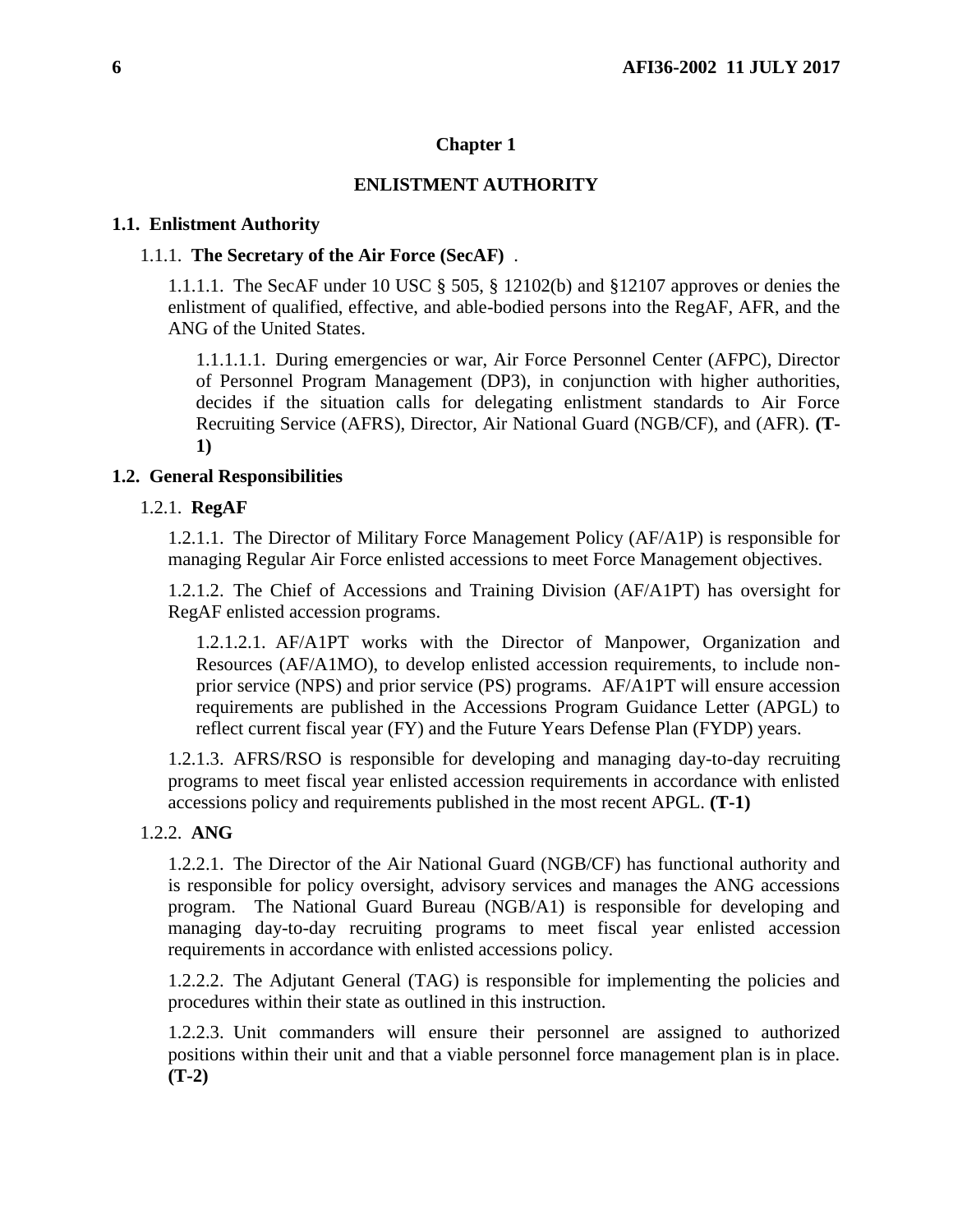## 1.2.3. **AFR**

1.2.3.1. The Chief of Air Force Reserve (AF/RE) has functional authority and responsibility for policy oversight, advisory services and management of the AFR accessions program. Air Force Reserve Command Recruiting Service Recruiting Service Operations (AFRCRS/RSO) is responsible for developing and managing day-to-day recruiting programs to meet fiscal year enlisted accession requirements in accordance with enlisted accessions policy.

## <span id="page-6-0"></span>**1.3. Enlistment Waiver Authority**

#### 1.3.1. **RegAF**

1.3.1.1. AFRS/CC is the authority to waive disqualifying factors not set by statute, Department of Defense (DoD) policy, or otherwise stated in this instruction. **(T-3)** AFRS/CC may further delegate this waiver authority to Air Force Recruiting Groups and Squadrons.

1.3.1.1.1. Air Education and Training Command (AETC) Office of the Command Surgeon General (SG) or appropriate Major Command (MAJCOM) SG is the authority to waive physical standards for enlistment.

# 1.3.2. **ANG**

1.3.2.1. The Director, Air National Guard (DANG) is the authority to waive disqualifying factors not set by statute, DoD policy, or otherwise stated in this instruction.

1.3.2.1.1.1. The enlistment waiver authorities for the ANG enlistment authority is further delegated as listed in this instruction.

1.3.2.1.2. The NGB/SG is the authority to waive physical standards for enlistment IAW Air Force Instruction (AFI) 48-123, *Medical Examination and Standards*, as applicable.

### 1.3.3. **AFR**

1.3.3.1. AFRCRS/CC is the authority to waive disqualifying factors not set by statute, DoD policy, or otherwise stated in this instruction. AFRCRS/CC may further delegate this waiver authority to Air Force Reserve Recruiting Operations and Squadrons.

1.3.3.1.1. The enlistment waiver authorities for the AFR is further delegated as indicated in this instruction.

1.3.3.2. The AFRC/SG is the authority to waive physical standards for enlistment IAW AFI 48-123.

## <span id="page-6-1"></span>**1.4. Eligibility Determination Authority**

## 1.4.1. **RegAF**

1.4.1.1. AFRS Operations Division (RSO) will make eligibility determinations for previous service applicants whose eligibility is in doubt. **(T-1)**

#### 1.4.2. **ANG**

1.4.2.1. NGB/A1 will make (non-medical) eligibility determinations, unless otherwise delegated, for applicants whose eligibility is in doubt.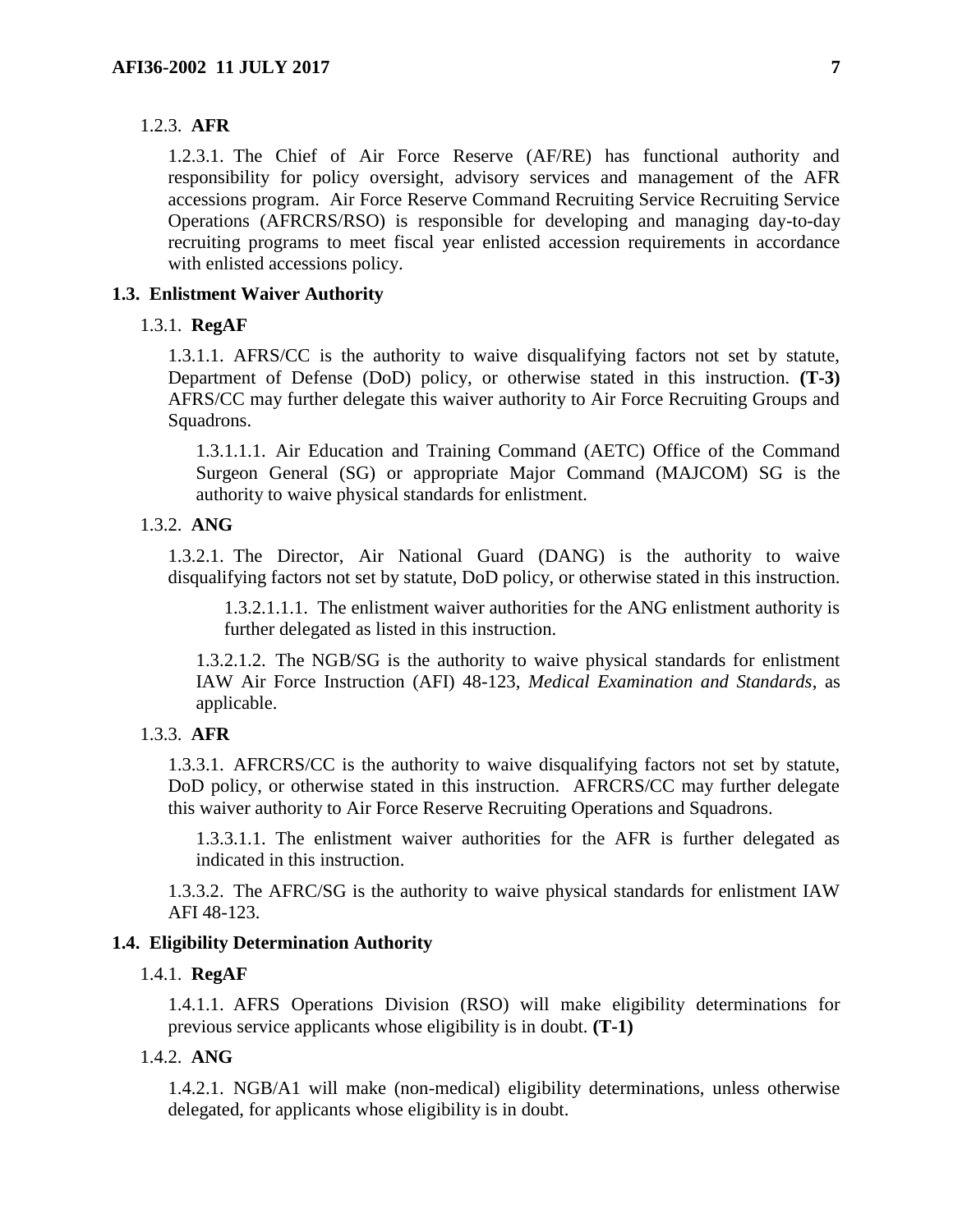1.4.2.2. NGB/SG will make (medical) eligibility determinations unless otherwise delegated for applicants whose eligibility is in doubt.

1.4.3. **AFR**

1.4.3.1. AFRCRS/RSO will make eligibility determinations for previous service applicants whose eligibility is in doubt.

#### <span id="page-7-0"></span>**1.5. Personnel Services Delivery Guides (PSDG)**

1.5.1. Components may utilize PSDGs to establish component specific procedures for implementing this instruction.

1.5.1.1. AFRS, NGB/A1 and AFRCRS are responsible to create, update and review the PSDGs.

1.5.1.2. Components should review PSDGs at a minimum annually or sooner if process change dictates to ensure current guidance is utilized. Components will submit PSDGs to AFPC/DP0K for publishing to the myPers website.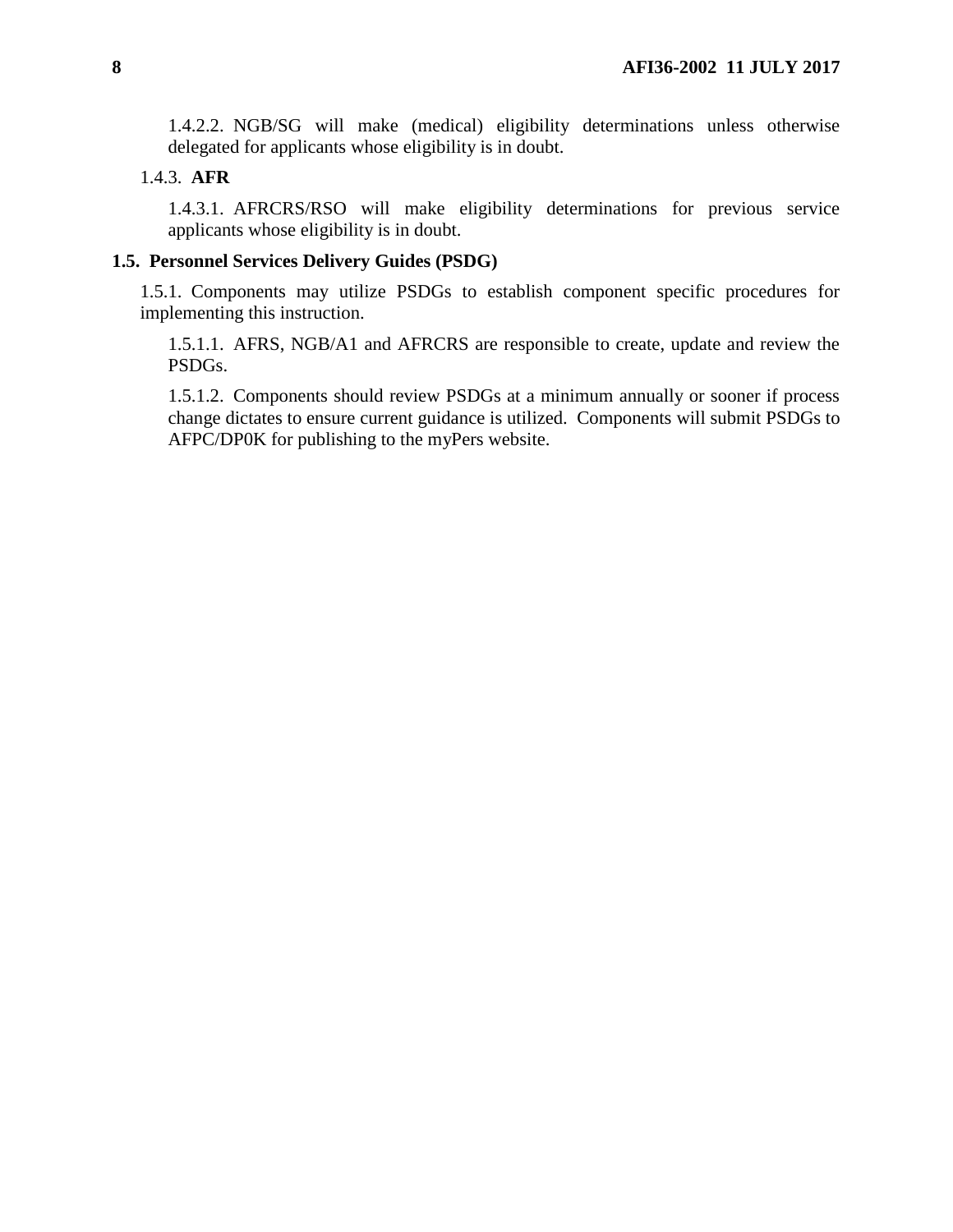#### **Chapter 2**

#### **ELIGIBILITY STANDARDS**

<span id="page-8-1"></span><span id="page-8-0"></span>**2.1. Eligibility Standards (CCMAPPEDDS – See following paragraph titles) -** Recruiters are responsible for the prescreening and processing of applicants prior to accession, utilizing the established policies and procedures. **(T-0)** Recruiters are the only authorized personnel able to conduct pre-enlistment interviews, based on standards outlined in this instruction, in order to determine an applicant's tentative qualification for enlistment. **(T-2)** Accession in the Air Force may be denied to any applicant even if the applicant meets enlistment/appointment/assignment criteria when, in the recruiter's judgment, with Flight Chief or ANG Recruiting and Retention Manager concurrence, accession is not in the best interest of the Air Force.

#### 2.1.1. **Citizenship Requirement**

2.1.1.1. NPS applicants. An NPS applicant must be a United States (US) citizen or:

2.1.1.2. An alien lawfully admitted into the US for permanent residence IAW 8 USC § 1101(a)(20) *Aliens & Nationality*, 8 USC § 1401 *Nationals and citizens of United States at birth*, 10 USC § 504, *Persons Not Qualified*, and 10 USC § 12102, *Reserve Components: Qualifications*. **(T-0)**

2.1.1.3. US National born in American Samoa or Swains Island, Palau or Foreign national citizen of the Federated States of Micronesia or the Republic of the Marshall Islands. **(T-0)**

2.1.1.4. American Indian born in Canada: **(T-0)**

2.1.1.4.1. For the purpose of enlisting, American Indians born in Canada are considered immigrant aliens and must present a birth certificate. **(T-0)** Applicants may enlist, but will not receive a security clearance until they become a US citizen. **(T-0)**

2.1.1.5. Individuals who have dual citizenship with another country and the US IAW DoD 5200.2-R, *Personnel Security Program* (paragraph C2.2.1.6. and AP 8), and AFI 31-501, *Personnel Security Program Management* (paragraph 5.7.) will not be placed into an Air Force Specialty Code (AFC) listed as "Open to non-US citizens" IAW the Air Force Enlisted Classification Directory (AFECD).

2.1.1.6. Enlist in an AFS other than intelligence if the applicant formerly served in the Peace Corps. (No waivers granted.) Refer questions to HQ USAF/DPXF.

2.1.2. PS Applicant. A PS applicant that requires completion of a DD Form 4, *Enlistment/Reenlistment Document Armed Forces of the United States,* must be a US Citizen. **(T-0)** ARC assignments that do not require a DD Form 4 are eligible. Citizens of the Northern Mariana Islands are considered citizens of the US and not US Nationals (Public Law 99-239 *The Compact of Free Association Act of 1985*).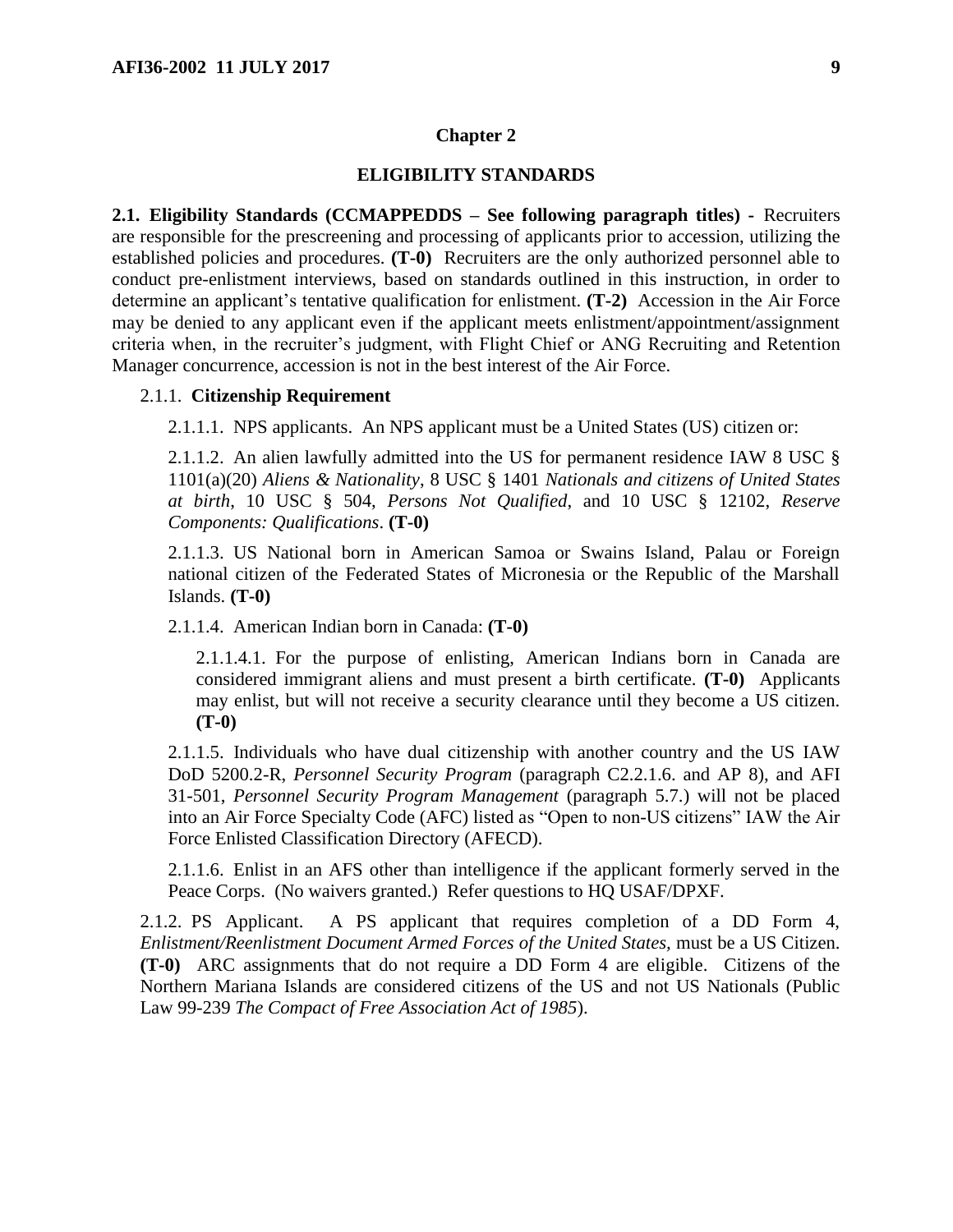## <span id="page-9-0"></span>**2.2. Conscientious Objector**

2.2.1. Conscientious objector: a person with firm fixed personal beliefs, convictions, or religious practices precluding unrestricted duties or assignments; or who received a presidential pardon for draft evasion are ineligible to enlist.

<span id="page-9-1"></span>**2.3. Religious Accommodation.** A request for religious accommodation by any pre-accession applicant cannot be granted. Instead, IAW DoDI 1300.17, applicants are briefed on Air Force policy and procedures for seeking accommodation. Specifically, applicants are briefed that every airman has the right to request accommodation once they have been accessed into the Air Force. Religious accommodation requests are reviewed and evaluated on a case-by-case basis at each assignment throughout the airman's career. As such, a religious accommodation may be granted at one assignment but denied at another assignment. Every request is fully considered by the authority; however, if the request is denied the airman will be required to comply with Air Force standards. Following the briefing, the applicant's acknowledgment of the Air Force policy regarding accommodation requests will be recorded and maintained as part of the accession application.

## <span id="page-9-2"></span>**2.4. Morals - (Character/Conduct)**

2.4.1. IAW DoDI 1304.26 and DoDI 1304.32, the underlying purpose of these enlistment standards are to minimize entrance of persons who are likely to become disciplinary cases, security risks, or who are likely to disrupt good order, morale, and discipline. The Air Force is responsible for the defense of the Nation and should not be viewed as a source of rehabilitation for those who have not subscribed to the legal and moral standards of society at-large.

2.4.2. Ineligibility: Applicants are ineligible if previously convicted or adversely adjudicated of disqualifying offenses listed in Attachment 2, unless they have an approved waiver or eligibility determination.

2.4.2.1. Applicants are ineligible if they have had criminal charges filed or pending against them alleging a violation of state or federal statute but whom, as an alternative to further prosecution, indictment, or incarceration for such violation, are granted a release from the charge by a court on condition they apply and are accepted for enlistment or continued in their present military status. **(T-0)**

2.4.2.1.1. In civil suit cases only, applicants may enlist provided they obtain a statement of nonappearance from legal or court officials. Eligibility determination may be required prior to accession.

2.4.2.2. An applicant under any form of judicial restraint (bond, probation, imprisonment, or parole) is ineligible.

2.4.2.3. An applicant with unpaid fines is ineligible to enlist.

2.4.2.4. An applicant is not eligible to begin enlistment processing for 90 days following termination of parole, probation, suspended sentence, or any period of confinement for a conviction. **Exception**: Suspended sentences for minor traffic offenses and completion of community service.

2.4.2.5. An applicant with a significant criminal record is not eligible to enlist: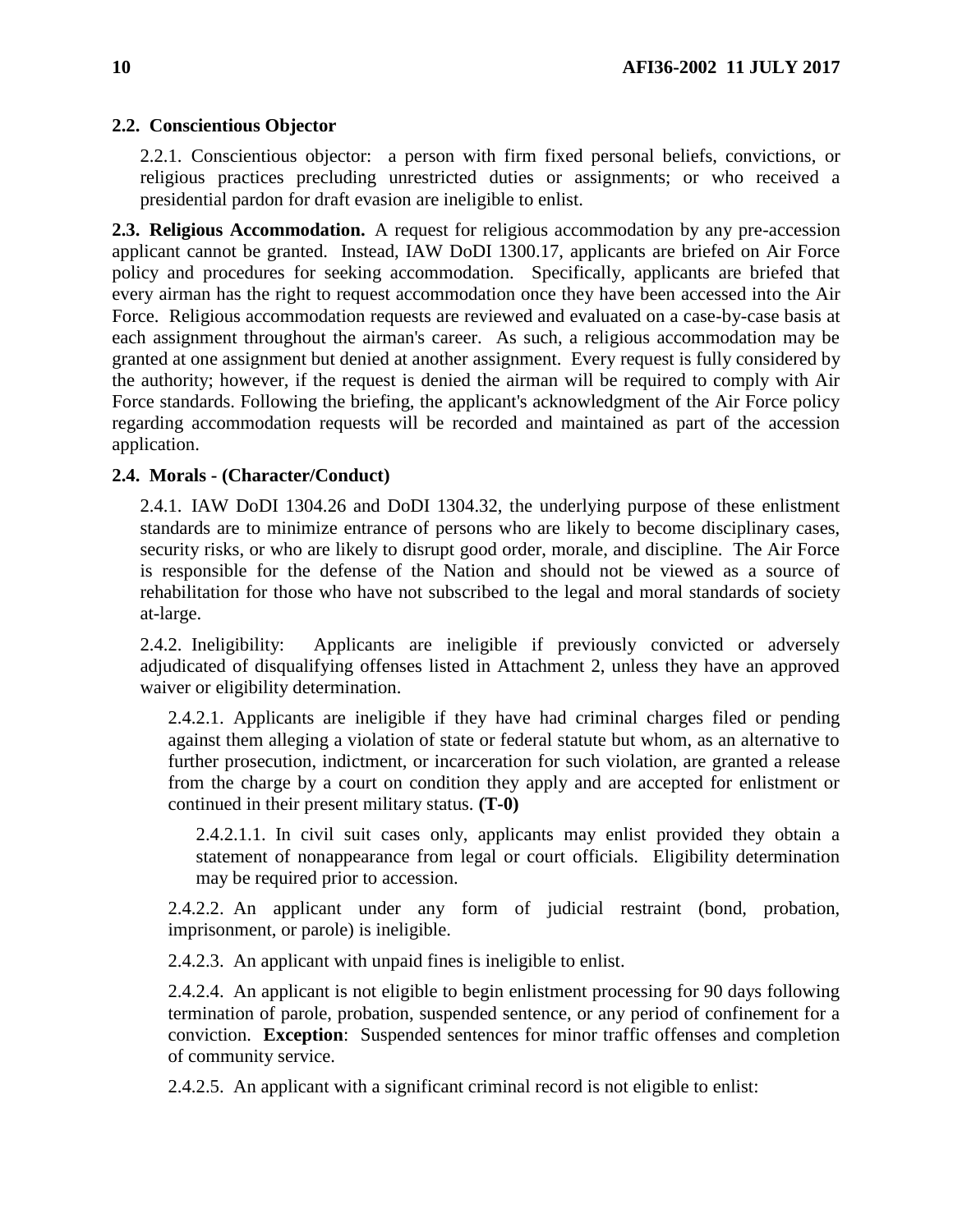2.4.2.5.1. Who has been convicted of a felony IAW 10 USC § 504.

2.4.2.5.2. Has a State or Federal conviction, or a finding of guilty in a juvenile adjudication, for a felony crime of rape, sexual abuse, sexual assault, incest, and other sexual offense, or when the disposition requires the person to register as a sex offender.

2.4.2.5.3. Has exhibited antisocial behavior or other traits of character that may render the applicant unfit for service.

2.4.2.5.4. Has questionable moral character, history of antisocial behavior (including psychosis), frequent difficulties with law enforcement agencies, exhibitionism, transvestitism, voyeurism, and other paraphilia.

2.4.2.5.5. Receives an unfavorable final determination by the DoD Consolidated Adjudication Facility on completed National Agency Check with Law and Credit (NACLC) or higher-level investigation, which is adjudicated to the National Security Standards IAW Executive Order 12968, during the accession process.

## <span id="page-10-0"></span>**2.5. Age**

2.5.1. NPS Applicants: This program includes applicants for enlistment in the AF who have less than 84 days of Active Duty (AD) or Initial Active Duty Training (IADT) with any branch of the US Armed Forces and not previously completed IADT in its entirety (i.e., Basic Military Training (BMT) and/or follow on IADT). **(T-0)**

2.5.1.1. NPS applicant must be at least 17, but has not reached age 40 on Date of Enlistment (DOE). **(T-0)**

2.5.1.2. NPS applicant must have parental or guardian consent. **(T-0)**

2.5.1.2.1. Required for applicants who are 17, but less than 18 years of age.

2.5.1.2.2. Parental or Guardian consent is not required for an emancipated 17 year old. Emancipated 17 year old applicants must have an approved waiver. **(T-0)**

2.5.1.2.3. Parental or guardian consent is not required for a married 17 year old applicant.

2.5.2. PS applicants: Applicants who previously served in any branch of the military, use an adjusted age. To calculate the adjusted age, subtract the applicants years of satisfactory service, from the applicants age. **(T-0) Note**: Must have sufficient, documented, creditable service for retirement purposes to enable them to accrue 20 years of creditable service for retirement upon reaching age 60.

## <span id="page-10-1"></span>**2.6. Prior Service Applicants (PS)**

2.6.1. PS applicant eligibility: PS members are considered eligible if they meet the following conditions and other requirements as outlined in this instruction.

2.6.1.1. PS applicant must have completed 84 days or more of IADT in a regular or reserve component of the US Armed Forces to be considered eligible. **(T-0)**

2.6.1.2. PS applicants must have completed an approved basic military training course. **(T-0)**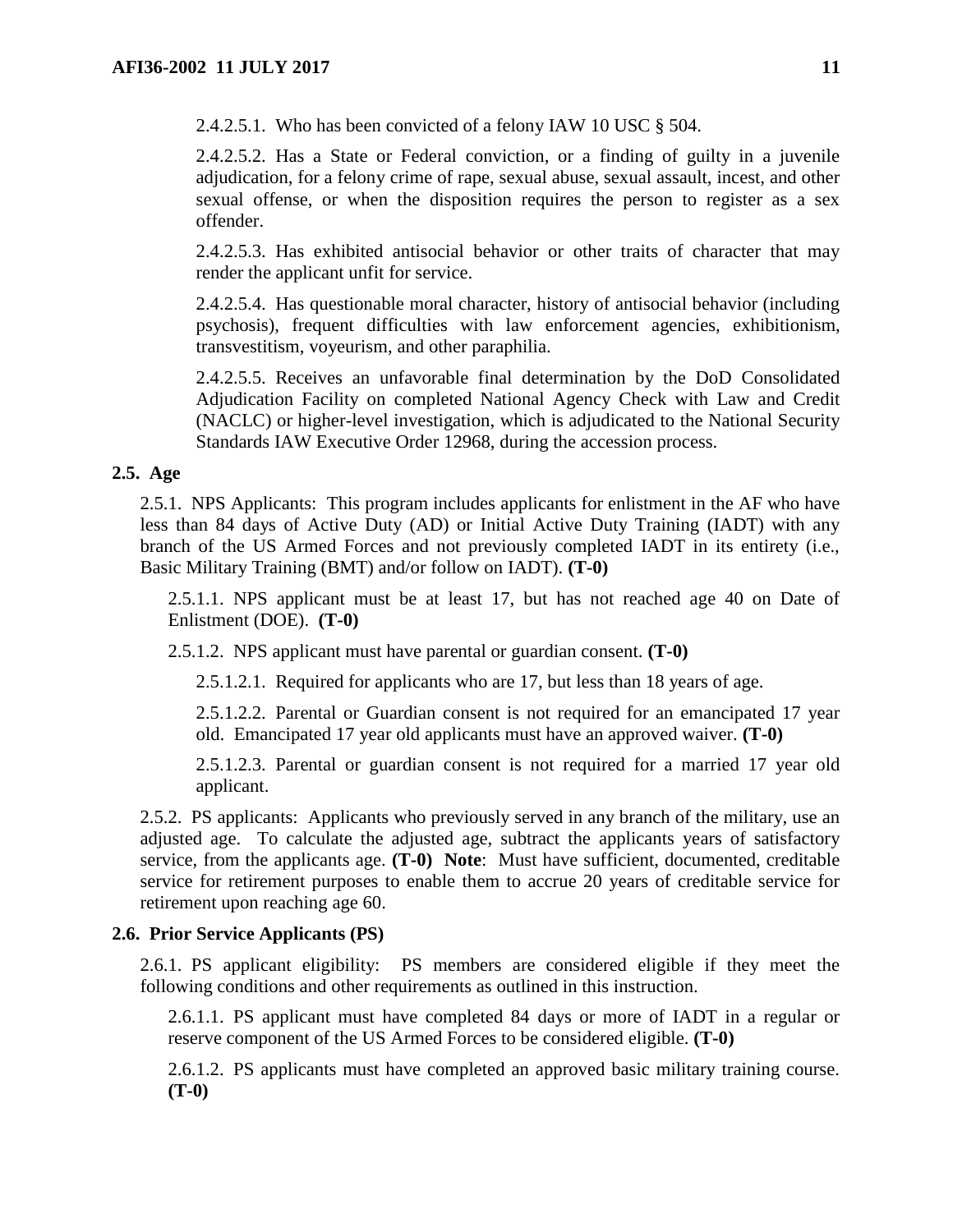2.6.1.3. ANG/AFR Only: Navy Reserve and Coast Guard Reserve members who attended an orientation course and have completed 5 or more year's consecutive satisfactory service may enlist.

2.6.1.4. RegAF applicants who were separated from BMT due to pregnancy are given priority to re-enter training as soon as medically qualified without having to re-compete and must meet all other eligibility/qualifications outlined in this instruction.

2.6.1.5. Accession Eligibility Determination

2.6.1.5.1. Applicant's ability to access is determined by reviewing prior service reenlistment eligibility (RE) code and other factors. Individual components will do a Service Eligibility Determination (SED) to determine applicant's eligibility.

2.6.1.5.2. Required Documentation for verification of service:

2.6.1.5.2.1. DD Form 214, *Certificate of Release or Discharge from Active Duty,* for verification of eligibility of applicants with prior Active Duty Service or:

2.6.1.5.2.2. Honorable Discharge/Separation Order for verification of eligibility for applicants with prior AFR Service or:

2.6.1.5.2.3. NGB Form 22, *Report of Separation and Record of Service*, indicating reenlistment eligible status.

2.6.1.6. If currently serving in the US Armed Forces, active or reserve, member must obtain a signed conditional release prior to enlistment. **(T-3)**

2.6.1.6.1. An AF Form 1288, *Application for Ready Reserve Assignment,* may be used in lieu of a DD Form 368 (Conditional Release) when transferring between ANG and the AFR.

2.6.1.7. AF applicants approved for the PALACE CHASE and PALACE FRONT Programs may be assessed IAW AFI 36-3205, *Applying for the Palace Chase and Palace Front Programs*.

2.6.1.8. PS applicants discharged solely under 10 USC § 654, commonly known as "Don't Ask, Don't Tell" or "DADT" and its implementing regulations may apply to reenter the AF. These applicants are evaluated according to the same criteria and requirements applicable to all PS members seeking reentry into the AF.

2.6.2. PS Applicants are not eligible if:

2.6.2.1. They are former members of the US Armed Forces who received any discharge other than an honorable or uncharacterized discharge or were separated for cause for the last period of service; or whose discharge was due to Fitness Failure, Inaptitude, Fraud, Misconduct, or Unsuitability. **(T-1)**

2.6.2.2. They were eliminated from an officer candidate training program based on punitive or administrative actions involving defective character traits, unsuitability, alcohol, or drug abuse. **(T-1)**

2.6.2.3. They previously served in another country's armed forces. **(T-1)**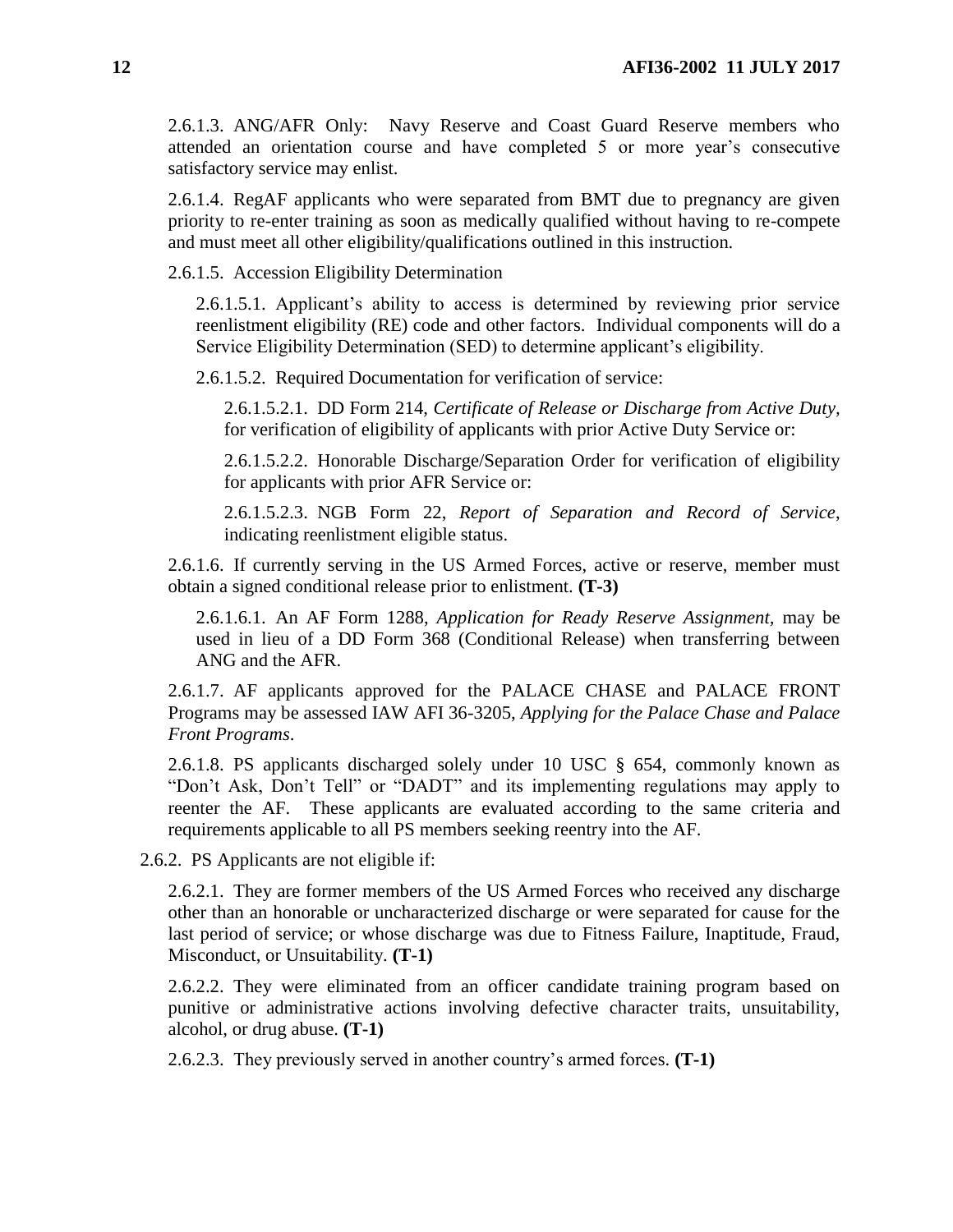2.6.2.3.1. Waivers are only considered if service was with a country that does not have a questionable history of opposition to the US.

2.6.2.4. They currently hold a commission or warrant in any US Armed Forces. **(T-1)**

2.6.2.5. They are students of any US military academy. **(T-1)**

2.6.2.6. **(AFRC Only)** Waivers for General discharge for non-participation may be considered.

## <span id="page-12-0"></span>**2.7. Physical Requirements**

2.7.1. All applicants will meet physical standards, to include height and weight, IAW AFI 48-123, *Medical Examinations and Standards*, prior to enlistment. **Note**: USAF has an Exception to Policy for BMT for retention, not accession.

2.7.2. Body alterations and tattoos are IAW AFI 36-2903, *Dress and Personal Appearance of Air Force Personnel.*

## <span id="page-12-1"></span>**2.8. Education and Aptitude Requirements**

2.8.1. Each component is subject to meeting the established standard for qualitative benchmarks. Components must ensure accessions within a fiscal year meet 95 percent Education Credential Tier Level 1 and 60 percent with Armed Forces Qualification Test (AFQT) Category IIIA scores (50) or higher. All Education Credential Tier levels and AFQT Categories are outlined in DoDI 1145.01, *Qualitative Distribution of Military Manpower.*

2.8.2. Applicants must meet the following qualifications in order to access **(T-1)**:

2.8.2.1. Education Requirements:

2.8.2.1.1. Applicants must be a high school graduate, covered graduate (nontraditional high school graduate), or alternate credential holder, to include holder of General Education Development "GED", or completion of one semester of college credit (15 semester hours or 22.5 quarter hours). Applicants that have not attained a listed education level must meet additional (ASVAB) the Armed Services Vocational Aptitude Battery requirement. **(T-1)**

2.8.2.1.1.1. High school seniors and covered graduates in their senior year may start the enlistment process with a statement from school officials stating he or she has or will obtain sufficient acceptable credits to be awarded a high school diploma.

2.8.2.1.1.2. Applicants AFQT aptitude category I (93-99) or AFQT aptitude category II (65-92) on the ASVAB may enlist without a high school diploma or equivalent.

2.8.2.1.2. PS applicants who were honorably discharged, and are otherwise qualified, may utilize a DD Form 214, NGB Form 22, or separation/discharge order as proof of education.

2.8.2.2. Aptitude requirements: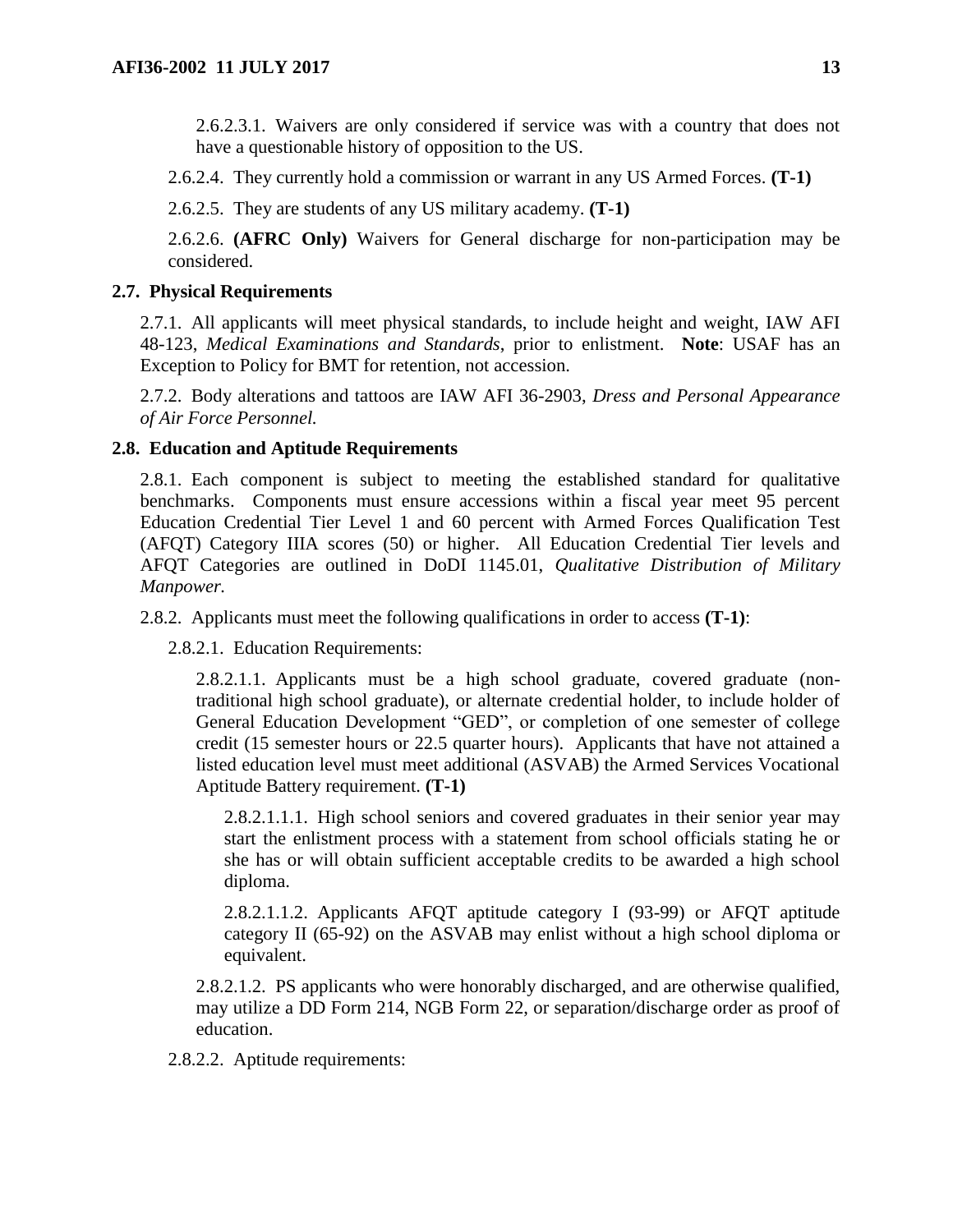2.8.2.2.1. Tier One – High School Graduates and Covered Graduates: Applicants must obtain AFQT score of 36 or higher on the ASVAB. **(T-1)** As determined by each component, applicants who otherwise meet all qualifications including specified AFECD requirements, may enlist with an AFQT of 31 or higher **(T-1)**.

2.8.2.2.2. Tier Two – Alternate Credential Holders: Applicants who are alternate credential holders, to include GED, must obtain AFQT score of 50 or higher on the ASVAB. **(T-1)** Applicants who score less than a 50 must have an approved SED. **(T-1)**

2.8.2.2.3. Tier Three – Non High School Graduates: Applicants who are nongraduates or non-alternate credential holders must obtain AFQT score of 65 or higher on the ASVAB. **(T-1)**

2.8.2.2.4. PS applicants must have proof of valid ASVAB scores. **(T-3)**

2.8.2.2.5. IAW the AFECD applicants are required to meet individual ASVAB Mechanical (M), Administrative (A), General (G), and Electronics (E) scores and additional requirements outlined in AFECD. **(T-1)**

2.8.2.2.6. If an applicant is accessing into a previously awarded AFSC that has not been withdrawn for lack of performance (IAW AFI 36-2101, *Classification Military Personnel (Officer and Enlisted)*), applicants are not required to meet AFECD requirements.

2.8.3. PS or NPS applicants enlisting for the sole purpose of being commissioned will not be required to take the ASVAB, unless they fail to obtain a commission. **(T-2)**

## <span id="page-13-0"></span>**2.9. Dependency: Applicants with Family Members Incapable of Self-Care**

2.9.1. Applicants with dependents. Service in the USAF entails potential sacrifice in the form of frequent training periods, duty away from family members in the event of deployments, the demands of shift work, and 24-hour availability to accomplish the mission.

2.9.2. For accession purposes the AF defines a family member as:

2.9.2.1. A spouse of an applicant for enlistment.

2.9.2.2. An unmarried adopted child or an unmarried step-child under the age of 18 living with the applicant.

2.9.2.3. An unmarried biological child of the applicant under the age of 18.

2.9.2.4. Any person living with the applicant who is, by law or in fact, dependent upon the applicant for support, or who is not living with the applicant and is dependent upon the applicant for over one-half of his or her support.

2.9.2.5. For male applicants only, the spouse's unborn child, one the applicant claims, or a court order determines to be his.

2.9.3. Applicants are ineligible for enlistment if –

2.9.3.1. They are married and have legal or physical custody of:

2.9.3.1.1. More than two dependents under the age of 18, or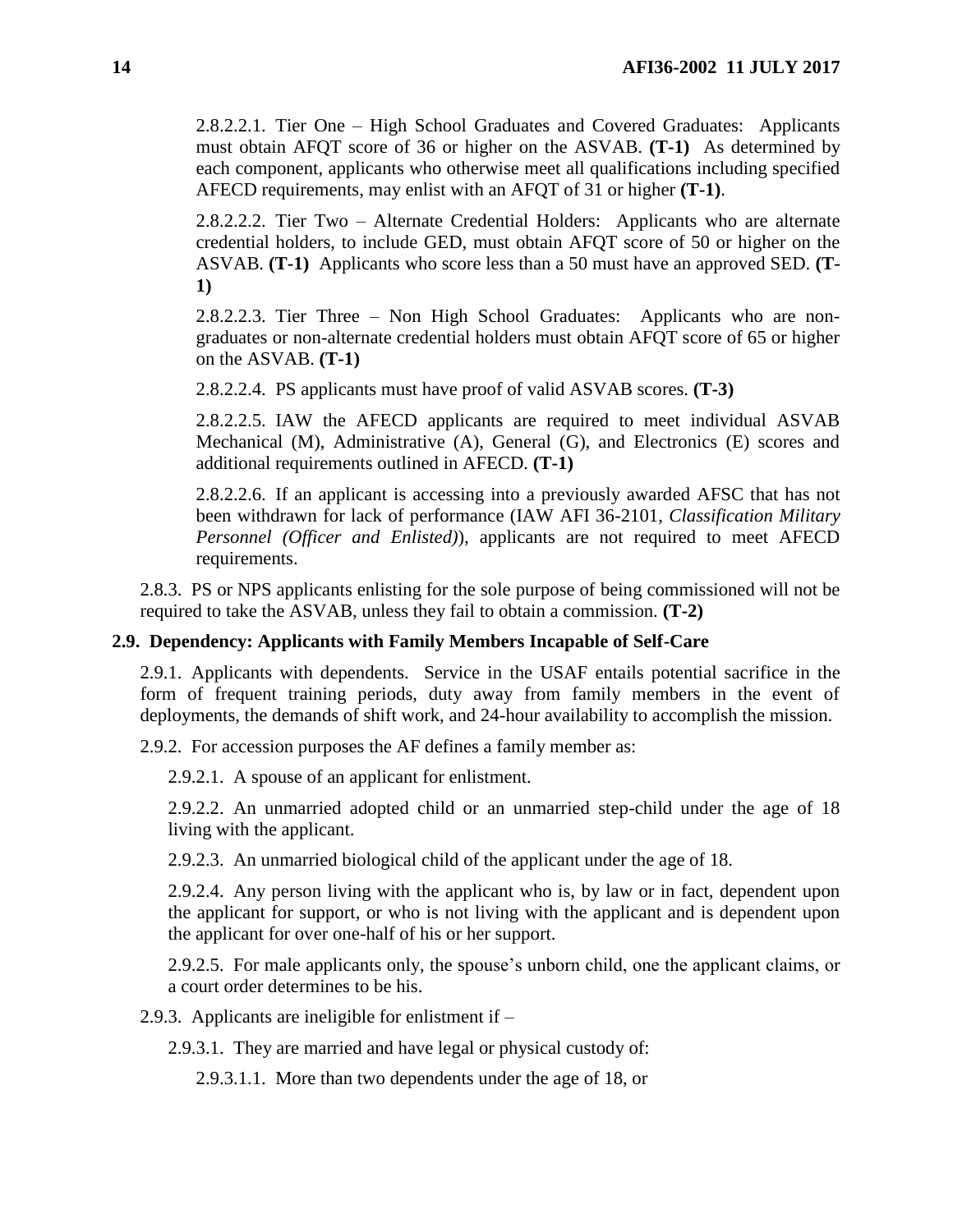2.9.3.1.2. More than two dependents over 18 and lives with the applicant, or does not live with them and the applicant provides over one-half of his or her support, or

2.9.3.1.3. A combination of more than two dependents as outlined above.

2.9.3.2. They are unmarried and have legal or physical custody of:

2.9.3.2.1. Any dependents under the age of 18, or

2.9.3.2.2. Any dependents over 18 and lives with the applicant, or does not live with them and the applicant provides over one-half of his or her support.

2.9.3.3. Waivers or determination for ineligible applicants may be granted for particularly promising entrants as defined by component waiver authority in section 1.3.

2.9.3.3.1. Requests should consider "whole person" concept to include areas such as applicant's support network and financial status.

2.9.3.4. PS applicants accessing in the pay grade of E-4 or higher and are otherwise qualified for service do not need to complete a Dependency Waiver/Determination.

2.9.4. Family Care Plan.

2.9.4.1. Applicants, who have dependents IAW AFI 36-2908, *Family Care Plans,* must complete an AF Form 357, *Family Care Certification,* prior to enlistment.

## <span id="page-14-0"></span>**2.10. Drug Use**

2.10.1. A current or history of alcohol dependence, drug dependence, alcohol abuse, or other drug abuse is incompatible with military life and does not meet military standards. The preaccession screening process is structured to identify individuals with a history of drug (including pharmaceutical medications, illegal drugs and other substances of abuse) and alcohol abuse.

2.10.2. Persons are ineligible who are intoxicated or under the influence of alcohol or drugs any time during the accession process and are not processed IAW 10 USC § 504.

2.10.3. All applicants for accession will complete an AF Form 2030, *USAF Drug and Alcohol Abuse Certificate*, with the exception of those currently holding status in an Air component. **(T-1)**

2.10.3.1. Drug use after signing AF Form 2030 makes the applicant ineligible for accession or waiver consideration.

2.10.3.2. Drug use (to include illegal drugs, other illicit substances, and pharmaceutical medications), drug abuse, and alcohol abuse may be self-admitted by an applicant, discovered during the medical screening process, or identified by the Drug and Alcohol Test (DAT) IAW DoDI 1010.01, *Military Personnel Drug Abuse Testing Program (MPDATP)*, which is administered at the Military Entrance Processing Stations (MEPS) or other approved military processing facility.

2.10.3.3. Applicants who refuse to be tested will not be enlisted IAW 10 USC § 978. **(T-0)**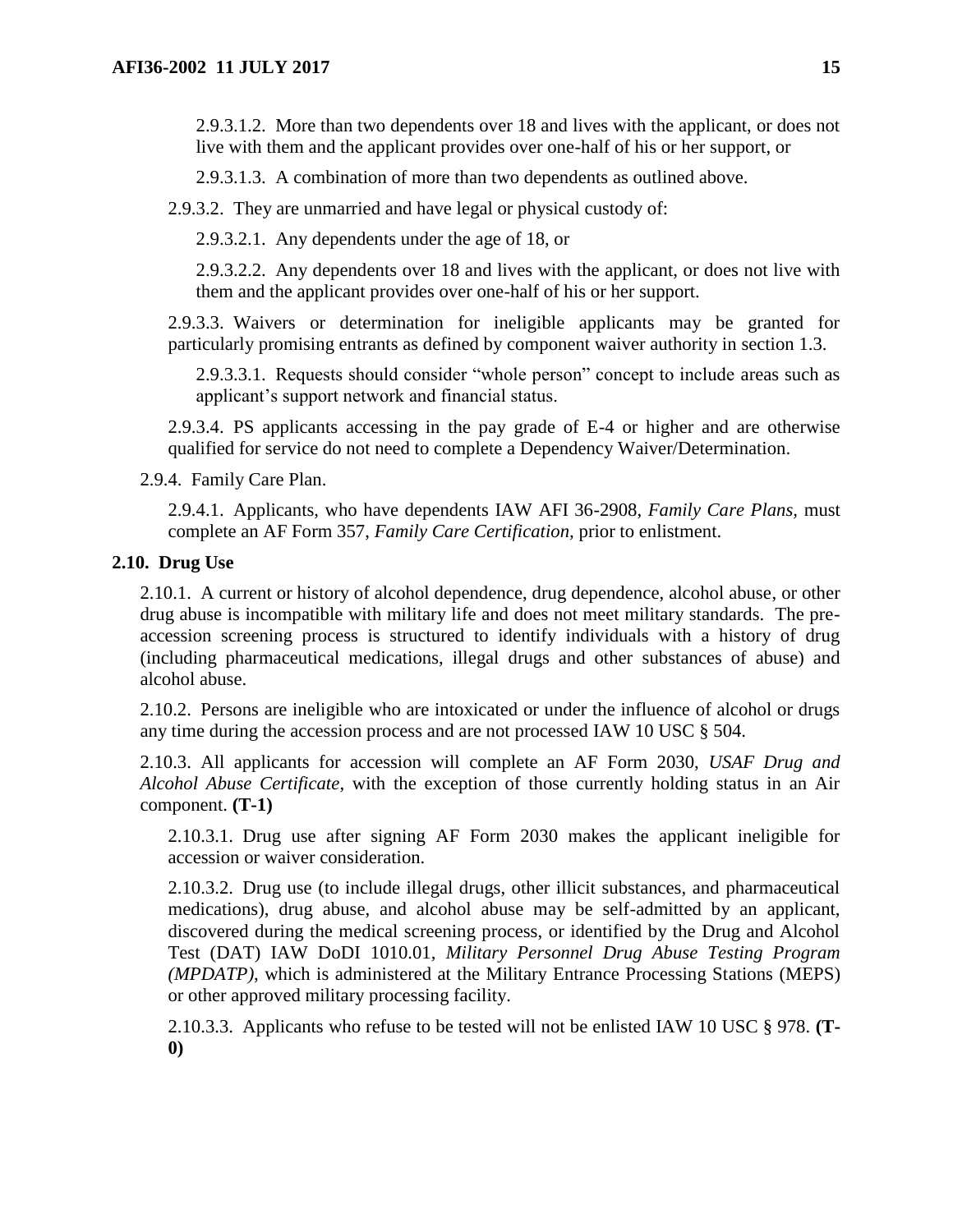2.10.4. IAW DoDI 1304.26, the MEPS Chief, Medical Officer or equivalent, when the physical is not performed at MEPS, will determine applicant's eligibility based on all of the information available on a case-by-case basis. **(T-0)**

2.10.5. The Air Force will permanently bar individuals who test positive on the DAT, which is administered as part of the accession physical. **(T-0).**

2.10.6. The Air Force will not disqualify persons due to alcohol addiction if the persons were known to be or have been addicted to alcohol provide documentation indicating successful completion of rehabilitation program and have maintained sobriety for a minimum of two years.

## <span id="page-15-0"></span>**2.11. Social Security Number and Selective Service Registration**

2.11.1. Applicants will be qualified to access if they have a valid Social Security Card, or other authorized document that may be used to verify an applicant's SSN. **(T-0)**

2.11.2. Selective Service Registration – IAW 50 USC § 3802 all male applicants between the ages of 18 and 26 must register with the Selective Service. **(T-0)**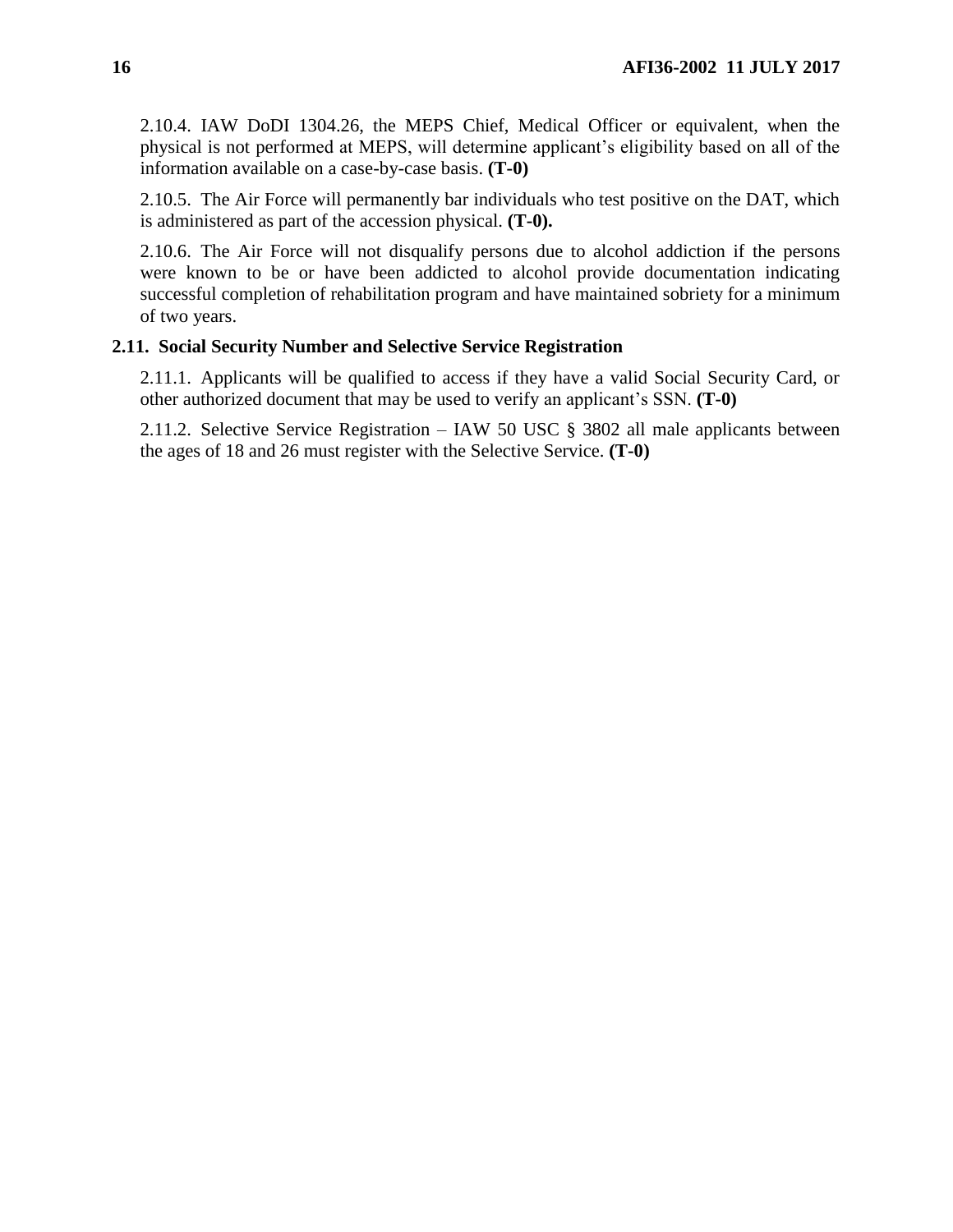# **Chapter 3**

# <span id="page-16-0"></span>**SERVICE ELIGIBILITY DETERMINATIONS/WAIVERS/EXCEPTIONS TO POLICY**

<span id="page-16-1"></span>**3.1. Service Eligibility Determinations / Waivers / Exceptions to Policy (ETP):** An applicant who does not meet all criteria as outlined in this instruction is disqualified. If determined it is in the best interest of the Air Force to continue processing the applicant, additional action is necessary. If the waiver or ETP is for physical reasons, all requests are forwarded through medical channels IAW the appropriate component PSDG for approval.

3.1.1. **Service Eligibility Determinations –** Determinations utilized by components to access an applicant's ability to enlist into the Air Force. Determinations are identified as items not specifically outlined within this instruction.

<span id="page-16-2"></span>**3.2. Waivers –** A formal request to consider the suitability for service of an applicant who because of inappropriate conduct or morals violations, dependency status, current or past medical conditions may not be qualified to serve. Upon the completion of a thorough examination using a "whole person" review, the applicant may be granted a waiver. The applicant has displayed sufficient mitigating circumstances that clearly justify waiver consideration.

3.2.1. DoD requires Military Services to track and report all approved enlistment waivers IAW DoDI 1304.32 *Military Services Related Recruiting Reports*; all waiver data collected shall be reported as outlined in the DoDI. **(T-0)**

3.2.2. Components forward all requests for waivers for physical/medical reasons through medical channels IAW appropriate component PSDG for approval.

<span id="page-16-3"></span>**3.3. Exceptions to Policy (ETP) –** Utilized to request an exception to a specific policy as outlined within this instruction.

3.3.1. Components forward all requests for ETPs for physical/medical reasons through medical channels IAW the appropriate component PSDG for approval.

# <span id="page-16-4"></span>**3.4. Previously approved Service Eligibility Determinations, Waivers, and ETPs.**

3.4.1. Waivers, ETPs, or Service Eligibility Determinations previously approved for enlistment in an AF component, do not require a subsequent action for enlistment, provided they were approved at the same/similar or higher level as required by this instruction and the applicant is going into the AFSC for which the initial waiver was approved. Exceptions to Policy approval for the ANG is NGB/A1Y.

3.4.2. Applicants under restraint or under sentence of a court, will not be eligible for waiver or ETP. **(T-1)**

# <span id="page-16-5"></span>**3.5. Key Employee (ANG & AFR ONLY)**

3.5.1. IAW DoDD 1200.7,*Screening the Ready Reserve,* for ANG/AFR members, a Key Employee is defined as any employee occupying a Federal position that is not vacated during a national emergency or mobilization without seriously impairing the capability of the parent Federal Agency or office to function effectively.

3.5.2. Certificate of Availability of Key Employee is necessary for applicants who have been designated as a key federal employee.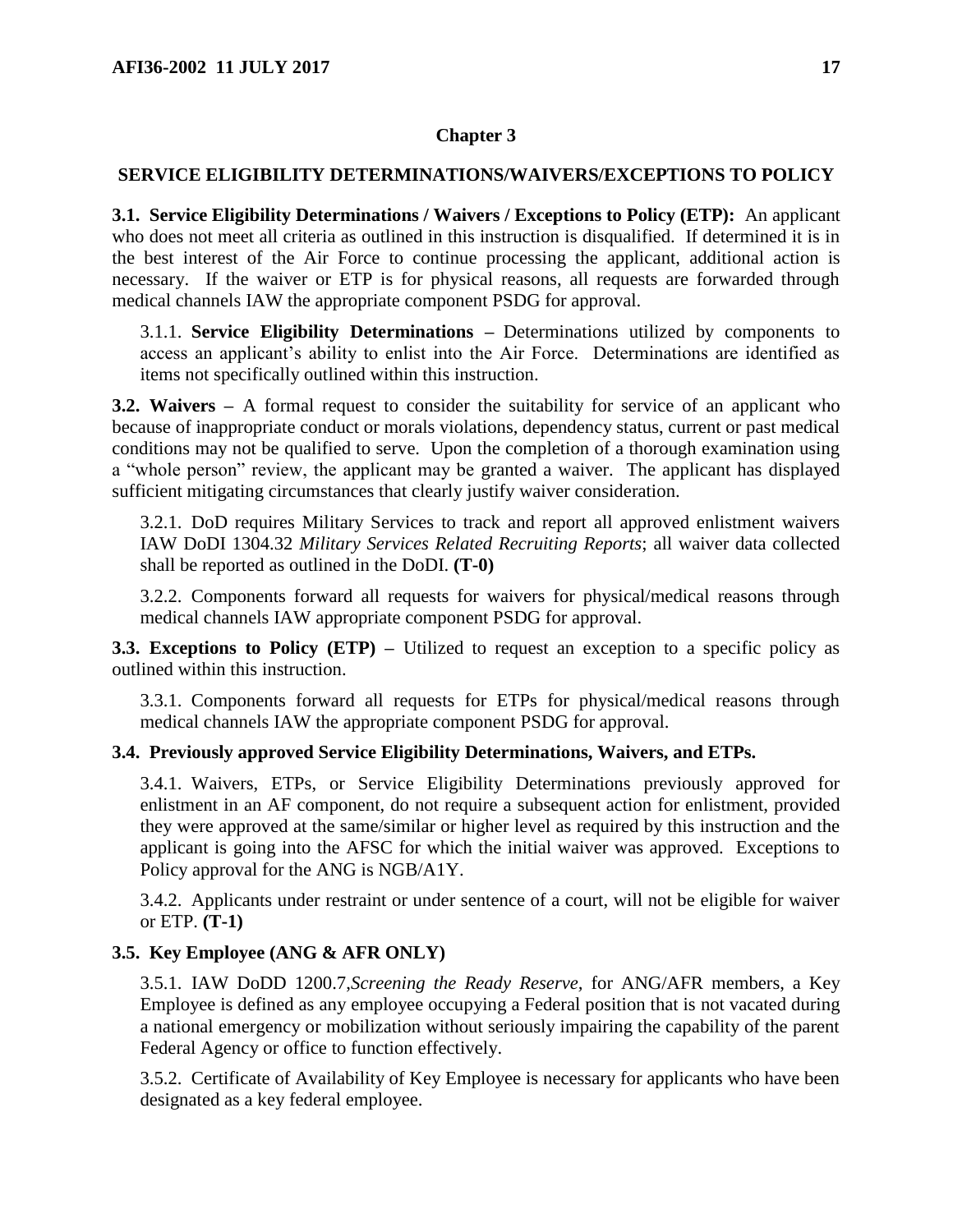3.5.3. Individuals who are designated key employees or who occupy key positions, which cannot provide a *Certificate of Availability of Key Employee* will not be enlisted. **(T-1)**

<span id="page-17-0"></span>**3.6. Categories of Exempt Personnel** - **ANG Only-** Enlistment Requires Special Authority Prior to Enlistment. The following categories of personnel will be enlisted only upon written request signed by the applicant, before enlistment, in which it is specifically stated that the applicant desires to waive exemption from militia duty (10 USC § 312) **(T-0)**:

3.6.1. The judicial and executive officers of the United States, the several States, The Commonwealth of Puerto Rico, Guam, and the Virgin Islands.

3.6.2. Customhouse clerks.

3.6.3. Persons employed by the US in the transmission of the mail.

3.6.4. Workers employed in armories, arsenals, and naval shipyards of the US.

3.6.5. Pilots on navigable waters.

3.6.6. Mariners in the sea service of an American flag shipping line or a member of the US Merchant Marine.

#### <span id="page-17-1"></span>**3.7. Applicants Drawing Certain Other Compensation from the US Government.**

3.7.1. Applicants are ineligible to access to the RegAF if they are receiving disability compensation from any Federal or other agency (No waivers authorized). **(T-0)**

3.7.2. Applicants for enlistment drawing disability compensation from the US Government through the Veterans' Administration, or retired persons, who are otherwise qualified for enlistment in the ANG or AFR must waive either their retired pay or disability compensation for the days for which they receive pay for performance of military duty, or otherwise waive/decline the military compensation. **(T-0)** A copy of the certificate of waiver of compensation is filed in Personnel Records Display Application (PRDA) as an attachment to the DD Form 4. Each applicant is advised that it is their responsibility to preclude dual payment for disability compensation or retired pay and Federal pay for their services for the same period.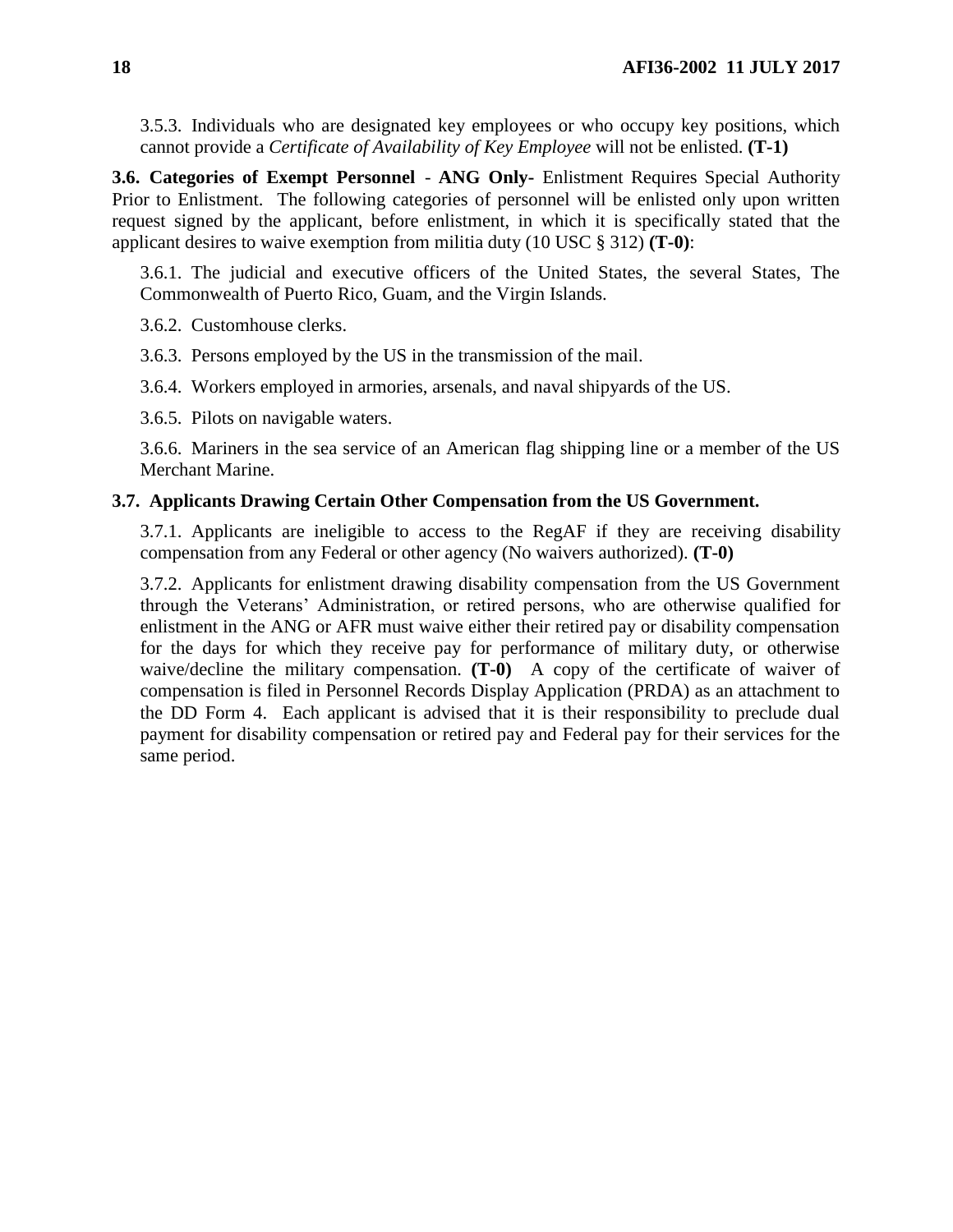## **Chapter 4**

#### **ENLISTMENT POLICY**

#### <span id="page-18-1"></span><span id="page-18-0"></span>**4.1. Enlistment Policy.**

#### 4.1.1. **Terms of Enlistment.**

4.1.1.1. NPS applicants:

4.1.1.2. RegAF – Applicants enlist for either four or six years as outlined by Fiscal Year Guidance PSDG. (T-0).

4.1.1.3. AFR – Applicants enlist for a term of six (6) years as outlined by Fiscal Year Guidance PSDG. (T-0).

4.1.1.4. ANG applicants enlist for any term not less than three years IAW 32 USC § 302.  $(T-0)$ .

4.1.2. PS applicants.

4.1.2.1.1.1. PS applicants enlist for one (1) up to six (6) years as determined by component PSDG. (T-0).

4.1.2.2. PALACE CHASE and PALACE FRONT term of enlistment is determined IAW AFI 36-3205, *Applying for the Palace Chase and Palace Front Programs*. The term of enlistment must not be less than the amount of time required to fulfill the members' minimum military service obligation of 8 total years.

## 4.1.3. **Oath of Enlistment.**

4.1.3.1. RegAF and AFR, IAW 10 USC § 502 the oath may be taken before the President, the Vice-President, the Secretary of Defense, any commissioned officer, or any other person designated under regulations prescribed by the Secretary of Defense.

4.1.3.2. ANG, IAW 32 USC § 304 the oath may be taken before any officer of the National Guard of the State or Territory, or of Puerto Rico, or the District of Columbia, as the case may be, or before any other person authorized by the law of the jurisdiction concerned to administer the oath of enlistment in the National Guard.

4.1.3.2.1. ANG applicants who enlist must concurrently enlist as a Reserve of the Air Force in the same grade for a period equal to the ANG enlistment. **(T-0)**

4.1.3.2.1.1. In unusual circumstances for ANG applicants, the oath may be administered before any other person authorized by the law of the jurisdiction concerned.

4.1.3.3. Administering the Oath of Enlistment. Ensure that the oath on DD Form 4, *Enlistment / Reenlistment Document Armed Forces of the United States* is administered as the case may be in a dignified manner and in appropriate surroundings. **(T-0)**

4.1.3.3.1. Airmen may omit the words "[s]o help me God," if desired for personal reasons.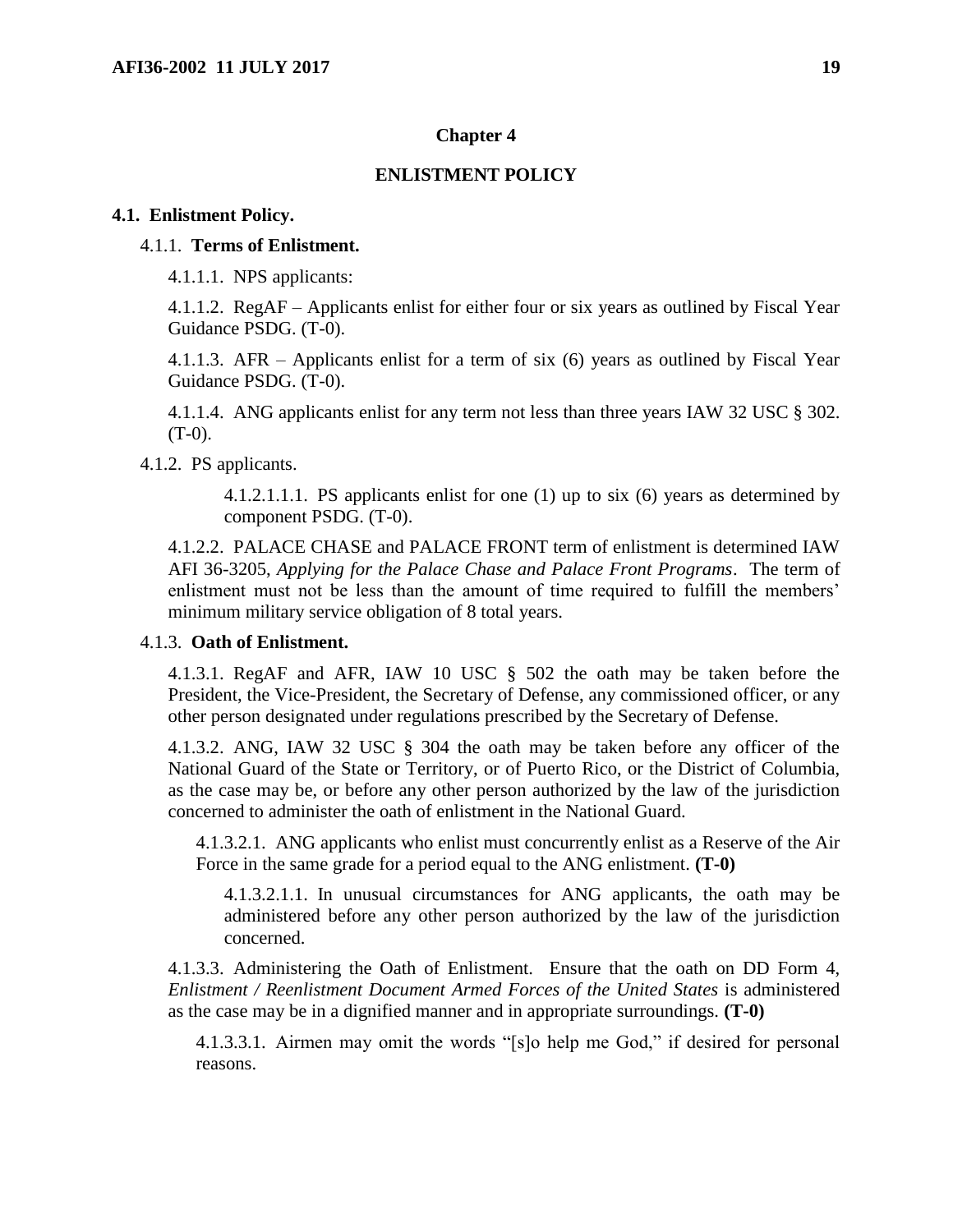4.1.3.3.2. Airmen who make a choice to "affirm" the oath of enlistment and/or omit the words "So help me God" may also line through the words "swear" and/or "So help me God."

## <span id="page-19-0"></span>**4.2. Military Service Obligation.**

4.2.1. NPS applicants who enlist will incur a Military Service Obligation (MSO) of eight (8) years from the date of initial enlistment. **(T-0)**

4.2.2. PS applicants who have not completed their initial MSO (eight (8) years) will maintain their initial obligation. **(T-0)**

4.2.3. Prior to enlistment, applicants are advised of the MSO they will incur under provisions of 10 USC § 651, DoDI 1304.25, *Fulfilling the Military Service Obligation,* and IAW AFI 36-2110, *Assignments*. **(T-0)**

## <span id="page-19-1"></span>**4.3. Initial Active Duty for Training (IADT).**

4.3.1. Each person enlisting shall perform an initial period of active duty for training of not less than 12 weeks (84 days) to commence insofar as practicable within one year after the date of that enlistment IAW 10 USC § 12103(d) / 10 USC § 671. (T-0).

4.3.2. BMT – Applicants who have not completed a recognized BMT course will be required to attend USAF BMT except as noted in paragraph 2.5 in this instruction. **(T-0)**

## <span id="page-19-2"></span>**4.4. Financial Screening.**

4.4.1. All applicants applying for enlistment will be deemed ineligible if financial screening reveals excessive delinquent debts or questionable credit history. **(T-2)**

## <span id="page-19-3"></span>**4.5. Grade Determination.**

4.5.1. NPS Grade Determinations will be made IAW the criteria outlined in Table 4.1. **(T-1)**

4.5.2. PS Grade Determinations.

4.5.2.1. RegAF – PS AF members enlisting or transferring across AF components will maintain rank as long as they meet the qualifications outlined in AFI 36-2502, *Airman Promotion / Demotion Programs,* Table 2.1.

4.5.2.2. ANG and AFR – PS AF members will maintain current rank as long as the member's rank is commensurate with projected position. **(T-1)** Otherwise, a SED is completed to determine grade.

4.5.2.3. PS members from outside the Air Components – a SED will be completed by the component to determine grade.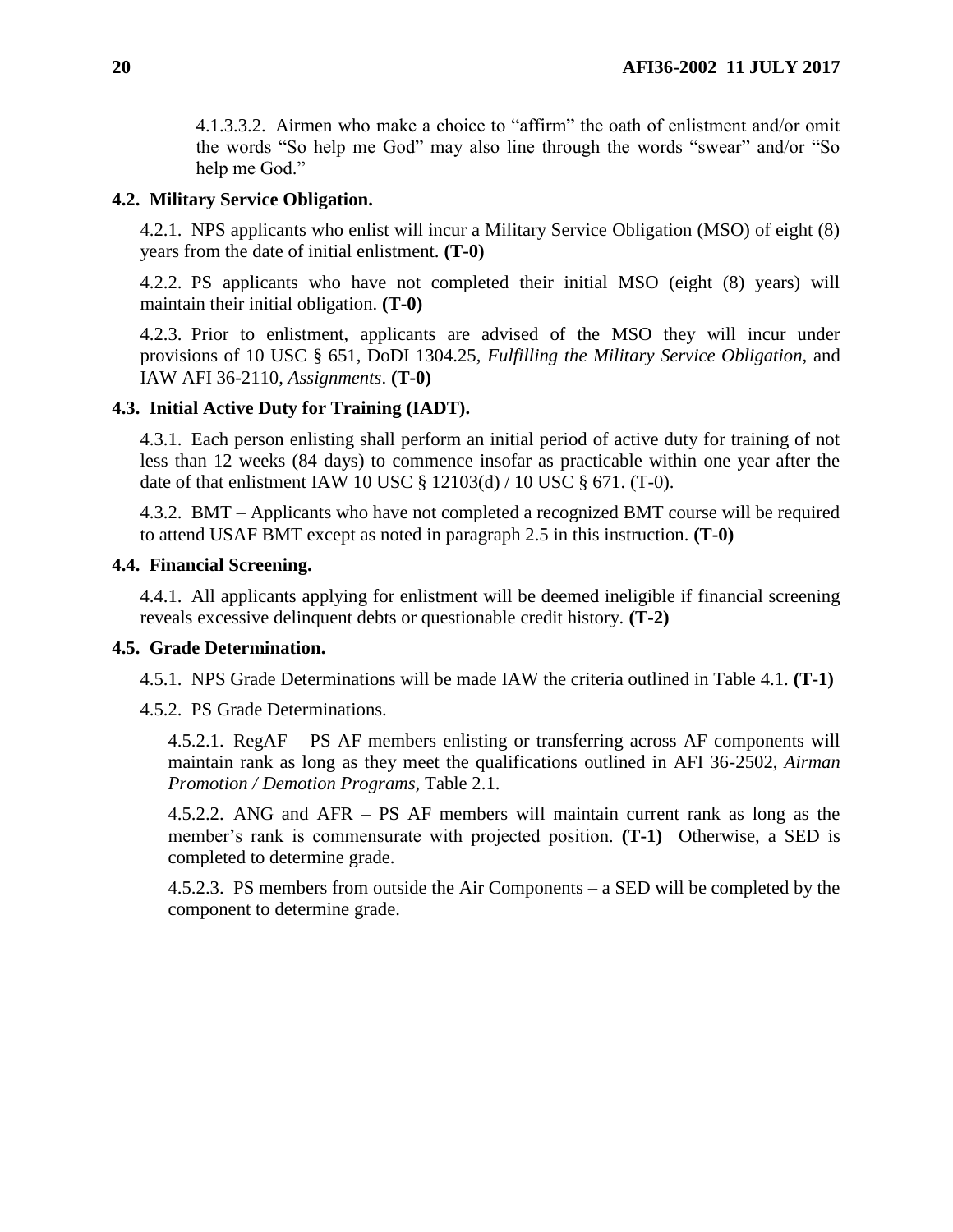<span id="page-20-0"></span>

| Table 4.1. Grade Determination for NPS Enlistees. |  |  |  |  |  |  |
|---------------------------------------------------|--|--|--|--|--|--|
|---------------------------------------------------|--|--|--|--|--|--|

|      | A                                                                                                                                                                                                                                                                     | B                                         | $\mathbf C$  |
|------|-----------------------------------------------------------------------------------------------------------------------------------------------------------------------------------------------------------------------------------------------------------------------|-------------------------------------------|--------------|
| RULE | If applicant:                                                                                                                                                                                                                                                         | <b>Enlistment</b><br>grade<br>authorized: | Notes:       |
| 1.   | Is enlisting for Total Force Officer Training (TFOT) or Air<br>Force Reserve Officer Training Corps (AFROTC).                                                                                                                                                         | $E-3$ / $E-5$                             | 5            |
| 2.   | Civil Air Patrol (CAP) cadets who earn the General Billy<br>Mitchell, Amelia Earhart, Ira C. Eaker, or General Carl Spaatz<br>Award, or when the HQ/CAP submits a letter certifying<br>successful completion of award.                                                | $E-3$                                     | 1, 2         |
| 3.   | Has satisfactorily completed the entire 3-year high school<br>Junior Reserve Officer Training Corps (JROTC) program, is a<br>high school graduate, presents official certificate of<br>completion from the service component or the school<br>conducting the program. |                                           | 1, 2         |
| 4.   | Former service academy student who has completed at least<br>one year at the academy.                                                                                                                                                                                 | $E-3$                                     | $\mathbf{1}$ |
| 5.   | NPS Critical Skills Promotion (CSP) program - Enlists into an<br>AFSC listed CSP eligible in the Fiscal Year Recruiting &<br>Retention Initiatives for the fiscal year in which the applicant<br>enlists.                                                             |                                           | 1, 2         |
| 6.   | Has at least 45 semester hours or at least 67 quarter hours of<br>accredited junior college/college credits.                                                                                                                                                          |                                           | 1, 4         |
| 7.   | Has satisfactorily completed two years of high school JROTC<br>program, is a high school graduate, and presents written<br>evidence of program participation from the service component<br>or the school conducting the program.                                      |                                           | 1, 2         |
| 8.   | Is a former service academy student who has completed at<br>least 90 days but less than one year at the academy.                                                                                                                                                      | $E-2$                                     | 1, 3         |
| 9.   | Possesses at least 20 but less than 45 semester hours or, at<br>least 30 but less than 67 quarter hours of accredited junior<br>college/college credits.                                                                                                              |                                           | 1, 4         |
| 10.  | Recipients of the Boy Scout Eagle Award or Girl Scout Gold<br>Palm.                                                                                                                                                                                                   |                                           | 1, 2         |
| 11.  | Other than above.                                                                                                                                                                                                                                                     | $E-1$                                     |              |

# **NOTES**:

1. Documents presented after enlistment processing is completed may not be used as a basis for changing the enlistment grade, except as specifically authorized in Note 2. Every effort is made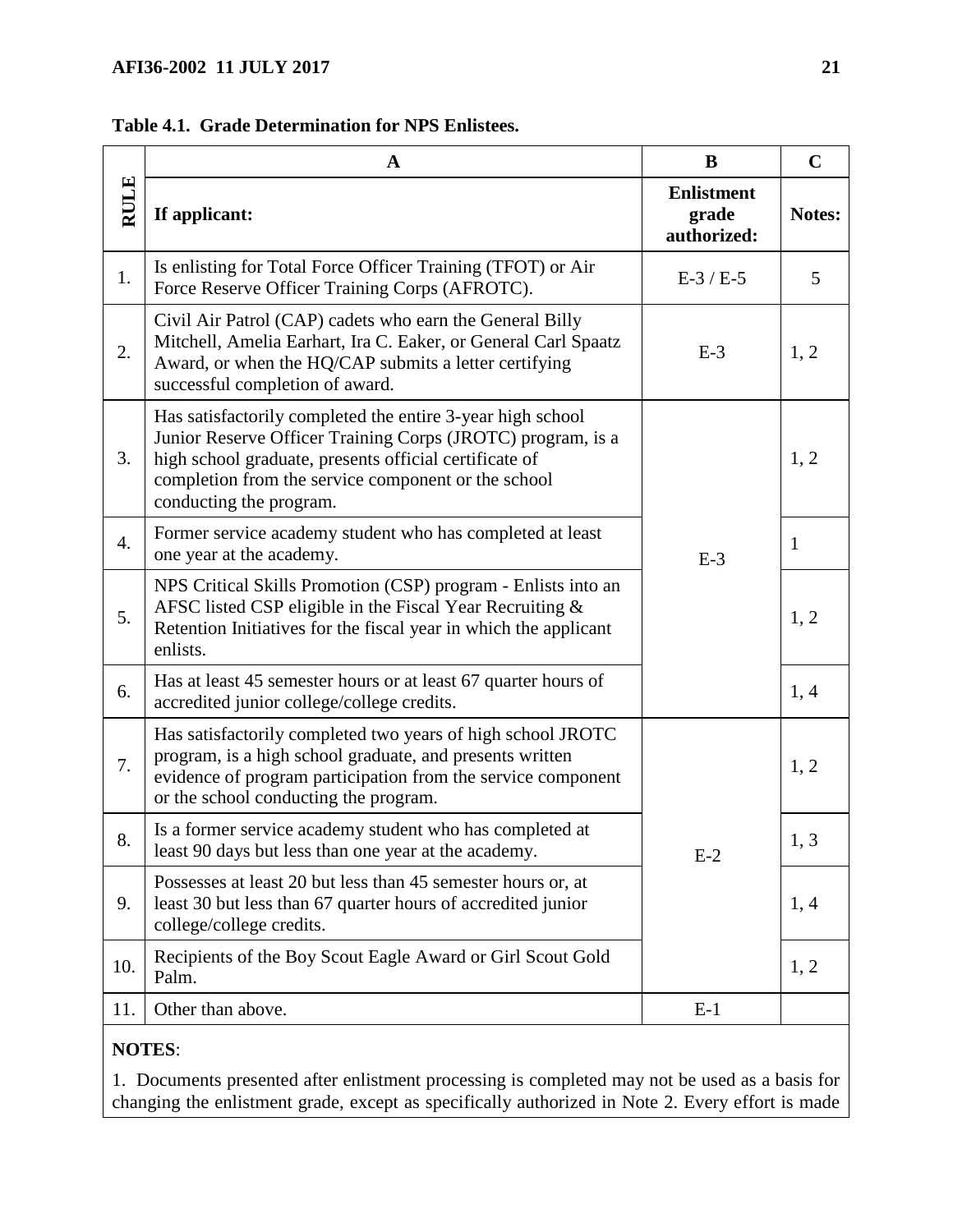to ensure the applicant is enlisted into the appropriate grade at the time of the enlistment process. (NO WAIVER OR ETP CONSIDERED) For AFR only, these actions may be completed up until BMT graduation date.

2. An individual enlisted in their senior year of high school is enlisted in grade E-1, but ETP may be authorized. Upon graduation from high school and receipt of the diploma or transcripts, the individual may be promoted to the grade reflected in Column B, with an effective date of graduation. For RegAF and ANG, these actions are completed prior to entry into BMT. For AFR only, these actions may be completed up until BMT graduation date.

3. Unless separated for cause or highest grade held was E-1.

4. Certification of completed college semester hours is necessary. Examples are a certified college transcript or a validated letter from the college.

5. RegAF applicants accessed to attend Total Force Officer Training (TFOT) are initially placed into the DEP at the grade of E-3 while awaiting an TFOT date IAW AFI 36-2005. ANG and AFR applicants accessed to attend TFOT or AFROTC are accessed per table 4.1 and then promoted to E-5 upon attendance of TFOT or AFROTC.

## <span id="page-21-0"></span>**4.6. Date of Rank (DOR).**

4.6.1. PS date of rank is adjusted IAW AFI 36-2604.

4.6.1.1. DOR adjustments are initiated by AFPC Enlisted Accessions and forwarded to AFPC Enlisted Promotions for system correction.

## <span id="page-21-1"></span>**4.7. Classification**

4.7.1. All members enlisting into the Air Force will be classified IAW AFI 36-2101, *Classifying Military Personnel*, and the AFECD.

<span id="page-21-2"></span>**4.8. Enlistment Documents** . This list provides instructions for the use of forms in connection with the enlistment of persons into the RegAF, ANG and AFR.

4.8.1. Use the original or authenticated copies of documents to verify eligibility (SSN card, birth certificate, diploma, etc).

4.8.2. Department of Defense Forms **–** See DoDI 1304.02, *Accession Processing Data Collection Forms,* for further guidance*.*

4.8.2.1. DD Form 4, *Enlistment or Reenlistment Agreement - Armed Forces of the United States*. This form is used to record enlistment or reenlistment into the military services.

4.8.2.2. DD Form 93, *Record of Emergency Data.* This form is completed for each applicant and is used to designate beneficiaries for certain benefits in the event of the service member's death.

4.8.2.3. DD Form 372, *Request for Verification of Birth*. Used by the Military Services in verifying age and citizenship to meet the requirements for enlistment into the military services when an applicant is unable to provide a birth certificate.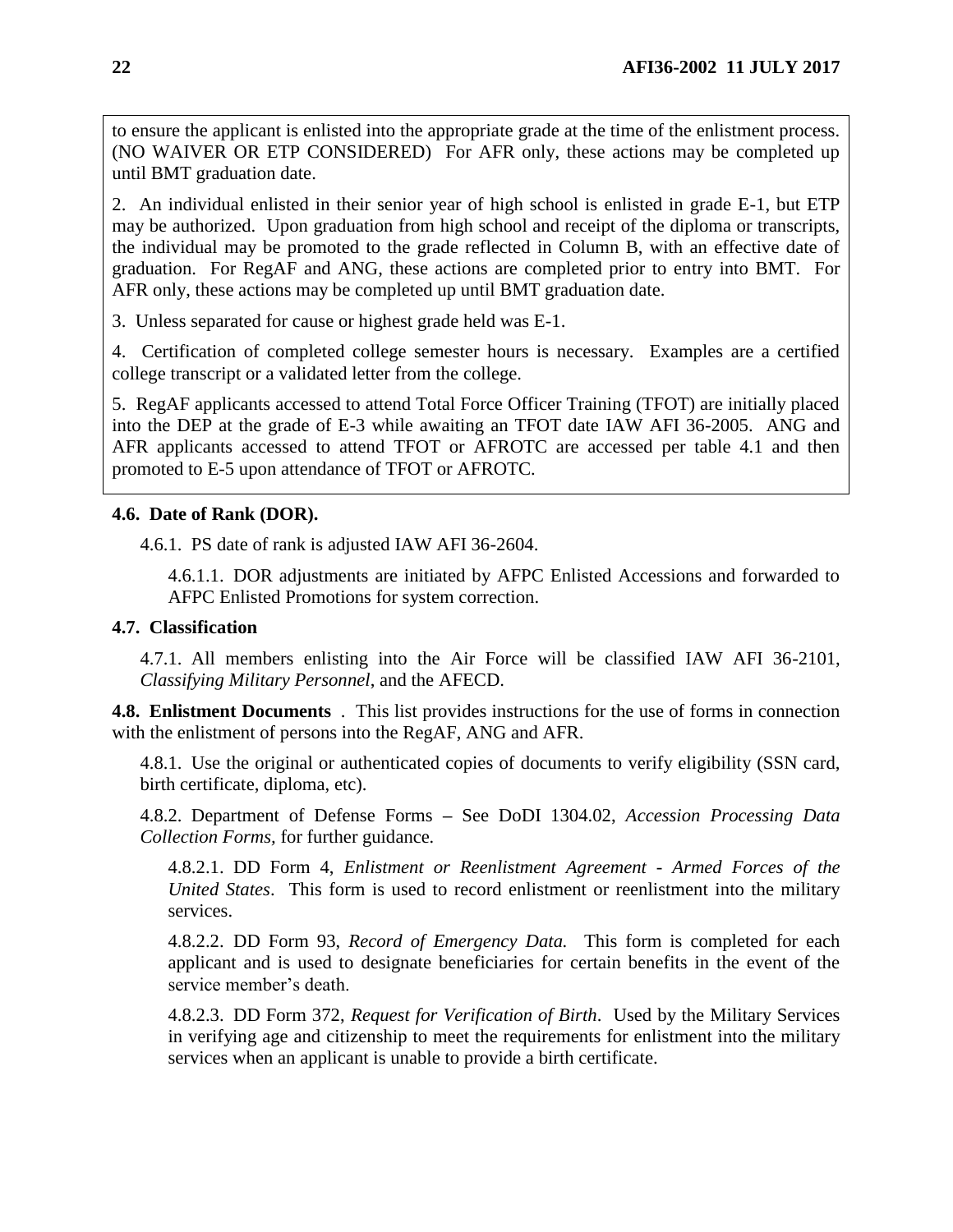4.8.2.4. DD Form 368, *Request for Conditional Release*. Used to obtain clearance from one component within a military service to discharge a service member upon entry into another component of military service.

4.8.2.5. DD Form 369, *Police Records Check*. This form or the data specified therein is used to make checks with law enforcement agencies to determine the eligibility of a prospective enlistee in the military services.

4.8.2.6. DD Form 1966, *Record of Military Processing, Armed Forces of the United States*. The DD Form 1966 is the principal document to report military processing and enlistment data elements, to include continued military service records. The information collected is used to feed other DoD- and Service-specific forms that later are used to prepare contracts, issue identification cards, and provide benefits associated with military service.

4.8.2.7. DD Form 2005, *Privacy Act Statement – Health Care Records*. 5 USC § 522a, *The Privacy Act of 1974*, establishes a code of fair information practices that governs the collection, maintenance, use, and dissemination of Personally Identifiable Information (PII) about individuals health care that is maintained in systems of records by Federal agencies.

4.8.2.8. DD Forms 2807-1, *Report of Medical History* and DD Form 2808, *Report of Medical Examination.* These forms are completed by the applicant to evaluate an applicant's medical status in determining his or her eligibility for enlistment, appointment, or induction and to evaluate the entry standards for the military services IAW DoDI 6130.03, *Medical Standards for Appointment, Enlistment, or Induction in the Military Services.* 

4.8.2.9. DD Form 2807-2, *Medical Prescreen of Report of Medical History*. This form is completed by the military services to evaluate an applicant's medical status in determining eligibility for enlistment, appointment, or induction and to evaluate the entry standards for the military services.

4.8.2.10. DD Form 2983, *Recruit/Trainee Prohibited Activities Acknowledgement.* This form is completed as early in the sales process as practical prior to initial MEPS scheduling and ensures the applicant understands their rights and responsibilities and professional/unprofessional relationships during the recruitment process.

4.8.3. AF Forms

4.8.3.1. AF Form 485, *Application for Enlistment – US Air Force Band.* Mandatory for all band applicants.

4.8.3.2. AF Form 24, *Application for Appointment as Reserve of the Air Force or USAF without Component*. Is used for all appointments. AF Form 2030, *USAF Drug and Alcohol Abuse Certificate*. Is used to acquire applicant's history with drugs and alcohol, and also providing them statements of understanding regarding AF policy.

4.8.3.3. AF 357, *Family Care Certification*. AFI 36-2908 is used to counsel all applicants on policy concerning family care, and AF Form 357 is completed as appropriate.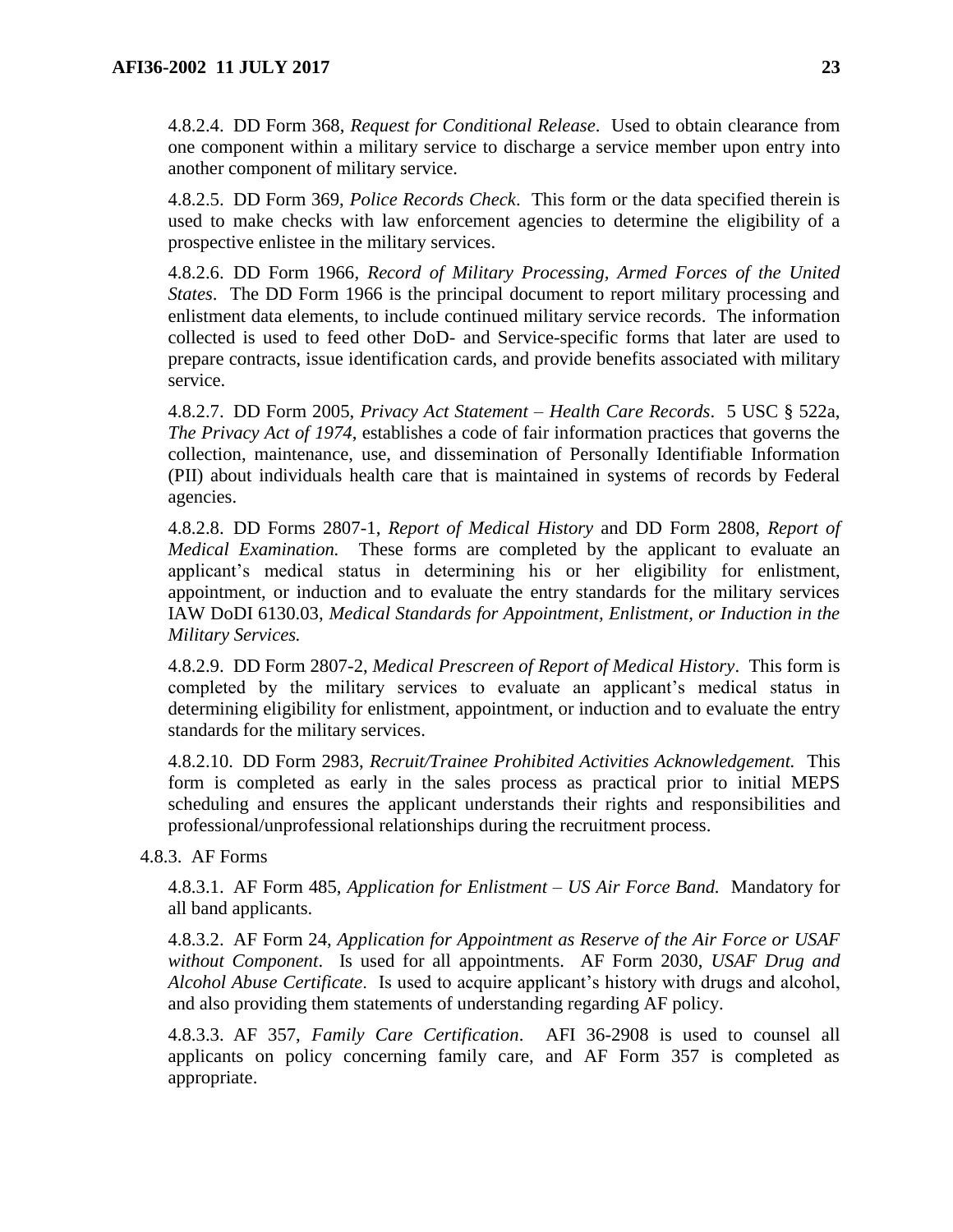4.8.3.4. AF Form 1288, *Application for Ready Reserve Assignment*. This form is used IAW with AFI 36-3205, *Applying for the Palace Chase and Palace Front Programs*  (PC/PF) and AFI 36-2115, *Assignments within Reserve Components*.

4.8.3.4.1. The AF Form 1288 is authorized to be used as the transfer document for all PC/PF assignments within the Air Components. Follow specific component guidance.

4.8.3.4.2. For intra-service transfers between the Air Components and accessions from the Individual Ready Reserve (IRR) and Participating Individual Ready Reserve (PIRR), the AF Form 1288 can be used as the application for reserve assignment as well as the conditional release document. Per DoDI 1205.05 all inter-service transfers will utilize DD Form 368. **(T-0)**

4.8.3.5. AF Form 3010, *USAF Statement of Understanding for Dependent Care Responsibility.* Mandatory for all RegAF enlistments. Complete as early as practical in applicant processing.

4.8.3.6. The forms below are an official agreement between the RegAF applicant and the USAF. The forms become an annex to DD Form 4. Unless supplemented by an AF Form 3008, *Supplement to Enlistment Agreement* containing additional promises or guarantees, these forms list all promises or guarantees made to the RegAF applicant.

4.8.3.6.1. AF Form 3005, *Guaranteed Aptitude Area Enlistment Agreement-Non Prior Service.* Used for NPS applicants enlisting into an aptitude area (i.e., mechanical, administrative, general or electronics) without a specific Air Force Specialty (AFS) guaranteed and for enlistment into the DEP. Classification into a specific AFS occurs during basic military training on individual preferences, qualifications, and specialties available at time of classification and AF needs.

4.8.3.6.2. AF Form 3006, *Enlistment Agreement – Prior Service /currently servicing in USAFR/ANG – United States Air Force (RegAF only).* Used for PS, AFR, and ANG applicants applying for RegAF enlistment.

4.8.3.6.3. AF Form 3007, *Guaranteed Training Enlistment Agreement Non-Prior Service – United States Air Force (RegAF only).* Used for NPS applicants enlisting into a specific AFSC.

4.8.3.6.4. AF Form 3008, *Supplement to Enlistment Agreement.* Use as supplement to AF Forms 3005, 3006 and 3007. It lists all additional promises and guarantees to applicants not covered on the primary enlistment document and becomes an annex to DD Form 4.

4.8.3.6.5. AF Form 3009, *Change to Enlistment Agreement*. To determine enlistment eligibility and process qualified applicants.

## <span id="page-23-0"></span>**4.9. NPS Enlistment Guidance – Establishment of Pay Date – ANG/AFR Only.**

4.9.1. In order to establish a Pay Date, a NPS enlistee is given credit for at least one (paid or non-paid) duty period.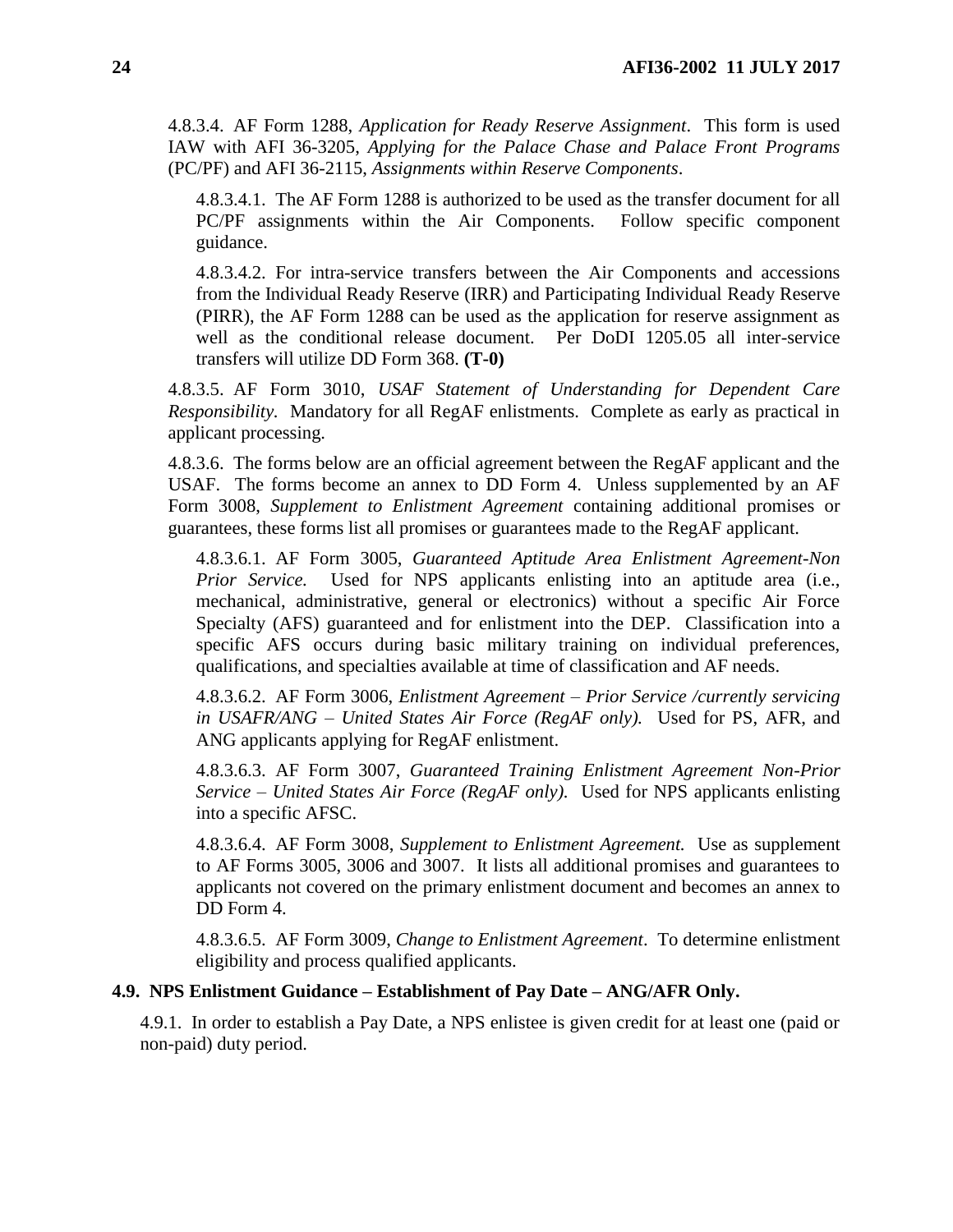# <span id="page-24-0"></span>**4.10. Distribution of Records.**

4.10.1. Distribution of all enlistment records is IAW AFI 36-2608*, Military Personnel Records Systems.*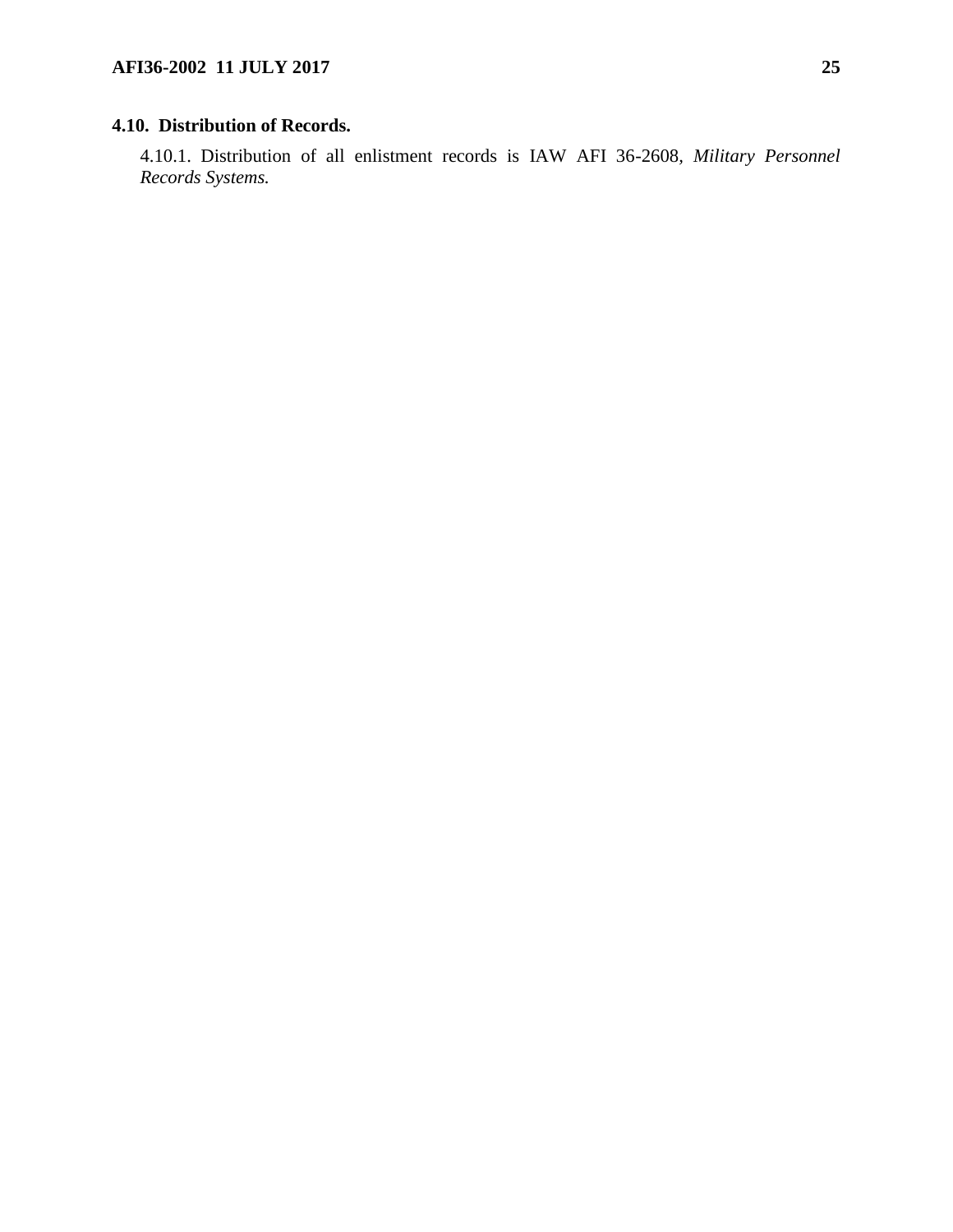#### **Chapter 5**

## <span id="page-25-0"></span>**VOLUNTARY AND INVOLUNTARY EXTENDED ACTIVE DUTY (EAD) FOR AIR RESERVE COMPONENT (ARC) AIRMEN**

## <span id="page-25-1"></span>**5.1. EAD Programs.**

5.1.1. **ARC members qualified for EAD** : ARC members are qualified provided they meet the eligibility requirements as outlined by AF/A1 within specific EAD program documents.

5.1.1.1. End strength accountability transfers to RegAF for voluntary and involuntary EAD, IAW DoDI 1215.06, Enclosure 8, if the order is for greater than 3 years or certain types of active duty that exceed 1,095 days in a 1,460-day period.

5.1.2. After completing an EAD tour members are separated under AFI 36-3208, *Administrative Separation of Airmen.* (**ANG Only)** ANG members are separated under AFI 36-3209, *Separation and Retirement Procedures for Air National Guard and Air Force Reserve Members.*

5.1.3. Individuals disqualified but not subject to separation under AFI 36-3209 leave involuntarily and return to their former ARC status.

5.1.4. Personnel separated prior to completing their EAD tour are ineligible for other voluntary recall programs.

<span id="page-25-2"></span>**5.2. Voluntary Airman EAD Recall Programs under 10 USC § 12301(d).** This program offsets shortages of trained airmen in critically manned skills:

5.2.1. Individuals must possess the needed Control Air Force Specialty Code (CAFSC), grade, and be identified as "eligible" for recall by AF/A1. **(T-1)**

## <span id="page-25-3"></span>**5.3. Voluntary Retired Airman Recall to EAD.**

5.3.1. A retiree recalled to AD must:

5.3.1.1. Have retired under 10 USC § 8914 within the last 3 years. **(T-0)**

5.3.1.2. Be eligible for pay, promotion, and transportation of eligible family members and household goods. **(T-0)**

5.3.1.3. When selected for promotion, satisfactorily serve in the new pay grade for at least 6 months with extensions authorized to meet requirement in order to return to the retired Reserve list in the new pay grade. **(T-0)**

5.3.1.4. Returns to retired status after the recall period, but retirement pay/points may need to be recalculated for ARC retirees. **(T-0)**

#### <span id="page-25-4"></span>**5.4. Voluntary Limited Period of Active Duty (VLPAD).**

5.4.1. VLPAD allows ARC members the opportunity to apply for EAD. This program offsets shortages of trained airman in critically manned career fields, for a specific period of time.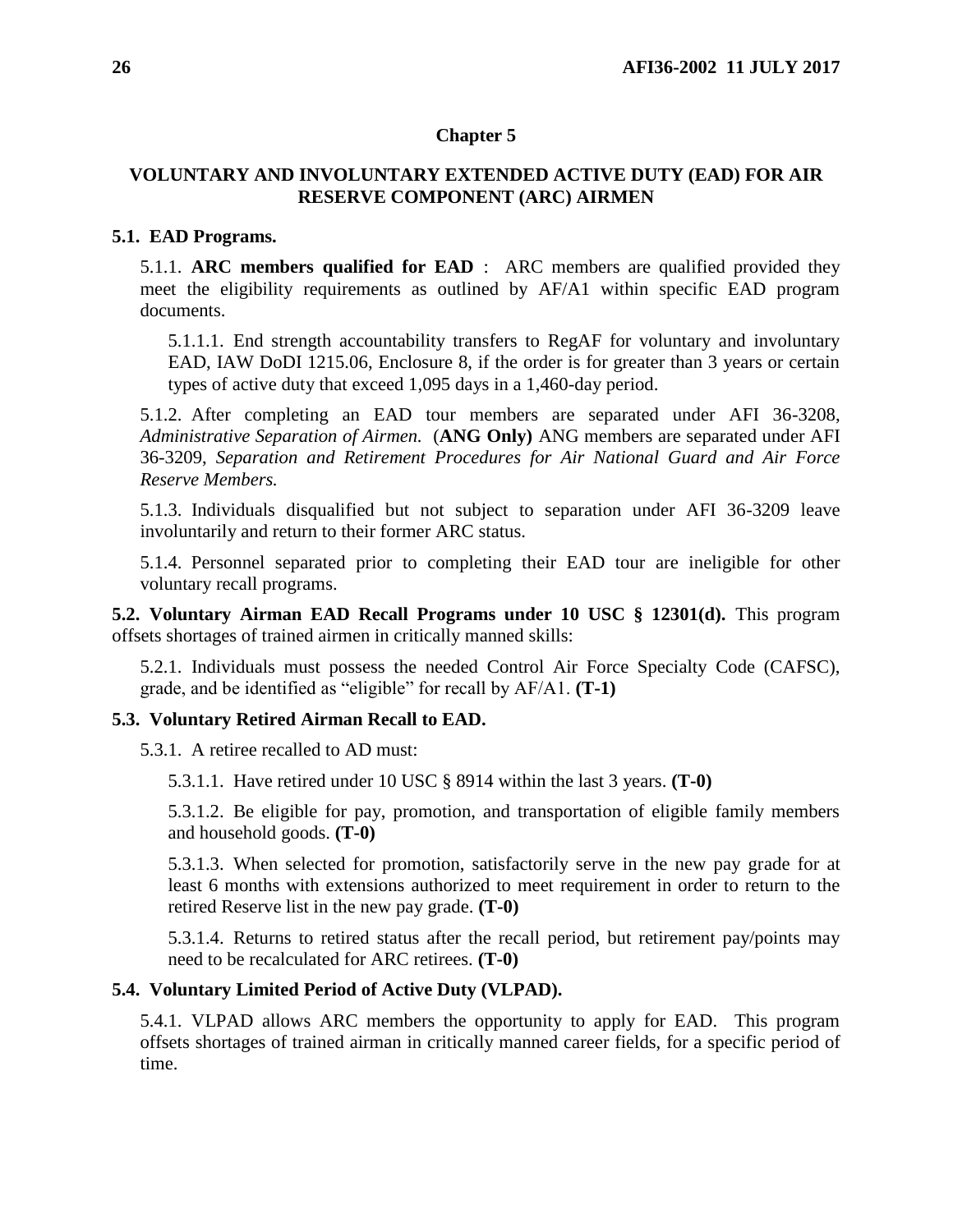5.4.2. The statutory authority for the VLPAD program is 10 USC § 12301(d). *NOTE:* Retired members are ineligible for participation in VLPAD.

#### <span id="page-26-0"></span>**5.5. Involuntary Limited Period Recall Program (ILPRP)**

5.5.1. ILPRP allows the Secretary to order ILPR members to active duty during times of war as determined by congress up to six months after the end of the conflict.

#### <span id="page-26-1"></span>**5.6. Involuntary EAD Programs.**

5.6.1. **Disenrolled Air Force Academy (AFA) or Air Force Reserve Officer Training Corps (AFROTC) Cadets.** This program allows disenrolled AFA and AFROTC cadets to repay their obligation to the Air Force by serving on EAD as an enlisted member without discrimination and without regard to financial status, and is not considered a punitive action.

5.6.1.1. IAW 10 USC § 9348, *Cadets: Agreement to serve as an officer,* an AFA cadet who does not fulfill the terms of the agreement as specified may be ordered to active duty.

5.6.1.2. AFA Cadets who have completed 90 days or more of AD/IADT are not required to attend BMT; however they will be required to attend formal technical training. (T-1).

5.6.1.3. IAW AFI 36-2011, *Air Force Reserve Officer Training Corps (AFROTC) Program,* contracted cadets who are disenrolled or decline appointment, incur an active duty service commitment and are subject to reimbursement. Involuntary call to EAD requires members to attend BMT and formal technical training.

5.6.2. Involuntary EAD. The SecAF determines if involuntary EAD or financial reimbursement is appropriate and notifies AFPC of cadets identified for involuntary EAD. For AFA cadets, active duty in enlisted status is the primary means of reimbursement IAW DoDI 1322.22, *Service Academies*. For disenrolled AFROTC cadets, IAW DoDI 1215.08, SecAF can elect AD or recoupment. Determination for recoupment of money is considered when the member voluntarily or through misconduct, or for other reasons specified in the contract, fails to complete the active duty obligation.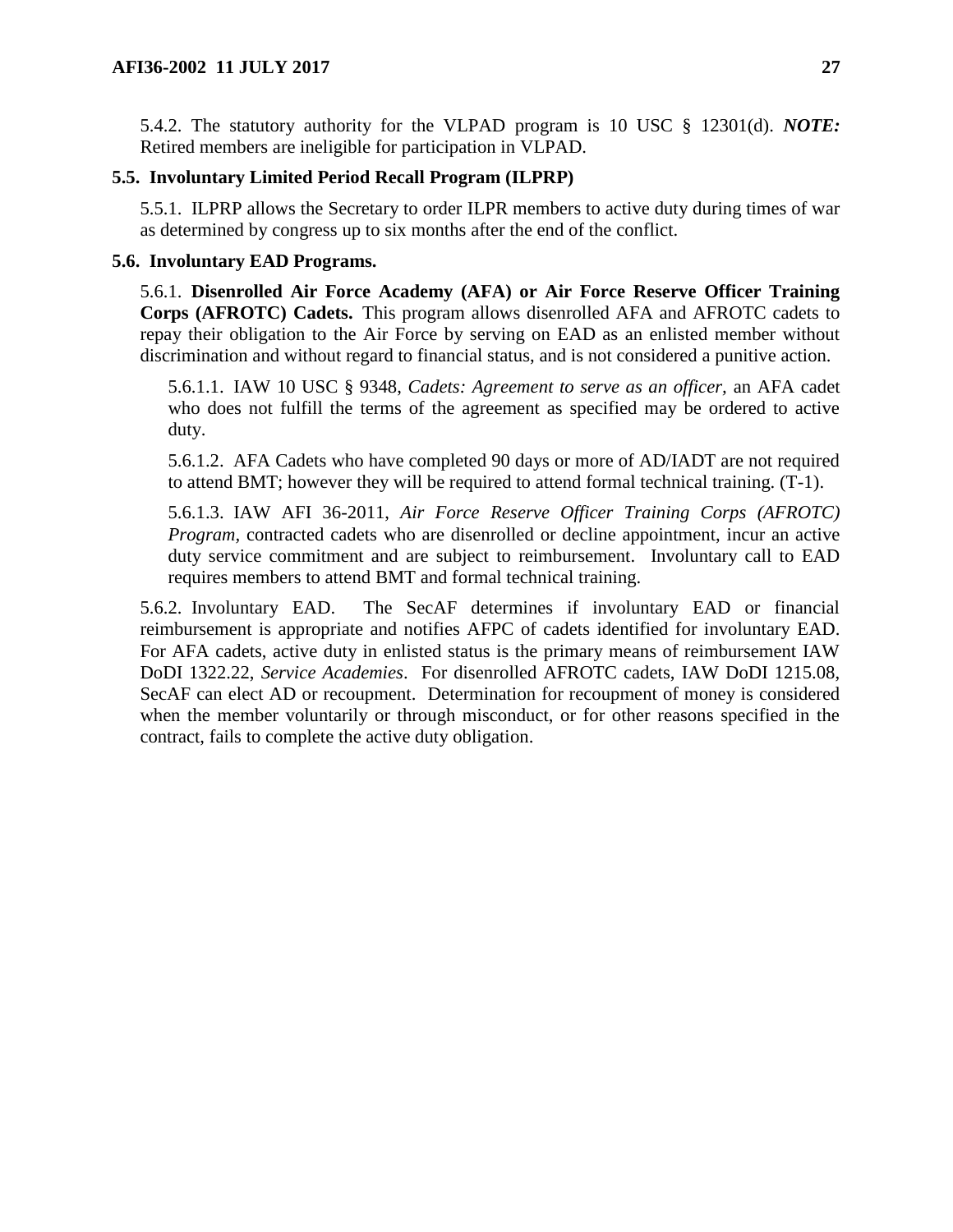## **Chapter 6**

# **SPECIAL CATEGORY ENLISTMENTS**

#### <span id="page-27-1"></span><span id="page-27-0"></span>**6.1. Special Category Enlistments**

# 6.1.1. **Airmen Removed from Temporary Disability Retired List (TDRL) Eligible for Enlistment:**

6.1.1.1. Upon recommendation of the Informal Physical Evaluation Board (IPEB), a member is removed from TDRL and authorized to enlist IAW AFI 36-3212, *Physical Evaluation for Retention, Retirement, and Separation.* Members have 60 calendar days from the date of removal during which they may enlist without a physical examination.

## <span id="page-27-2"></span>**6.2. Air Force Officer with Statutory Reenlistment.**

6.2.1. Entitlement. Under 10 USC § 8258, *Regular Air Force: reenlistment after service as an office*r, certain officers with prior enlisted service (including those twice non-selected for promotion and those separated due to elimination from flying or technical training) may request authority to enlist. The Air Force will not deny reenlistment to members who are entitled under 10 USC § 8258. (T-0).

6.2.2. Individual Qualifications:

6.2.2.1. Former RegAF enlisted member who served on active duty as an officer, or was discharged as an enlisted member to accept appointment as an officer.

6.2.2.2. Never relieved from active duty while awaiting appellate review of sentence involving dismissal or dishonorable discharge.

6.2.2.3. Separated with an honorable discharge or relieved from active duty. Assistant Secretary of the Air Force, Manpower and Reserve Affairs (MR) must approve an officer separated with a general discharge (under honorable conditions) to reenlist.

6.2.2.4. Officers must apply for reenlistment within 6 months of release from active duty service. **(T-0)**

<span id="page-27-3"></span>**6.3. Retirement Eligible Officers.** Retirement eligible officers with less than 10 years commissioned service, but more than 20 years of service computed under 10 USC § 8914 may reenlist, for the purpose of immediate retirement, in the highest enlisted grade previously held.

## <span id="page-27-4"></span>**6.4. NPS Applicants for Bands.**

6.4.1. An applicant for band, who is otherwise qualified for enlistment per this instruction, is required to audition before enlistment. **(T-1)** The applicant must pay all expenses in connection with pre-enlistment auditioning. **(T-2)** The band director will audition the applicant using AFI 35-110, *U.S. Air Force Band Program,* for guidance.

## <span id="page-27-5"></span>**6.5. Enlistment of Members of the Retired Reserve.**

6.5.1. Members of the Retired Reserve awaiting pay at age 60 are normally not eligible for enlistment. However, members of the Retired Reserve who have not reached maximum service and are not receiving retired pay may request unit assignments based on the criteria below. Former enlisted members who have exceeded the mandatory age requirement (age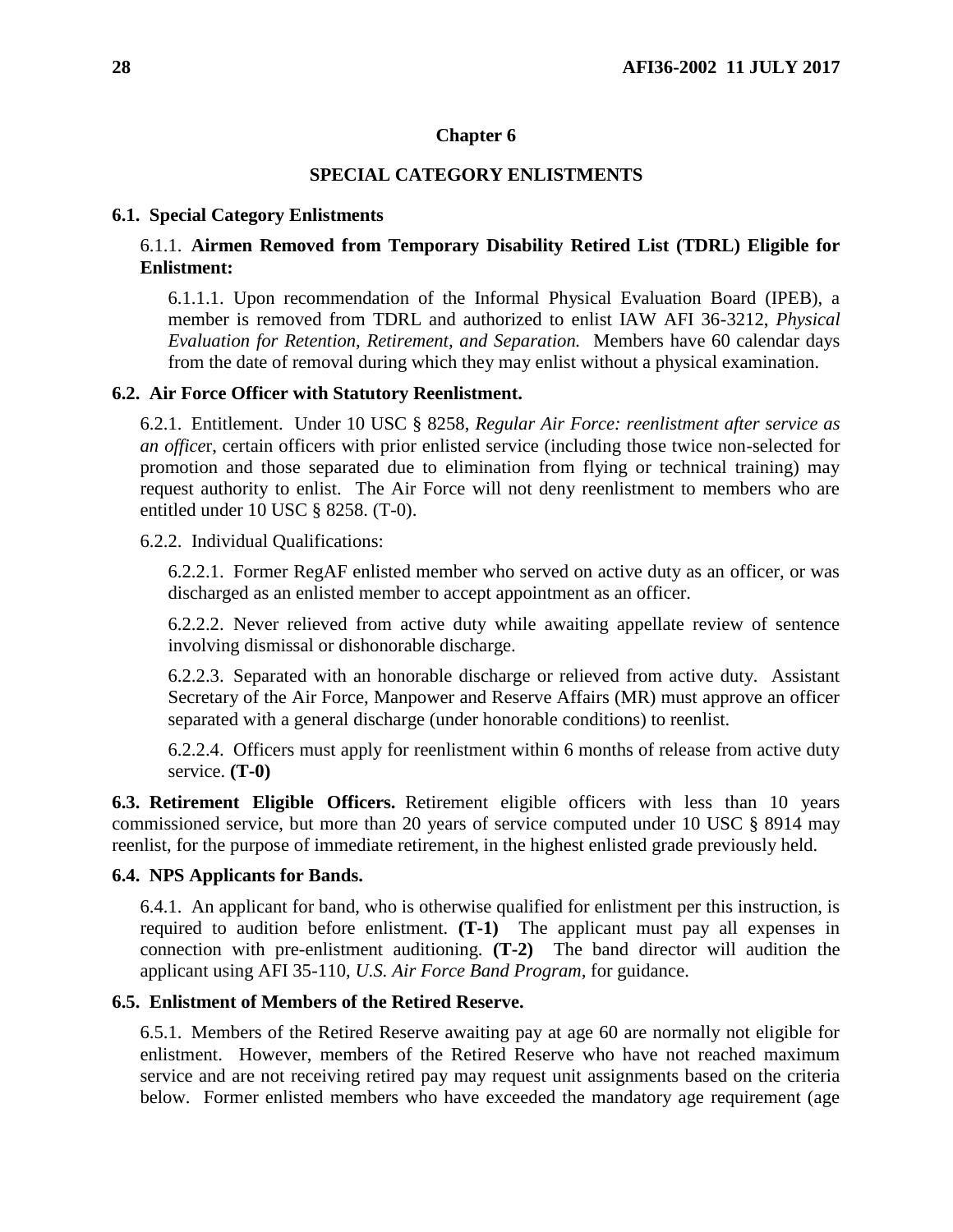60) are not eligible for enlistment. Air Reserve Personnel Center, Director of Personnel (ARPC/DPT) is the approval authority for the transfer of any member from the Retired Reserve IAW AFI 36-2110.

6.5.2. Applicants must meet the following criteria (No Waivers or ETPs accepted):

6.5.2.1. Be fully qualified in Duty Air Force Specialty Code (DAFSC) to include the same or higher skill-level.

6.5.2.2. Be physically qualified.

6.5.2.3. Be able to complete a minimum of 3 year enlistment.

6.5.2.4. Not have been selectively non-retained under Selective Retention of Air National Guard Officer and Enlisted Personnel, within the state/territory in which requesting to enlist.

#### <span id="page-28-0"></span>**6.6. Enlistment of RegAF Retirees into an ARC.**

6.6.1. A retired enlisted RegAF member must meet following criteria:

6.6.1.1. IAW 10 USC § 10145 - *Ready Reserve: placement in,* may only be placed in the Ready Reserve if AF/RE makes a special finding that the member's services in the Ready Reserve are indispensable. **(T-0)**

6.6.1.2. IAW AFI 36-2110, all applicants must:

6.6.1.2.1. Be accessed to fill a valid vacancy and not assigned as excess or overgrade.

6.6.1.2.2. Be fully qualified in DAFSC to include the same or higher skill-level.

6.6.1.2.3. Be physically qualified.

6.6.1.2.4. Have sufficient retainability (3 years) to complete one term of enlistment.

6.6.1.3. Be entitled to a regular military retirement (20 years RegAF) and retired not more than five (5) years. **(T-0)**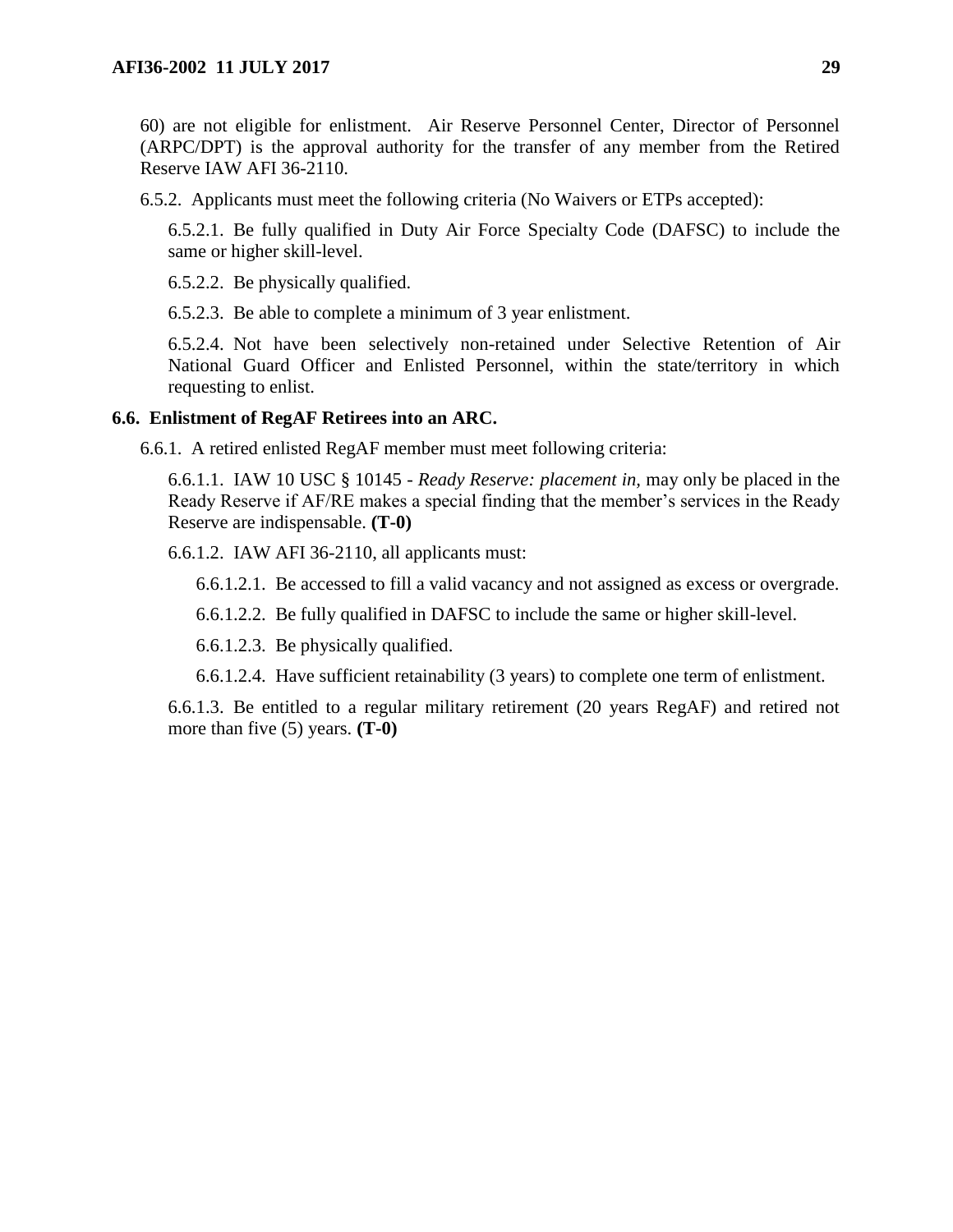## **Chapter 7**

## **ENLISTED ACCESSION INCENTIVES (REGAF ONLY)**

<span id="page-29-1"></span><span id="page-29-0"></span>**7.1. The Initial Enlistment Bonus (IEB) and Enlisted College Loan Repayment Program (ECLRP).** IEB and ECLRP are used to incentivize enlistments into specific AFSCs to meet force management objectives. These specific AFSCs are authorized due to their designation as: hard to recruit; hard to qualify for; special emphasis; or those requiring specialized credentials, licenses or education.

#### 7.1.1. **Responsibilities:**

7.1.1.1. Chief AF/A1PT will:

7.1.1.1.1. Develop coordinate and manage the IEB program and ECLRP, and in addition, AF/A1PT will:

7.1.1.1.1.1. Determine eligible AFSCs for program inclusion.

- 7.1.1.1.2. Determine bonus levels for eligible AFSCs under the IEB program.
- 7.1.1.1.3. Periodically review AFSCs for program selection or removal.
- 7.1.2. 319th Training Squadron (TRS) will:
	- 7.1.2.1. Approve IEBs for members classified at BMT.

## <span id="page-29-2"></span>**7.2. ECLRP Eligibility.** Candidates must:

7.2.1. Be a high school diploma graduate or higher. **(T-1)**

- 7.2.2. Be AFQT Category I, II, or III. **Note:** AFQT score 31 or higher on ASVAB. **(T-1)**
- 7.2.3. ECLRP recipients must have a qualified loan under 10 USC § 2171. **(T-0)**

#### <span id="page-29-3"></span>**7.3. IEB Payment:**

7.3.1. IEB payment is authorized when the member completes technical training and is awarded a 3-skill level in the AFSC specified in the enlistment contract. Member must request IEB upon arrival at first duty station. **(T-0)** Bonus entitlement is based on the date of enlistment and the guaranteed AFSC on enlistment contract.

7.3.2. IEB payments are based on the annual authorization message from AF/A1PT. If an enlistment document contains erroneous authorizations, the member is required to submit an ETP through AFPC. IEB payments will not exceed \$40,000 by law. **(T-0)**

#### <span id="page-29-4"></span>**7.4. ECLRP Payment:**

7.4.1. Member must complete training to 3-skill in the AFSC authorized and contracted under ECLRP. **(T-1)**

7.4.2. Initial payment is made after member completes first year of active duty and meets terms of agreement. Payment authorizations are processed during a member's anniversary month of entering active duty. After initial payment, AFPC will automatically process second and third year payment authorizations. **(T-1)**

7.4.3. Defense Accounting and Finance (DFAS) will pay eligible lenders directly.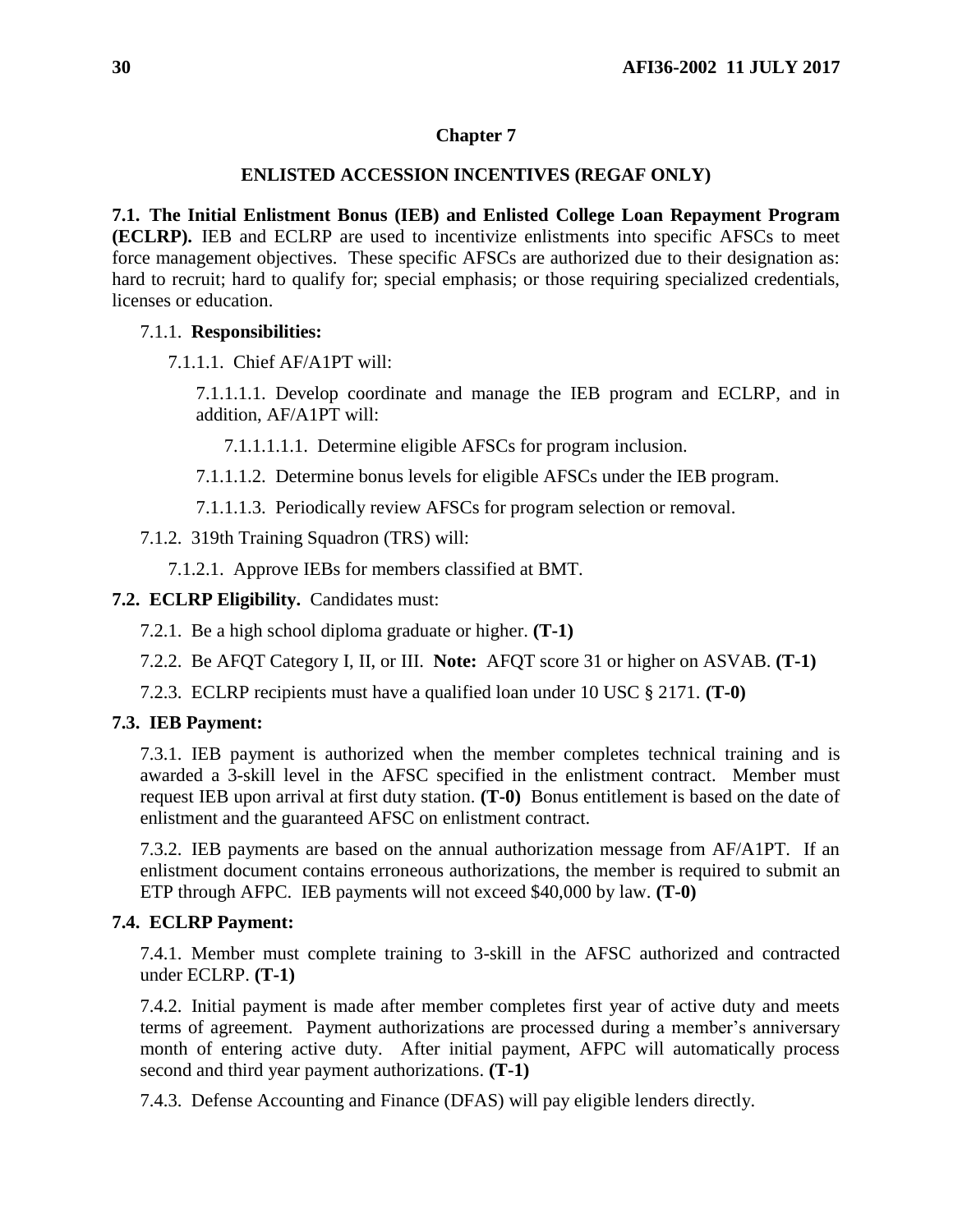7.4.4. Total loan repayments under ECLRP cannot exceed \$10,000.

<span id="page-30-0"></span>**7.5. IEB and ECLRP Termination or Recoupment of Bonus.** Intent of recoupment authority is to end bonus entitlement in a fair and equitable manner IAW DoD Financial Management Regulation (FMR) Volume 7A.

> DANIEL R. SITTERLY Acting Assistant Secretary of the Air Force (Manpower and Reserve Affairs)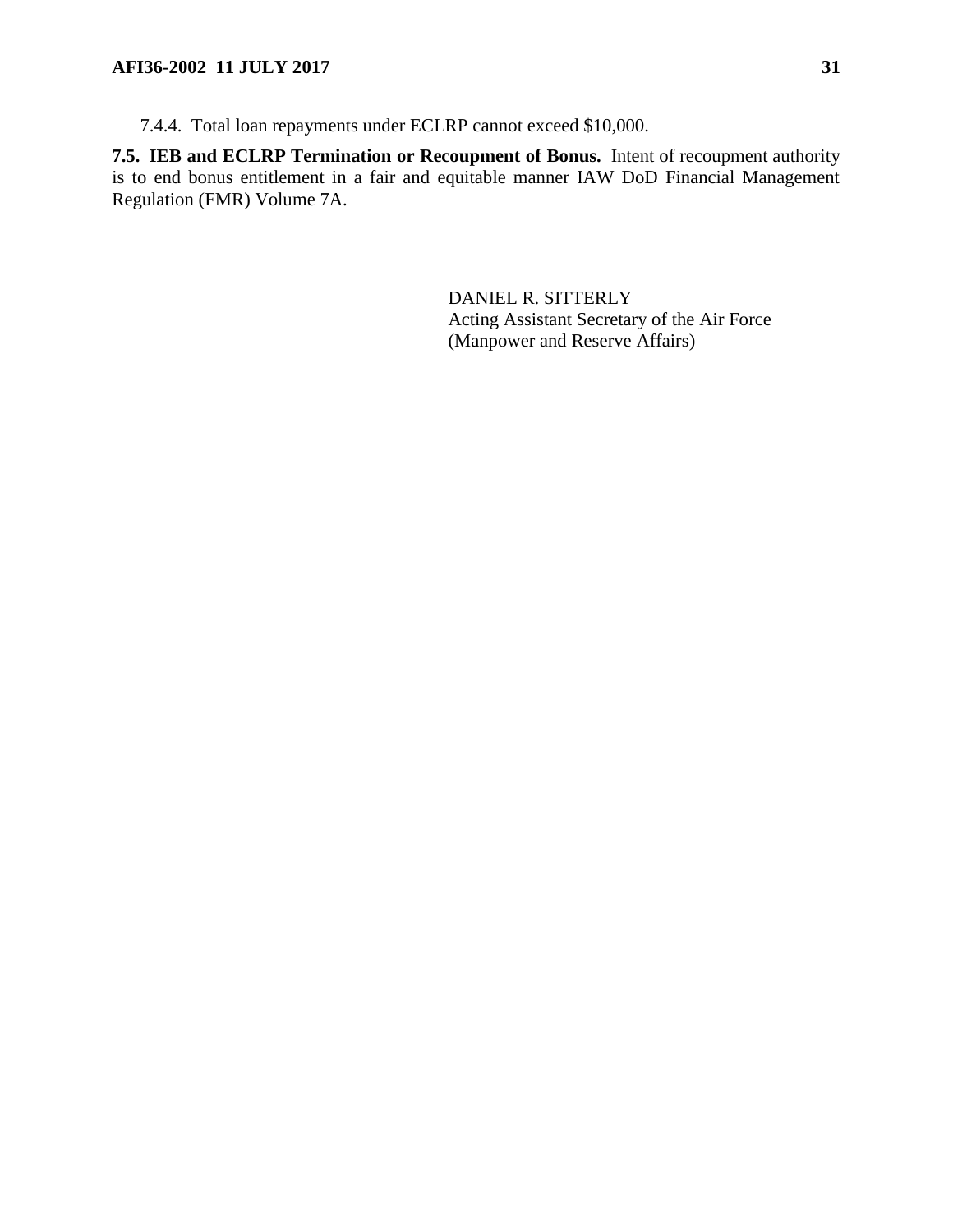#### **Attachment 1**

#### **GLOSSARY OF REFERENCES AND SUPPORTING INFORMATION**

#### <span id="page-31-0"></span>*References*

Title 5 USC § 522a, The Privacy Act of 1974

Title 8 USC § 1101(a)(20), Aliens and Nationality

Title 8 USC § 1401, *Nationals and citizens of the United States at birth*

Title 10 USC § 312, *Militia duty: exemptions*

Title 10 USC § 502, *Enlistment oath: who may administer*

Title 10 USC § 503, *Enlistments: recruiting campaigns; compilation of directory information*

Title 10 USC § 504, *Enlistments; Persons Not Qualified*

Title 10 USC § 505, *Regular Components: qualifications, term, grade*

Title 10 USC § 651, *Members; required service*

Title 10 USC § 654, *DoD Policy concerning Homosexuality in the Armed Forces (Repealed Pub L. 111-321)*

Title 10 USC § 671, *Members not to be assigned outside United States before completing training*

Title 10 USC § 978, *Drug and alcohol abuse and dependency; testing of new entrants*

Title 10 USC § 2171, *Education loan repayment program; enlisted members on active duty in specific military specialties*

Title 10 USC § 8258, *Regular Air Force; reenlistment after service as an officer*

Title 10 USC § 8914, *Twenty to thirty Years; enlisted members*

Title 10 USC § 9348, Cadets: Agreement to serve as an officer

Title 10 USC § 10211, *Policies and regulations: participation of Reserve officers in preparation and administration* 

Title 10 USC § 10145, *Ready Reserve Placement in*

Title 10 USC § 12102(b), *Reserve components: qualifications*

Title 10 USC § 12103(d), *Reserve Components: Terms*

Title 10 USC § 12107, *Army National Guard of United States; Air National Guard of the United States: enlistment in*

Title 10 USC § 12301(d), *Reserve Components generally*

Title 10 USC § 12310, *Reserves; for organizing, administering, etc., reserve components*

Title 10 USC § 12731, *Age and service requirements*

Title 32 USC § 302, *Enlistment, reenlistment, and extensions*

Title 32 USC § 304, *Enlistment oath*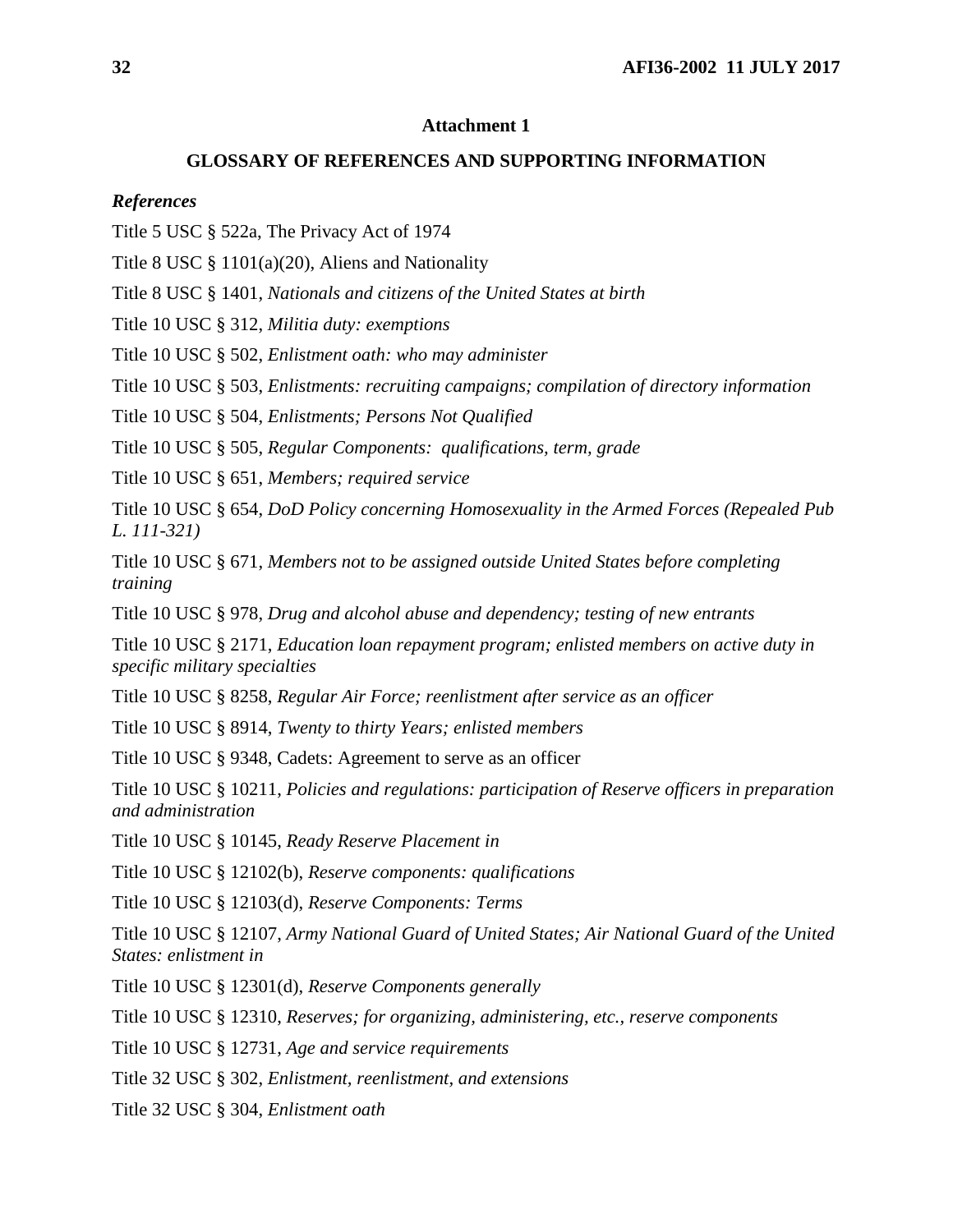Title 37 USC § 331, *General bonus authority for enlisted members*

Title 50 USC§ 3802, *Registration* Title 50 USC § 3809, *Military Personnel Drug Abuse Testing Program (MPDATP)* 13 September 2012

DoD Financial Management Regulation (FMR) Volume 7A

DoD 5200.2-R, *Personnel Security Program*

DoDD 1200.07, *Screening the Ready Reserve,* 18 November 1999

DoDI 1010.01, *Military Personnel Drug Abuse Testing Program (MPDATP)*, 13 September 2012

DoDI 1145.01, *Qualitative Distribution of Military Manpower,* 12 December 2013

DoDI 1205.05*, Transfer of Service Members between Reserve and Regular Components of the Military Services,* 30 March 2012

DoDI 1215.06, *Uniform Reserve, Training, and Retirement Categories for the Reserve Components*, 11 March 2014

DoDI 1215.08, *Senior Reserve Officers' Training Corps (ROTC) Programs,* 19 January 2017

DoDI 1300.17, *Accommodation of Religious Practices Within the Military Services*, 10 February 2009

DoDI 1304.02, *Accession processing Data Collection Forms,* 9 September 2011

DoDI 1304.25, *Fulfilling the Military Service Obligation (MSO),* 31 October 2013

DoDI 1304.26, *Qualification Standards for Enlistment, Appointment, and Induction,* 23 March 2015

DoDI 1304.31, *Enlisted Bonus Program (EBP)*, 12 March 2013

DoDI 1304.32, *Military Services Recruiting Related Reports, 26 March 2013*

DoDI 1308.3, *DoD Physical Fitness and Body Fat Programs Procedures,* 5 November 2002

DoDI 1322.22, *Service Academies*, 24 September 2015

DoDI 6130.03, *Medical Standards for Appointment, Enlistment, or Induction in the Military Services,* 28 April 2010

AFI 31-501, *Personnel Security Program Management,* 27 January 2005

AFI 33-332, *Air Force Privacy and Civilian Liberties Program,* 12 January 2015

AFI 33-360, *Publications and Forms Management,* 1 December 2015

AFI 35-110, *U.S. Air Force Band Program,* 11 August 2014

AFI 36-2005, *Appointed in Commissioned Grades and Designation and Assignment in Professional Categories – Reserve of the Air Force and United States Air Force,* 19 May 2003

AFI 36-2011, *Air Force Reserve Officer Training Corps (AFROTC) Program,* 18 December 2006

AFI 36-2101, *Classifying Military Personnel (Officers and Enlisted),* 25 June 2013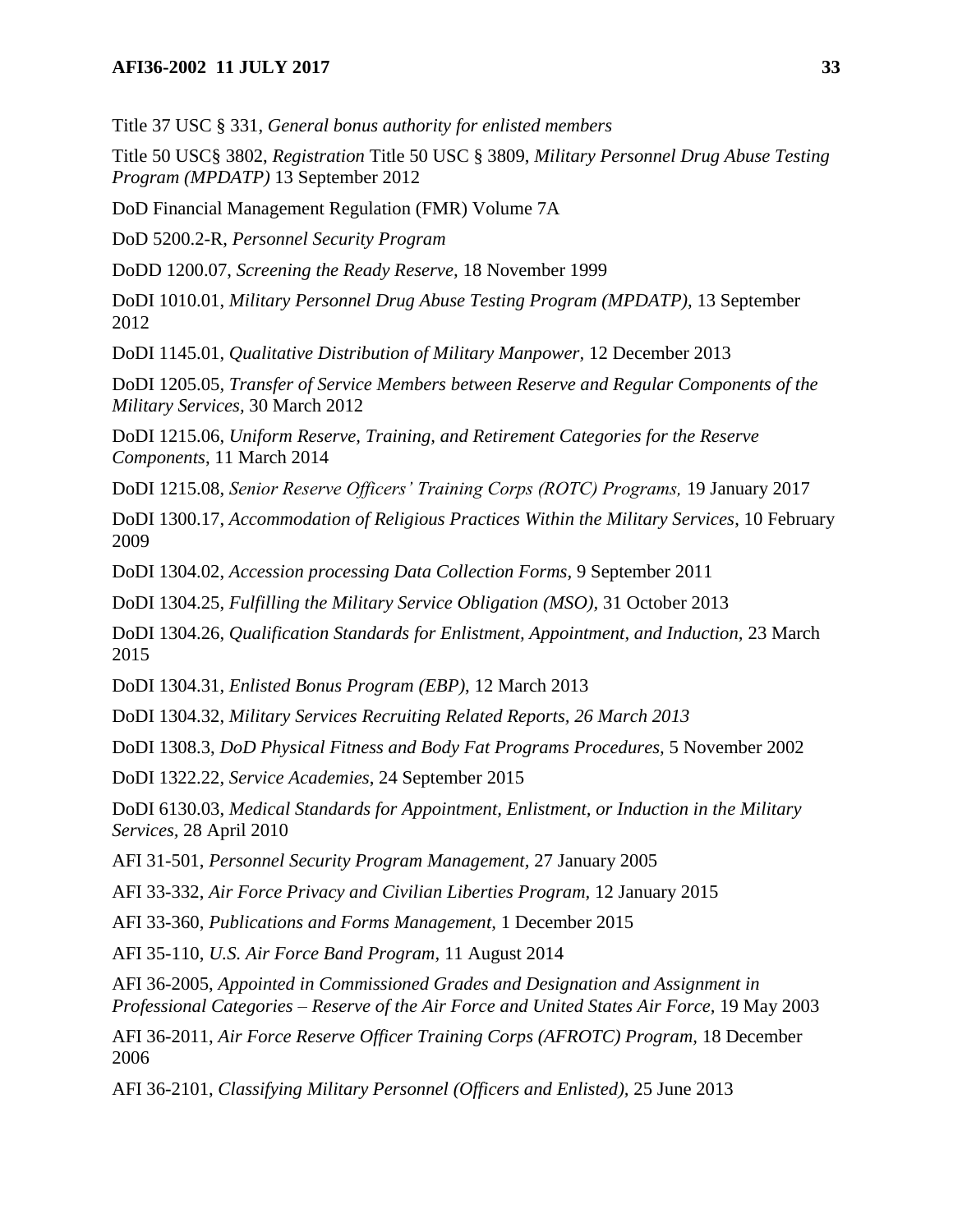AFI 36-2110, *Assignments,* 22 September 2009

AFI 36-2115, *Assignments within Reserve Components*, 8 April 2005

AFI 36-2502, *Enlisted Airman Promotion/Demotion Programs,* 12 December 2014

AFI 36-2604, *Service Dates and Dates of Rank*, 5 October 2012

AFI 36-2606, *Reenlistment in the United States Air Force,* 9 May 2011

AFI 36-2608, *Military Personnel Records Systems,* 26 October 2015

AFI 36-2903, *Dress and Personal Appearance of Air Force Personnel,* 18 July 2011

AFI 36-2908, *Family Care Plans,* 1 October 2014

AFI 36-3204, *Procedures for Applying as a Conscientious Objector,* 15 July 1994

AFI 36-3205, *Applying for the Palace Chase and Palace Front Programs,* 10 October 2003

AFI 36-3208, *Administrative Separation of Airmen,* 9 July 2004

AFI 36-3209, *Separation and Retirement Procedures for Air National Guard and Air Force Reserve Members*, 14 April 2005

AFI 36-3212, *Physical Evaluation for Retention, Retirement, and Separation*, 2 February 2006

AFI 48-123, *Medical Examination and Standards*, 5 November 2013

AFI 90-507, *Military Drug Demand Reduction Program*, 22 September 2014

AFMAN 33-363, *Management of Records,* 1 March 2008

## *Prescribed Forms*

AF Form 485, Application for Enlistment – US Air Force Band

AF Form 2030*, USAF Drug and Alcohol Abuse Certificate*

AF Form 3005, *Guaranteed Aptitude Area Enlistment Agreement – Non-Prior Service – United States Air Force* 

AF Form 3006, *Enlistment Agreement – Prior Service / Active USAFR / ANG – United States Air Force*

AF Form 3007, *Guaranteed Training Enlistment Agreement Non-Prior Service - United States Air Force*

AF Form 3008, *Supplement to Enlistment Agreement – United States Air Force*

AF Form 3009, *Change to Enlistment Agreement – United States Air Force* 

AF Form 3010, *USAF Statement of Understanding for Dependent Care Responsibilities*

## *Adopted Forms*

AF Form 24, Application for Appointment as Reserve of the Air force or USAF Without Component

AF Form 357, *Family Care Certification*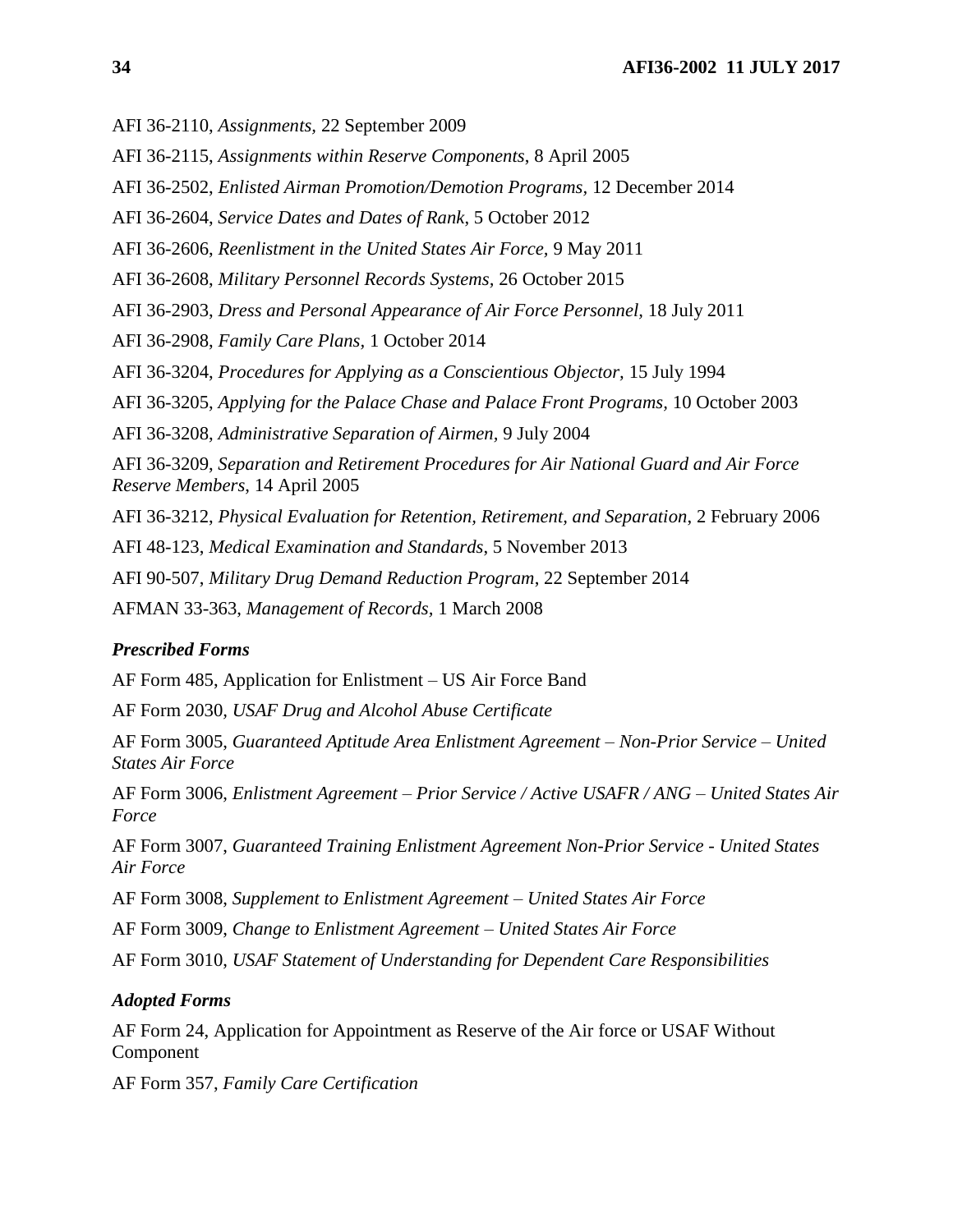#### **AFI36-2002 11 JULY 2017 35**

AF Form 1288, *Application for Ready Reserve Assignment* DD Form 4*, Enlistment/Reenlistment Document Armed Forces of the United States* DD Form 93, *Record of Emergency Data* DD Form 214*, Certification of Release or Discharge from Active Duty* DD Form 372, *Request for Verification of Birth* DD Form 368, *Request for Conditional Release* DD Form 369, *Police Records Check* DD Form 1966, *Records of Military Processing – Armed Forces of the United States* DD Form 2005, *Privacy Act Statement – Health Care Records* DD Form 2807-1, *Report of Medical History* DD Form 2807-2, *Accessions Medical Prescreen Report* DD Form 2808, *Report of Medical Examination* DD Form 2983*, Recruit/Trainee Prohibited Activities Acknowledgement* NGB Form 22*, Report of Separation and Record of Service* SF 86, *Questionnaire for National Security Positions*

#### *Abbreviations and Acronyms*

**A1**—Manpower, Personnel and Services **A1MO**—Director of Manpower, Organization and Resources **A1P**—Directorate of Military Force Management Policy **AIPT**—Chief of Accessions and Training Division **AD**—Active Duty **ADT**—Active Duty Training **AETC**—Air Education and Training Command **AFA**—Air Force Academy **AFECD**—Air Force Enlisted Classification Directory **AFI**—Air Force Instruction **AFMAN**—Air Force Manual **AFPC**—Air Force Personnel Center **AFPD**—Air Force Policy Directive **AFQT**—Armed Forces Qualification Test **AFR**—Air Force Reserve **AFRC**—Air Force Reserve Command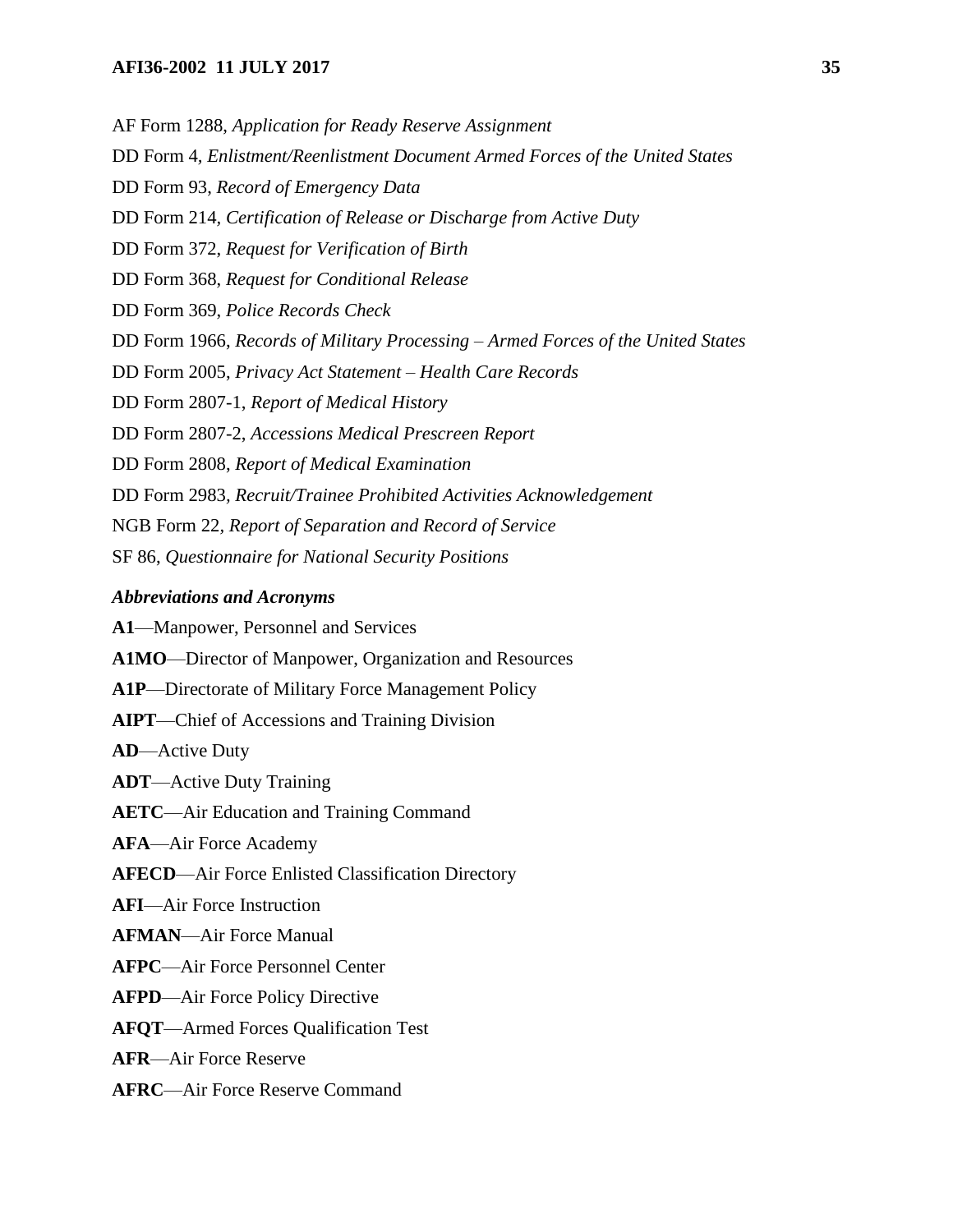**AFRCRS**—Air Force Reserve Command Recruiting Service

**AFRIMS**—Air Force Records Information Management System

**AFRISS**—Air Force Recruiting Information Support System

**AFROTC**—Air Force Reserve Officer Training Corps

**AFRS**—Air Force Recruiting Service

**AFS**—Air Force Specialty

**AFSC**—Air Force Specialty Code

**AG**—Adjutant General

**AGR**—Active Guard Reserve

**ANG**—Air National Guard

**ANGI**—Air National Guard Instruction

**APGL**—Accessions Program Guidance Letter

**ARC**—Air Reserve Component

**ARPC**—Air Reserve Personnel Center

**ASVAB**—Armed Services Vocational Aptitude Battery

**BMT**—Basic Military Training

**CAFSC**—Control Air Force Specialty Code

**CAP**—Civil Air Patrol

**CC**—Commander

**CCMAPPEDS**—Citizen, Conscientious Objector, Moral, Age, Physical, Prior Service, Education, Drugs, SSN

**CHSPE**—California High School Proficiency Examination

**CSP**—Critical Skills Promotion

**DADT**—Don't Ask Don't Tell

**DAFSC**—Duty Air Force Specialty Code

**DANG**—Director Air National Guard

**DAT**—Drug Alcohol Test

**DEP**—Delayed Entry Program

**DFAS**—Defense Finance and Accounting Service

**DoDD**—Department of Defense Directive

**DoD**—Department of Defense

**DoDI**—Department of Defense Instruction

**DOE**—Date of Enlistment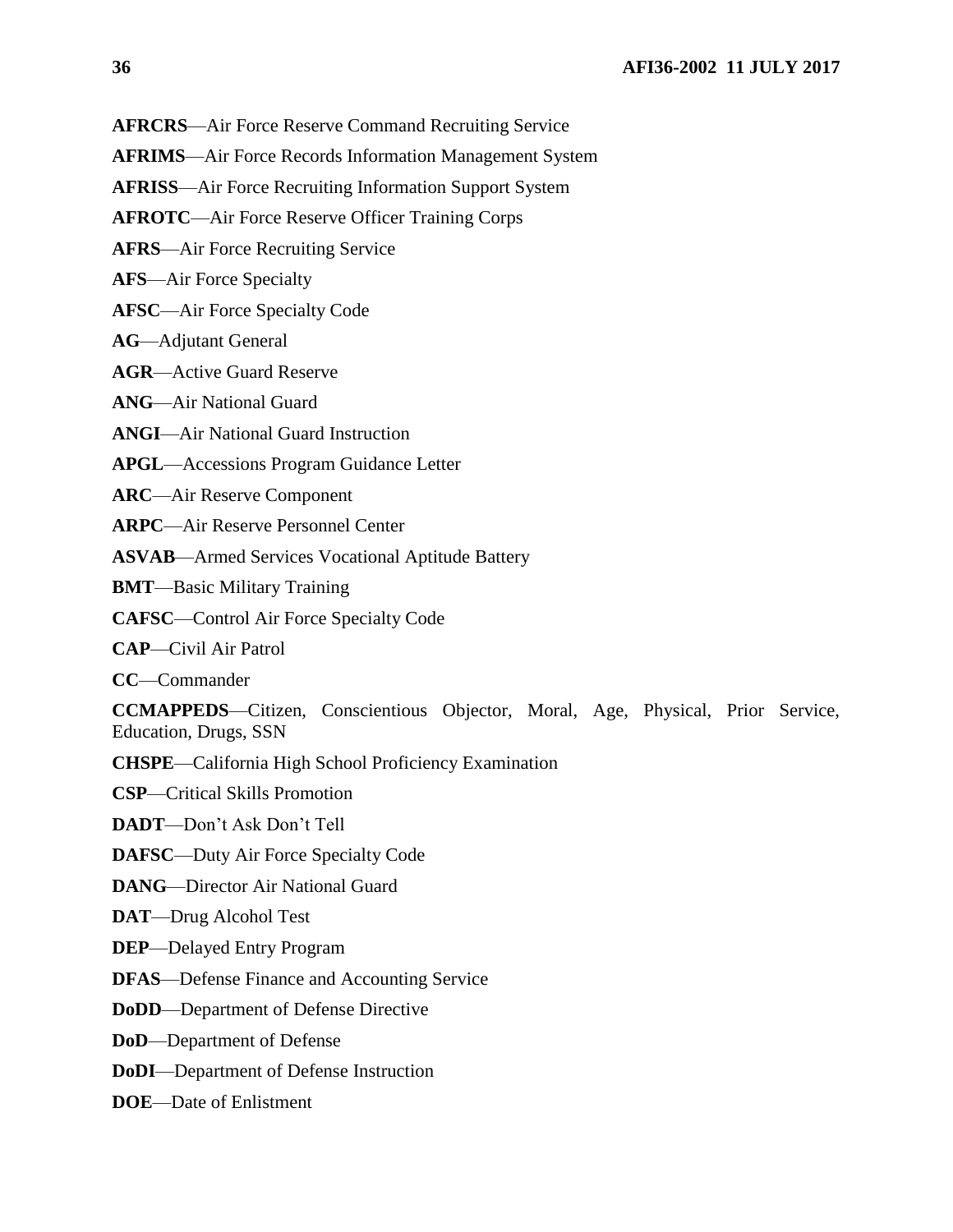- **DOR**—Date of Rank
- **DPS**—Director of Personnel Program Management
- **DS**—Director of Staff
- **DSG**—Drill Status Guardsman
- **DUI**—Driving Under the Influence
- **DWI**—Driving While Intoxicated
- **DWUI**—Driving While Under Influence
- **EAD**—Extended Active Duty
- **ECLRP**—Enlisted College Loan Repayment Program
- **ETP**—Exception to Policy
- **ETS**—Expiration Term of Service
- **FMR**—Financial Management Regulation
- **FYDP**—Fiscal Year Defense Program
- **FY**—Fiscal Year
- **GED**—General Educational Development
- **HQ**—Headquarters
- **HYT**—High Year Tenure
- **IADT**—Initial Active Duty Training
- **IAW**—In Accordance With
- **ILPRP**—Involuntary Limited Period Recall
- **IEB**—Initial Enlistment Bonus
- **IPEB**—Informal Physical Evaluation Board
- **IRR**—Individual Ready Reserve
- **ISLRS**—Inactive Status List Reserve Section
- **JROTC**—Junior Reserve Officer Training Corps
- **MAJCOM**—Major Command
- **MPDATP**—Military Personnel Drug Abuse Testing Program
- **MEPS**—Military Entrance Processing Station
- **MSO**—Military Service Obligation
- **MR**—Assistant SecAF Manpower and Reserve Affairs
- **NACLC**—National Agency Check, Local Agency Checks and Credit Check
- **NARS**—Non-Affiliated Reserve Section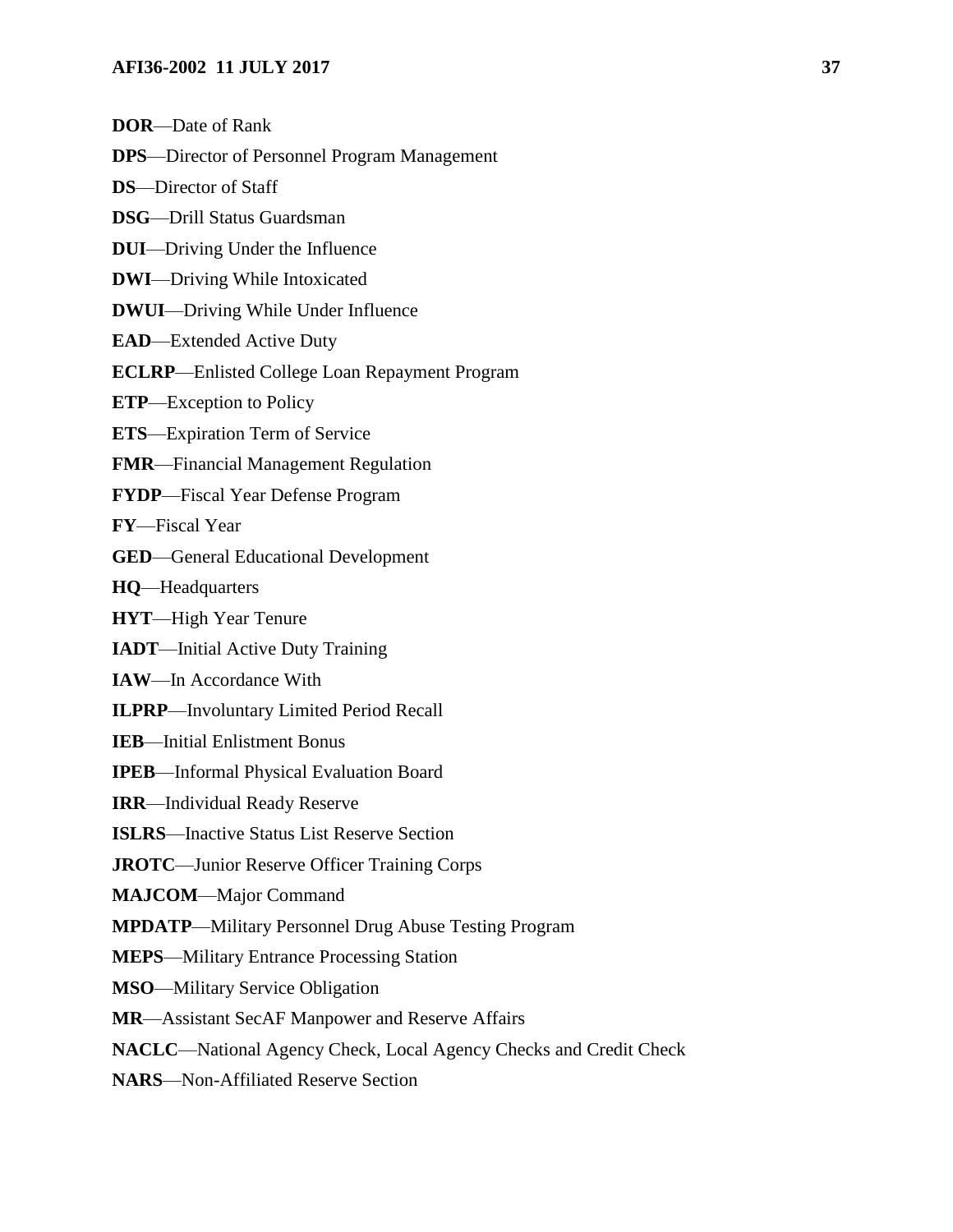**NGB**—National Guard Bureau

**NNRPS**—Non-obligated Nonparticipating Ready Personnel Section

**NPS**—Non-Prior Service

**OPR**—Office of Primary Responsibility

**OSD**—Office of the Secretary of Defense

**PDS**—Personnel Data System

**PIRR**—Participating Individual Ready Reserve

**PRDA**—Personnel Records Display Application

**PSDG**—Personnel Services Delivery Guide

**PS**—Prior Service

**RDS**—Records Disposition Schedule

**RegAF**—Regular Air Force

**RE**—Reenlistment Eligibility

**RIO**—Readiness and Integration Organization

**ROTC**—Reserve Officer Training Corps

**RSO**—AFRS Operations Division

**SecAF**—Secretary of the Air Force

**SED**—Service Eligibility Determination

**SF**—Standard Form

**SG**—Surgeon General

**SORNS**—System of Records Notices

**SSN**—Social Security Number

**TAG**—The Adjutant General

**TDRL**—Temporary Disability Retired List

**TRS**—Training Squadron

**TFOT**—Total Force Officer Training

**UCMJ**—Uniformed Code of Military Justice

**UGL**—Uniform Guide List

**US**—United States

**USAFR**—United States Air Force Reserve

**USAF**—United States Air Force

**USC**—United States Code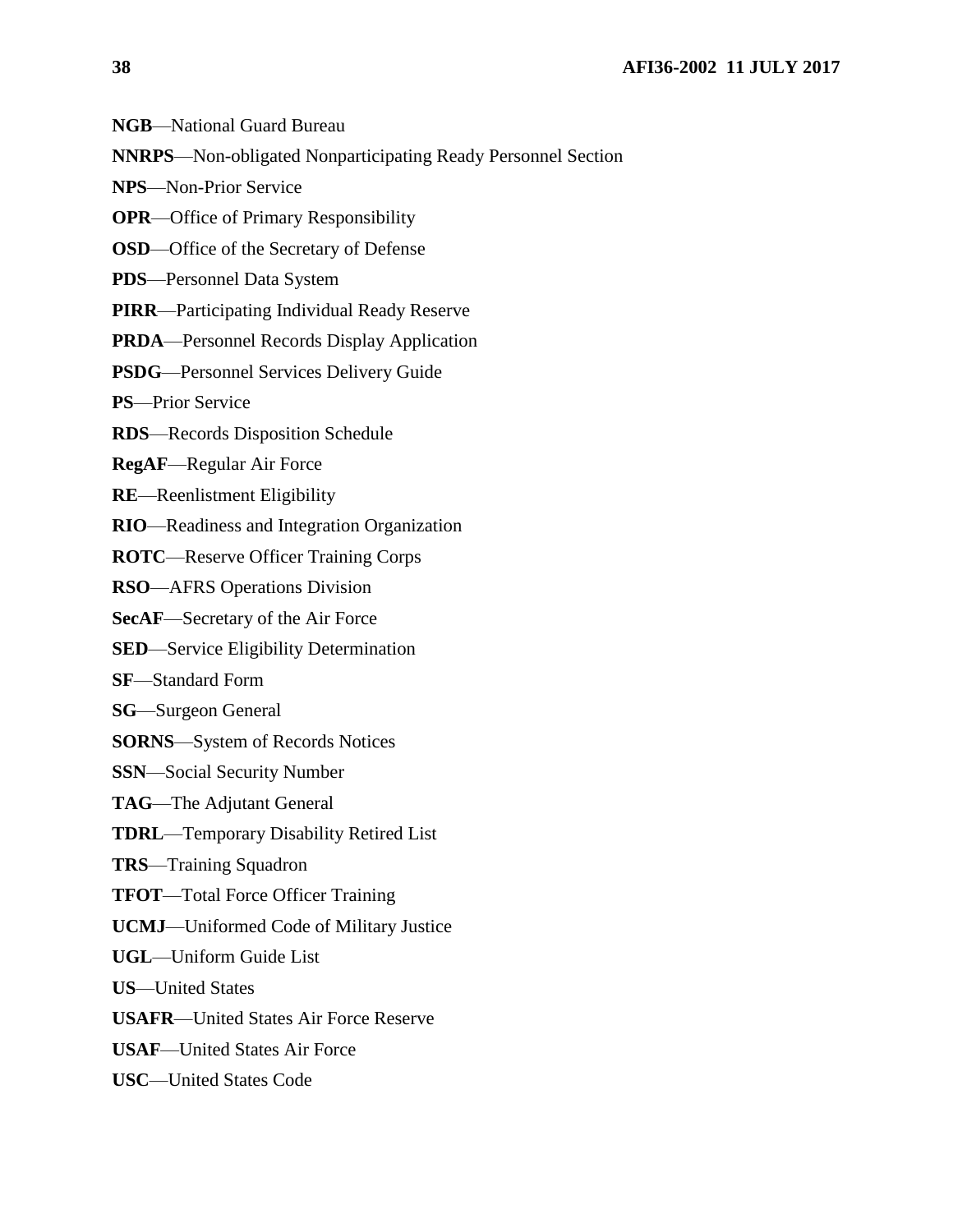**USPHS**—United States Public Health Service

**VLPAD**—Voluntary Limited Period of Active Duty

# *Terms*

**Active Duty (AD)**—The term "active duty" means full-time duty in the active military service of the United States. Such term includes full-time training duty, annual training duty, and attendance, while in the active military service, at a school designated as a service school by law or by the Secretary of the military department concerned. Such term does not include full-time National Guard duty.

**Active Duty for Training (ADT)**—The primary purpose of ADT is to provide individual or unit readiness training. Support to mission requirements (i.e., Operational Support) may occur incidental to performing ADT. Included in the ADT category are initial active duty training (IADT), annual training (AT), and other training duty (OTD).

Active Status—The term "active status" means the status of a member of a reserve component who is not in the inactive Army National Guard or inactive Air National Guard, on an inactive status list, or in the Retired Reserve.

**Adverse Adjudication (Adult or Juvenile)**—A finding, decision, sentence, or judgment, other than unconditionally dropped, dismissed, or acquitted, the adjudicating authority places a condition of restraint that leads to dismissal, dropped charges, or acquittal the adjudication is adverse. Suspension of sentence, pardon, not processed, or dismissal after compliance with imposed conditions is adverse adjudication. Voluntary or recommended attendance at classes, counseling, or as part of a sentence are not bars to enlistment as long as non-attendance or incomplete attendance has no impact on a suspended sentence. If a person is charged and convicted with violating any federal (including Uniform Code of Military Justice (UCMJ) offenses), state, or municipal law or ordinance, that conviction is considered adverse adjudication.

**Adjudicating Authority**—An official adjudicating authority is an official of a Federal, state, county, or local government body empowered to make findings or determinations concerning alleged criminal (adult or juvenile) offenses and establishes responsibility for commission of the offense. Responsibility for commission of the offense is established by a conviction or when action tantamount to a finding of guilty is directed by the official (e.g., entry into a diversionary program, probation, or revocation of probation). Adjudicating authorities include: Judges, Courts, Magistrates, Prosecutors, Hearing officials, Military commanders (Article 15 action or suspension of dependent privileges or similar actions), Probation officers, and Parole officers or boards.

**Air Force Reserve**—The Air Force Reserve is a reserve component of the Air Force to provide a reserve for active duty. It consists of the members of the officers' section of the Air Force Reserve and of the enlisted section of the Air Force Reserve. It includes all Reserves of the Air Force who are not members of the Air National Guard of the United States. The purpose of each reserve component is to provide trained units and qualified persons available for active duty in the armed forces, in time of war or national emergency, and at such other times as the national security may require, to fill the needs of the armed forces whenever more units and persons are needed than are in the regular components.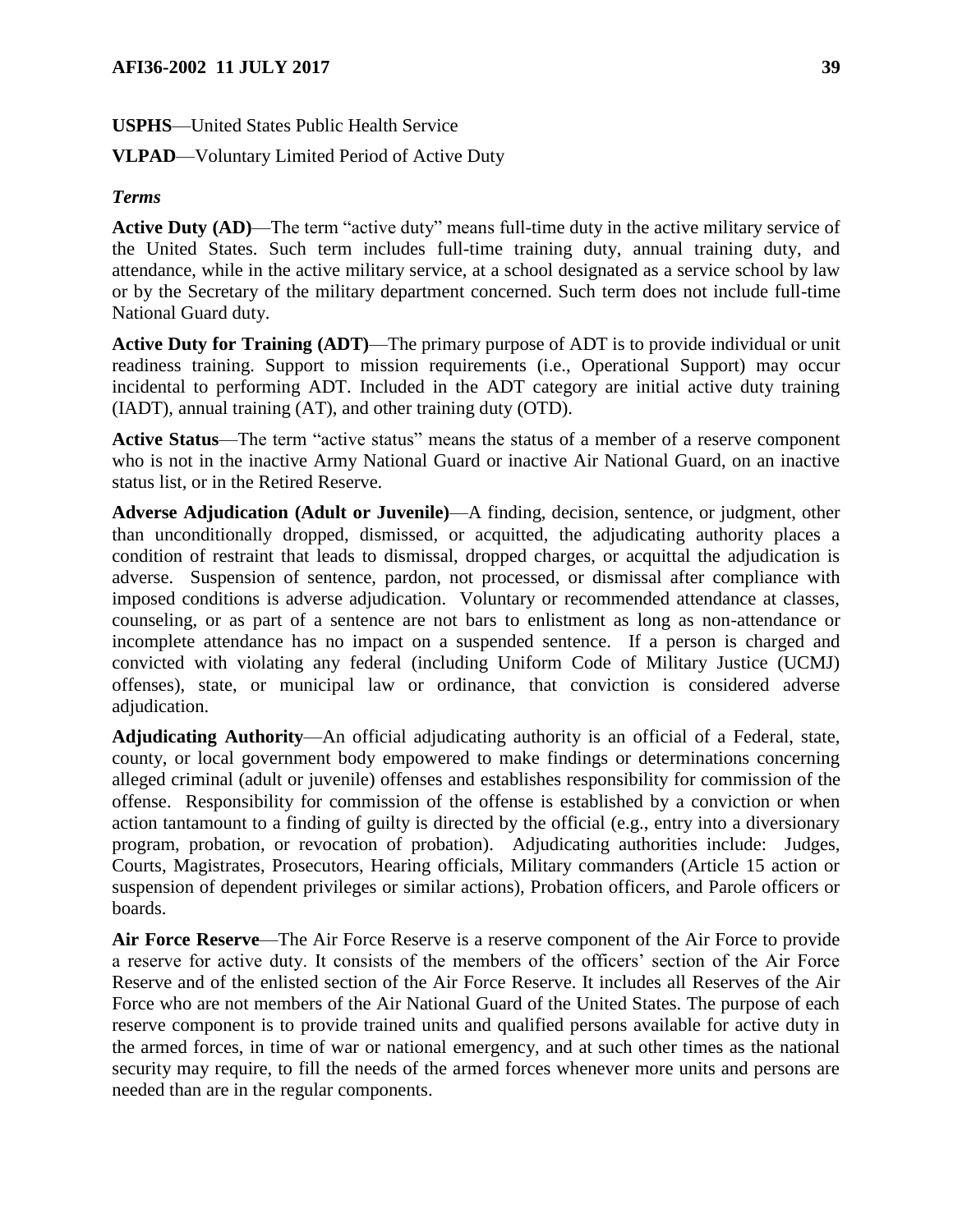**Airman**—A person who is AD, ANG, or AFR within the USAF.

**Air National Guard**—The part of the organized and federally recognized military force of the several states, the District of Columbia, and the territories of the Virgin Islands, Guam, Puerto Rico that is in an Air Force.

**Air National Guard of the United States (ANGUS)**—A reserve component of the Air Force. Membership in the ANGUS is acquired by enlistment in the federally recognized ANG of the State and concurrent enlistment as Reserve of the Air Force in the same grade.

**Air Component (AC)**—Active Duty, Air National Guard, or Air Force Reserve

**Air Reserve Components (ARC)**—The ANG and AFR.

**Applicant**—Any person who has commenced processing for enlistment or appointment in the Air Force. Applicant status (1) terminates upon signing of the enlistment, appointment, or commissioning contract; (2) continues as long as the applicant pursues entrance into the Air Force, or (3) continues until the applicant is notified in writing of permanent disqualification.

**Armed Forces**—The United Stated Army, United States Air Force, United States Navy, United States Marine Corps, including reserve components of each of the aforementioned. The Coast Guard, including the Coast Guard Reserve is a uniformed service.

**Armed Services Vocational Aptitude Battery (ASVAB)**—A series of ten tests (or battery) administered to an enlisted program applicant. ASVAB results are used to qualify and classify applicants for enlistment and skill training. The ASVAB is graded in five areas: mechanical (M), administrative (A), general (G), electronic (E), and Armed Forces qualification test  $(AFOT)$ .

**Basic Military Training (BMT)—Training provided to NPS airmen to effect an orderly** transition from civilian to military life.

**Reserve of the Air Force**—The common federal status possessed by members of the ANGUS and the AFR. This term is not used to identify an Air Force component or organization.

**Commander**—Unless otherwise specified, refers to the immediate commander or director of the member concerned and includes officially appointed squadron section commanders.

**Conditional Release**—An approval from a Reserve component of the Armed Services of United States Public Health Service (USPHS) releasing the individual from that particular branch of service for the purpose of enlisting or accepting a commission in another branch (DD Form 368, *Request for Conditional Release*, only valid for enlisted members).

**Conscientious Objector**—Class 1-0. A member who, by reason of conscientious objection,

sincerely objects to participation of any kind in war in any form. Class 1-A-0. A member who, by reason of conscientious objection, sincerely objects to participation as a combatant in war in any form, but whose convictions permit military service in a noncombatant status.

**Conversion List**—List showing the conversions of jobs specialties in the Army, Navy, Air Force, Marine Corps and Coast Guard to AFSCs.

**Conviction**—The act of finding a person guilty of a crime, offense, or other violation of the law by a court, judge, or other authorized adjudication authority and includes fines and forfeiture of bond in lieu of trial.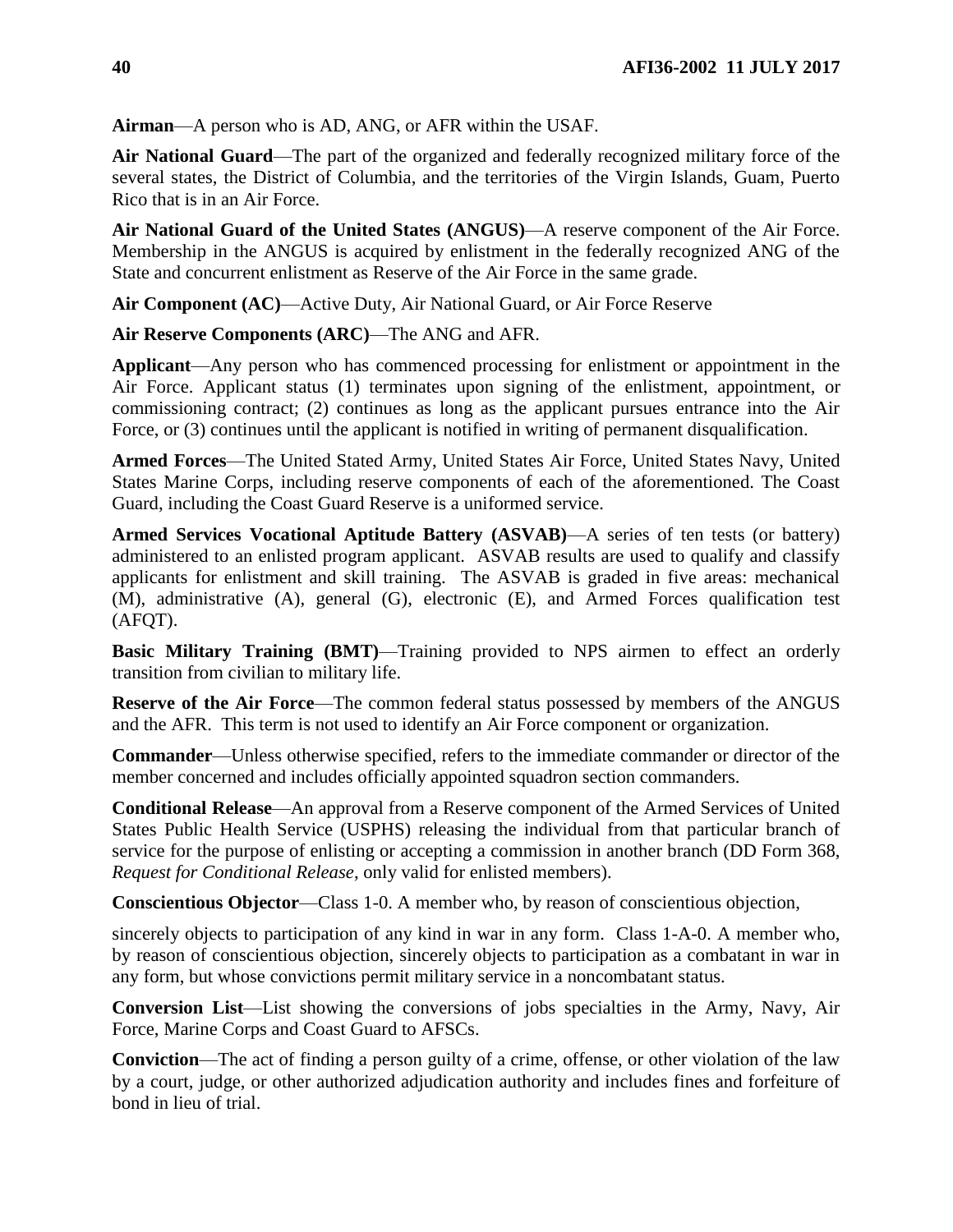**Covered Graduate**—A person who receives a diploma from a secondary school that is legally operating; or otherwise completes a program of secondary education in compliance with the educational laws of the State in which the person resides.

**Dependent**—For the purpose of this regulation and without regard to the definition for pay and allowances, medical care, base exchange privileges, etc., a dependent is: (a) a spouse, (b) any unmarried, natural, or adopted child of the applicant (including the live fetus of a pregnant spouse or cohabitant) under the age of 18 years. For male applicants, the term natural child includes any child born out of wedlock (includes the live fetus) that the applicant claims or a court order determines is his (c) stepchild (including spouse's natural, adopted, or stepchild) under 18 years of age who resides with the applicant or spouse, (d) any brothers, sisters, nephews, nieces, or any person under the age of 18 whom the applicant or spouse has legal or physical custody, (e) any person over the age of 18 incapable of self-care for whom the applicant has assumed responsibility for care.

**Discharge**—Total release from the Armed Forces of the US

**Domestic Violence**—The 1996 Domestic Violence Amendment to the Gun Control Act (referred to as the Lautenberg Amendment), codified in 18 USC  $\S$  922(g)(9), makes it a federal offense for anyone convicted of a misdemeanor crime of domestic violence to ship, transport, possess, or receive firearms or ammunition. There is no exception for military personnel with qualifying convictions. A crime of domestic violence is defined as an offense that has, as an element, the use or attempted use of physical force, or threatened use of a deadly weapon, committed by a current or former spouse, parent, or guardian of the victim; by a person with whom the victim shares a child in common; by a person who is cohabitating with or who has cohabitated with the victim as a spouse, parent, or guardian; or by a person similarly situated as a spouse, parent, or guardian of the victim.

**a. Crime of Domestic Violence**—An offense that has its factual basis, the use or attempted use of physical force or threatened use of deadly weapon; committed by current or former spouse, parent, or guardian of the victim, by a person with whom the victim shares a child in common, by a person who is cohabiting with or has cohabitated with the victim as a spouse, parent or guardian; or by a person similarly situated to a spouse, parent or guardian of the victims.

**(1) Misdemeanor Crime of Domestic Violence**—A crime of domestic violence that is classified as a misdemeanor under State or Federal law.

**(2) Felony Crime of Domestic Violence**—A crime of domestic violence that is classified as a felony under State or Federal law.

**b. Qualifying Conviction**—Applies to any of the following:

**(1)**—State or Federal conviction for a misdemeanor crime of domestic violence.

**(2)**—State or Federal conviction for a felony crime of domestic violence adjudged on or after the date of this memorandum.

**(3) Any general or special court**—martial conviction for an UCMJ offense which otherwise meets the elements of a crime of domestic violence, even though not classified as a misdemeanor or felony.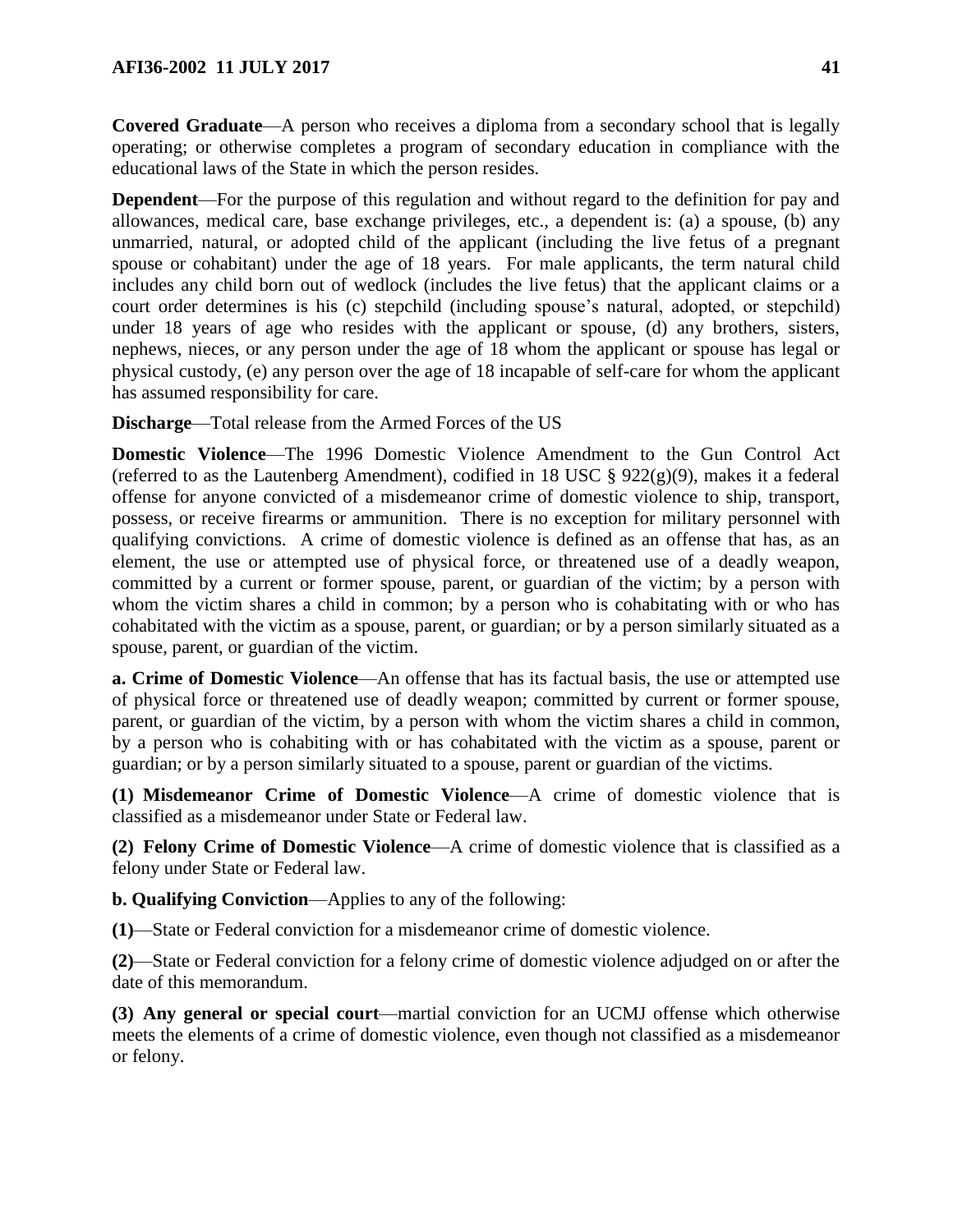**(4)**—A person shall not be considered to have a qualifying conviction unless the convicted offender was represented by counsel and, if entitled to have the case tried by jury or before court members, the case was actually tried by a jury or court members or the person knowingly and intelligently waived the right to have the case tried by a jury or court members, and;

**(5)**—A person shall not be considered to have a qualifying conviction if the conviction has been expunged (as defined by law identified in the court case) or set aside, or the convicted offender has been pardoned for the offense or had civil rights restored, unless the pardon, expungement or restoration of civil rights provide that the person may not ship, transport, possess, or receive firearms.

**Drill Status Guardsman (DSG)—Unit members who participate in UTA, traditionally one** weekend per month and a two-week annual training period. Member's status can be verified through member's servicing personnel office. Also known as Traditional Guardsman.

**Dual Military Couple**—Active or Reserve component members married to each other who have joint responsibility and physical custody for the care of children under 19 years of age or family members for whom the member bears medical, legal, financial, and/or logistical responsibility.

**Enlistment**—Voluntary entry or reentry into Air Component enlisted status from civilian or military status, including immediate reenlistment and extension unless otherwise specified.

**Exception**—A request involving a policy, procedure, or other action in this instruction, which is prohibited; is not addressed; a criterion is not met and there are no waiver provisions established; or, there are waiver provisions but that criteria is not met. A circumstance that does not conform to the normal rules, standards, usual occurrences, general principles, or the like.

**Extended Active Duty (EAD)—AD** (normally more than 90 days) performed by a reservist or guardsman for whom strength accountability changes from the Reserve to the regular military component.

**Family Member**—For the purpose of this instruction, any person with any of the following relationships with the military member: An unmarried child under 19 years of age; an unmarried child 19 years of age or older incapable of self-care; a parent or another person related by blood or marriage who depends on the member or members for over half of his or her support, is incapable of self-care, and resides in the household with member or members; a person living in the same overseas area as the member or members, who bears the relationship specified above, regardless of place of residence (no requirement to live in the same household).

**High School Graduate**—Applicant who has successfully completed a formal education in a secondary school program, including all academic and residency requirements, or the equivalent, and can provide one of the following documents:

**Tier One-High School Graduate**—Applies to any of the following:

**a. High school diploma** – A diploma issued to an individual who has attended and completed a 12-year or grade day program of classroom instruction; the diploma must be issued from the school where the individual completed the program requirements.

**b. Completed one semester of college** – The status of an individual who is a non-high school graduate or alternate high school credential holder, attended a college or university, and completed at least 15 semester hours or 22 quarter hours of college level credit (credit earned through testing, for pursuit of high school equivalency preparation is not applicable).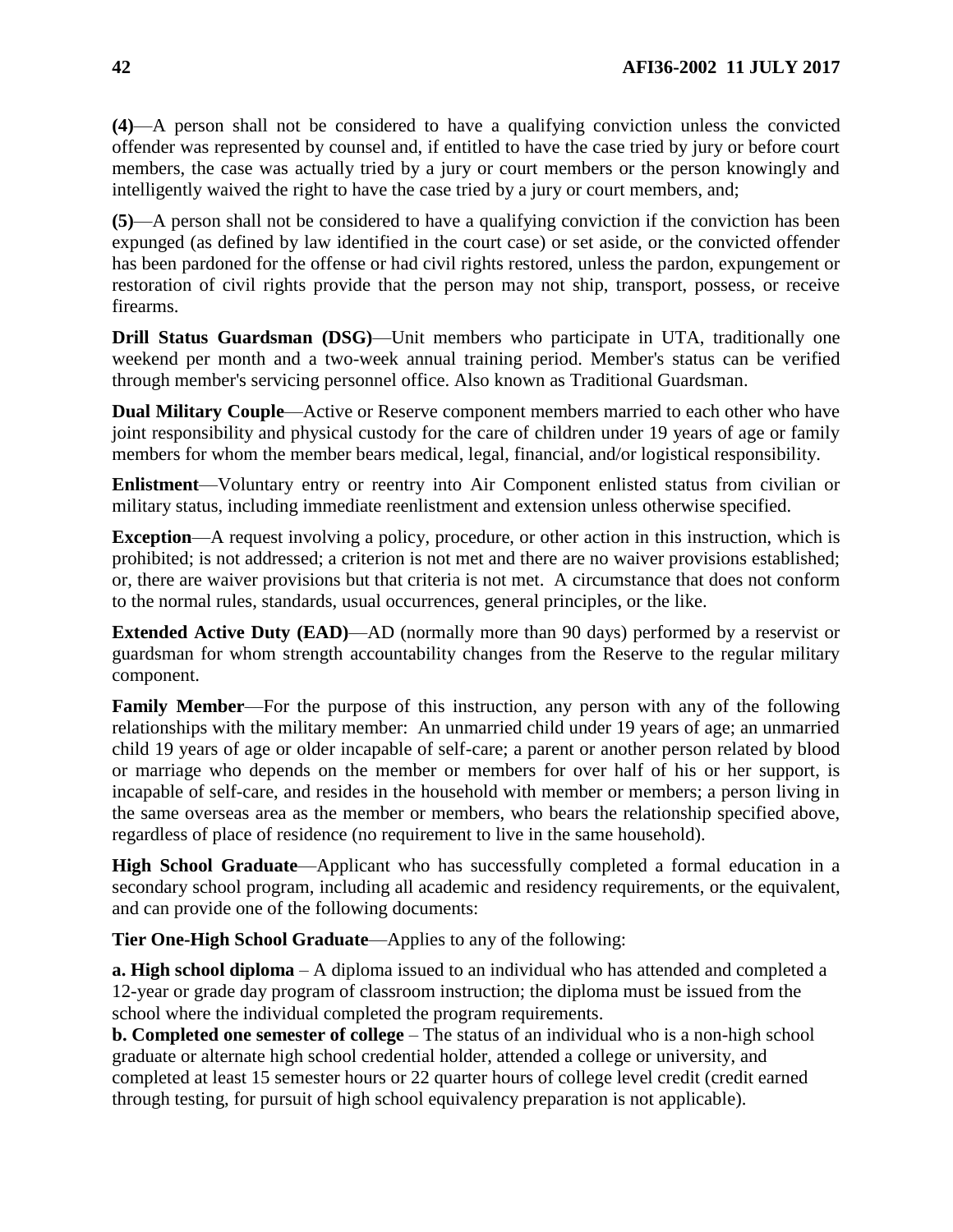**c. Adult Education Diploma** – A secondary school diploma awarded on the basis of attending and completing an adult education or external diploma program, regardless of whether or not the diploma was issued by a State or by a secondary or post-secondary educational institution.

**d. Covered Graduate** – As defined by Title 10 USC § 503, a person who otherwise completes a program of secondary education in compliance with the education laws of the State in which the person resides.

**Tier Two-Alternate Credential Holder**—Applies to any of the following:

**a. Test-based equivalency diploma** – A diploma or certificate of GED or other test based high school equivalency diploma. This includes state wide testing programs such as the California High School Proficiency Examination (CHSPE), whereby examinees may earn a certificate of competency or proficiency. A state or locally issued secondary school diploma obtained solely on the basis of such equivalency testing is not considered a high school diploma; this is considered an alternate high school credential. Applicant must present an original or notarized true copy of the state sanctioned GED certificate.

**b. High school certificate of attendance** – An attendance based certificate or diploma. These are sometimes called certificates of competency or completion but are based on course completion rather than a test such as the GED or CHSPE. A State or locally issued secondary school diploma obtained solely on the basis of an attendance credential is not considered a high school diploma; this is considered an alternate high school credential.

**c. Correspondence school diploma** – A secondary school diploma or certificate awarded upon completion of correspondence school course work, regardless of whether the diploma was issued by a correspondence school, a State, or secondary or postsecondary educational institution; this is considered an alternate high school credential.

**d. Occupational program certificate** – A certificate or diploma awarded for attending a noncorrespondence or vocational, technical, or proprietary school for at least 6 months. An individual so designated must also have completed 11 years of regular day school; this is considered an alternate high school credential.

**Tier Three Non High School Graduate**—Applies to the following:

a. Not currently attending high school and is neither a high school graduate nor an alternate high school credential holder.

b. Educated in other than US educational institutions (such as the Philippines or Kenya). Applicant must have an educational-level evaluation before enlistment to qualify as a Tier One-High school graduate.

**High Year Tenure (HYT)—An** established date by which an enlisted member is mandatorily separated from active service.

**Household**—The principle place of abode of an applicant.

**Immediate Reenlistment**—Occurs when a member of the Air Component reenlists within 90 days before or 24 hours after expiration of term of service (ETS) from an Air Component. Also, applies to current ANG members moving between states via conditional release.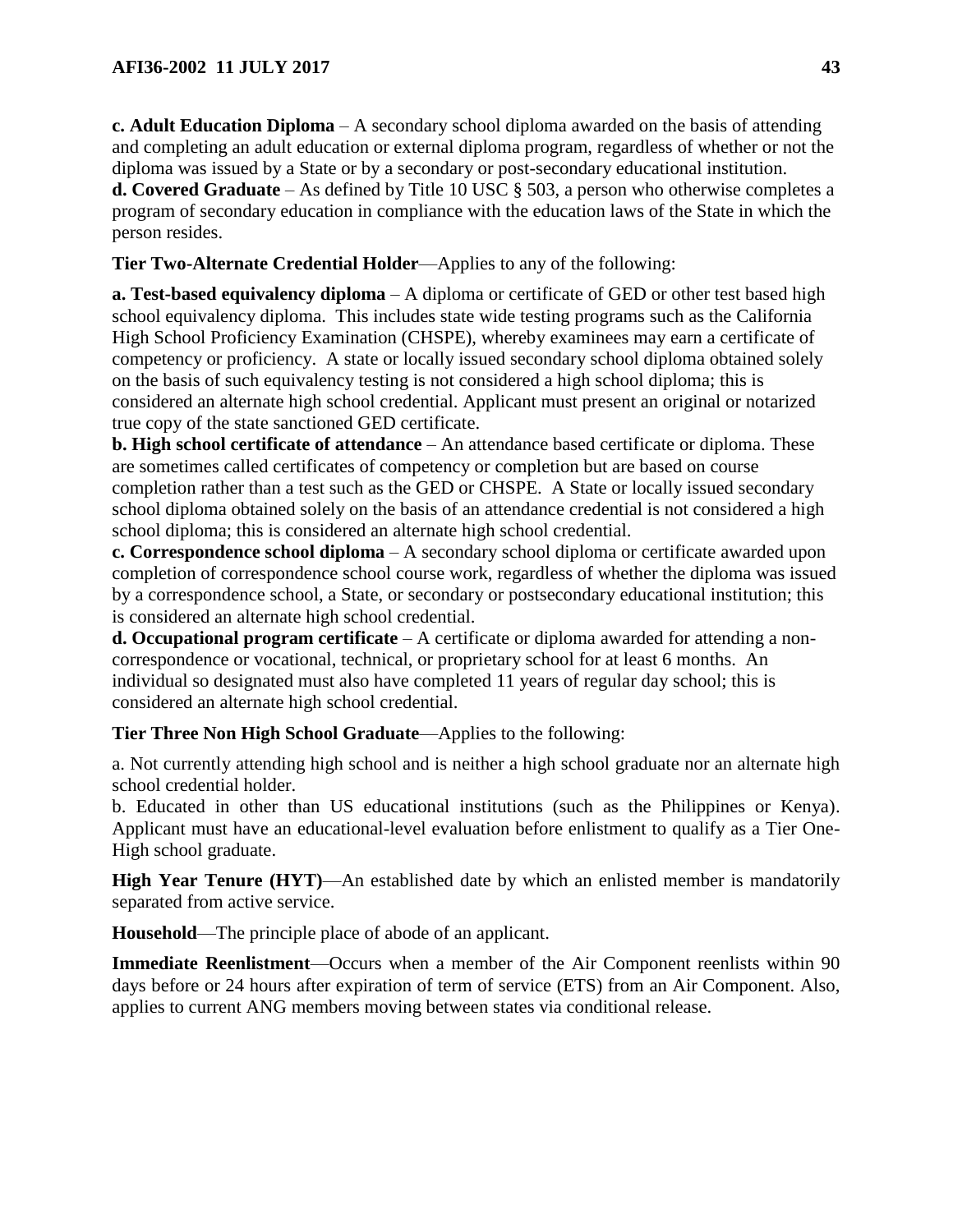**Inactive Status List Reserve Section (ISLRS)**—The inactive status section of the Standby Reserve. ISLRS includes: officers who are assigned from the Non-Affiliated Reserve Section (NARS) or Nonobligated Nonparticipating Ready Personnel Section (NNRPS) or have been released from AD under specific provisions of AFI 36-3207, *Separating Commissioned Officers*; enlisted members without an AFSC residing outside the US, or dual status members.

**Indecent Viewing, Visual Recording, or Broadcasting**—Any person who without legal justification or lawful authorization, knowingly and wrongfully views, photographs, videotapes, films, or records the private area of another person without that other person's consent and under circumstances in which that other person has a reasonable expectation of privacy. Knowingly broadcasting or distributing any such recording that the person knew or reasonably should have known was made under the circumstances previously described.

**Military Couple with Dependents**—Service members married to each other who are jointly or singularly responsible for the care of dependent(s), who physically reside(s) in the household with members or who have legal custody of a dependent regardless of physical residence.

**Military Service Obligation (MSO)**—The MSO is an eight year period of service members are obligated to serve in a component of the Armed Forces. The MSO starts at the time an individual first attains military status. The MSO ends when the member is discharged or completely severed from military status. Persons discharged before the expiration of their MSO retain the unused portion of the MSO. Reentry into an active or reserve component revives the MSO minus prior service performed

**Non-Prior Service Personnel (NPS)**—An applicant who has no previous military service or a former member of the US Armed Forces who has 83 days or less of AD/IADT.

**Obligor**—An NPS or PS person who has a remaining MSO to serve as a member of a Regular or Reserve Component of the Armed Services for specified period as required by law.

**Personnel Services Delivery Guide (PSDG)—A guide issued by AFPC, posted on mypers.com** specifically outlining procedures for referenced policy.

**Parole/Probation—Any** sentence or condition set by an adjudicating authority that imposes restraint, confinement, work detail, restriction of freedom of movement, or supervised period as a result of an adverse adjudication. The following are not considered forms of restraint or restriction of freedom of movement and are not bars to enlistment: (1) summary or unsupervised parole or probation, (2) a fine, suspended or not, (3) an unconditional suspended sentence.

**Prior Service Personnel (PS)—An applicant who has served 84 days or more of AD/IADT with** the US Armed Services, and such service included completion of a recognized BMT course.

**Recruiter**—For the purpose of this AFI, any military or civilian member whose primary duty is to recruit persons for Military Service regardless of program. Recruiters include, but are not limited to, Reserve Officer Training Corps (AFROTC) admission or liaison officers, Service Academy liaison officers, ANG Retainers, any commissioned officer, noncommissioned officer (NCO), or airman whose primary duty is to recruit Air Force enlisted members, officers, or officer candidates.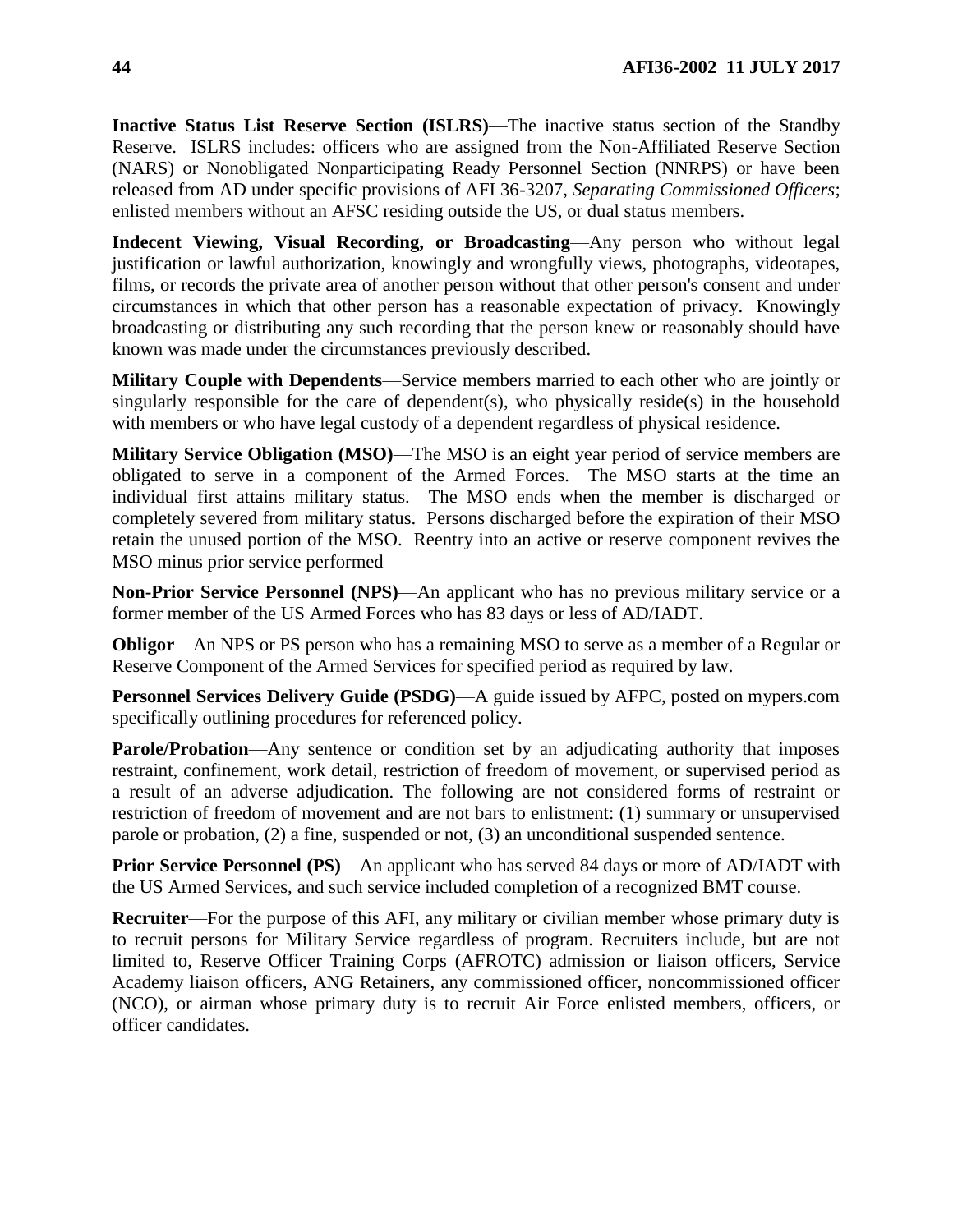**Restraint**—As used in this regulation, restraint means court imposed restrictions, such as confinement, supervised parole or probation, or work detail. The following are not considered forms of restraint: (a) a fine, whether or not suspended, (b) an unconditional suspended sentence, (c) unsupervised, unconditional parole or probation.

**Satisfactory Service**—Includes both the service one performs as a member of a regular component or as a member of an ARC unit (50 or more points per year are required for a satisfactory year). Regular component service is the active service recorded on DD Form 214, received when last separated from the regular component. Satisfactory reserve service is determined by reducing total satisfactory service on an individual's most recent AF 526, by his or her service in the regular component. (Satisfactory reserve service accrues in one year increments only.)

**Separation**—Release from a component of the Armed Forces of the US with a further military status or obligation or MSO.

**Single Parent**—A member who has no spouse, is unmarried, or who is separated/divorced or otherwise apart from his or her spouse, but has physical custody of or financial responsibility for family member(s).

**State or States**—All 50 states, Puerto Rico, the Virgin Islands, Guam, and the District of Columbia.

**Uniformed Services**—Means (A) the armed forces; (B) the commissioned corps of the National Oceanic and Atmospheric Administration; and (C) the commissioned corps of the Public Health Service.

**Unique Family Situation**—Where a member has a civilian spouse or other adult family member who is not capable of providing care for family members or for themselves. Examples are a spouse with limited English language ability, illness, disability, handicap, or absence from local area, or marital separation.

**Waive or Waiver—To refrain from insisting upon compliance, enforcement; voluntarily give up** or relinquish; put aside or put off for a time or permanently. To allow deviation from a policy, procedure, provision, standard, requirement, limitation, minimum, maximum, etc.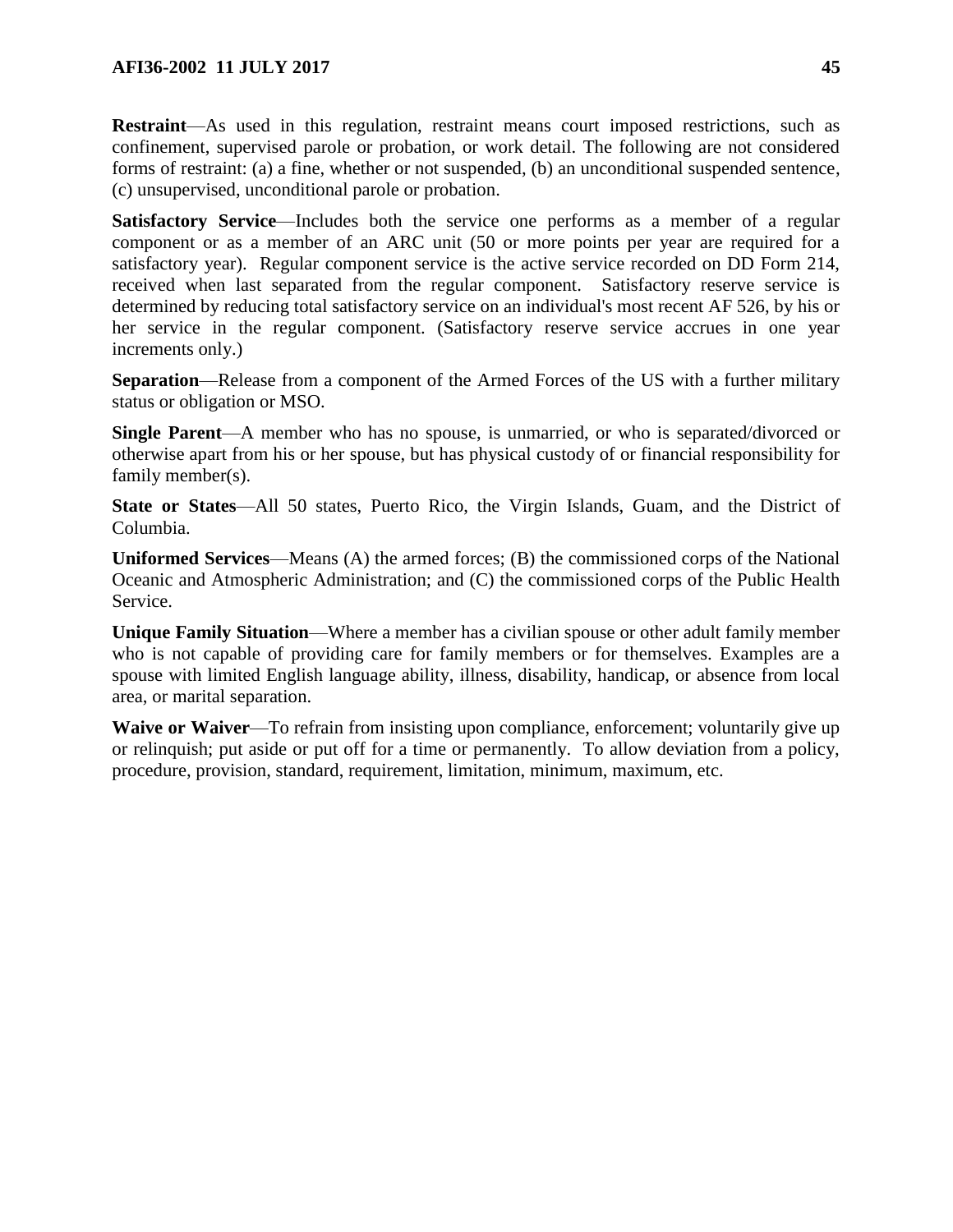## **Attachment 2**

## <span id="page-45-0"></span>**WAIVER AUTHORITY MATRIX – UNIFORM GUIDE LIST (UGL) OF TYPICAL CONDUCT OFFENSES**

## **A2.1. Waiver Authority Matrix**

A2.1.1. Use the information in Table A2.1, paragraph A2.2, and Table 2.2 to determine the proper offense category classification and required conduct waiver or Eligibility Determination requirements for application convicted or adversely adjudicated of a moral conduct offense:

|                                             | AF conduct waiver approval authority matrix |            |                                                                                      |                                    |               |                |                |       |               |
|---------------------------------------------|---------------------------------------------|------------|--------------------------------------------------------------------------------------|------------------------------------|---------------|----------------|----------------|-------|---------------|
| <b>OSD Offense</b><br><b>Classification</b> | AF<br><b>Offense</b><br>Category            | <b>ANG</b> | <b>AFRC/</b><br><b>RS</b>                                                            | <b>AFRS</b>                        | <b>TFOT</b>   | <b>ROTC</b>    | <b>Notes</b>   |       |               |
| <b>Major</b><br><b>Misconduct</b>           | $\mathbf{1}$                                | No waiver  | CC/CV/<br><b>RSD</b>                                                                 | CC/CV                              | CC/CV         | ROTC/CC        | 1,9            |       |               |
| (4XX)                                       | $\overline{2}$                              | authorized |                                                                                      | <b>RCG/CC</b>                      | RCG/CC        | <b>ROTC/RR</b> | 1,2,9          |       |               |
| <b>Misconduct</b>                           | $\overline{2}$                              | <b>TAG</b> | <b>RSOO</b>                                                                          | or CD                              | or CD         | <b>ROTC/RR</b> | 1,2,3,<br>9    |       |               |
| (3XX)                                       | 3                                           | <b>TAG</b> |                                                                                      | RCS/CC<br>RCG/CC<br>or CD<br>or CD |               | <b>RCS/CC</b>  | <b>ROTC/RR</b> | 1,4,9 |               |
| Non-traffic                                 | $\overline{2}$                              | <b>TAG</b> |                                                                                      |                                    | RCG/CC        | <b>ROTC/RR</b> | 1,9            |       |               |
| (2XX)                                       | 3                                           |            |                                                                                      |                                    |               |                |                |       | <b>RCS/CC</b> |
|                                             | $\overline{4}$                              |            |                                                                                      | RCS/CC                             |               | DET/CC         | 4,6,9          |       |               |
|                                             | 4                                           | <b>TAG</b> |                                                                                      | Waiver required by AFRC and        |               | 4,6,9          |                |       |               |
| Traffic (1XX)                               | 5                                           |            | AFRS when included in a<br>pattern of misconduct. See Cat<br>4 and Cat 5 Eligibility |                                    | DET/CC        |                |                |       |               |
|                                             |                                             |            | Determinations.                                                                      |                                    |               | 5,7,9          |                |       |               |
| <b>Category 4</b><br><b>SED</b>             | $\overline{4}$                              | N/A        | <b>RSOO</b>                                                                          | <b>RCS/CC</b>                      | <b>RCS/CC</b> | DET/CC         | 2,6,8,<br>9    |       |               |
| Category 5<br><b>SED</b>                    | 5                                           |            |                                                                                      |                                    |               |                | 2,7,8,<br>9    |       |               |

## **Table A2.1. Waiver Authority Matrix.**

# **NOTES:**

1. Conviction or adverse adjudication of one or more of these offenses requires a conduct waiver.

2. AFRC ONLY - When the final authority is the Wing/CC, this refers to the gaining Wing/CC (unit enlistment) or RIO/CC (IMA enlistment) and recommendation is necessary.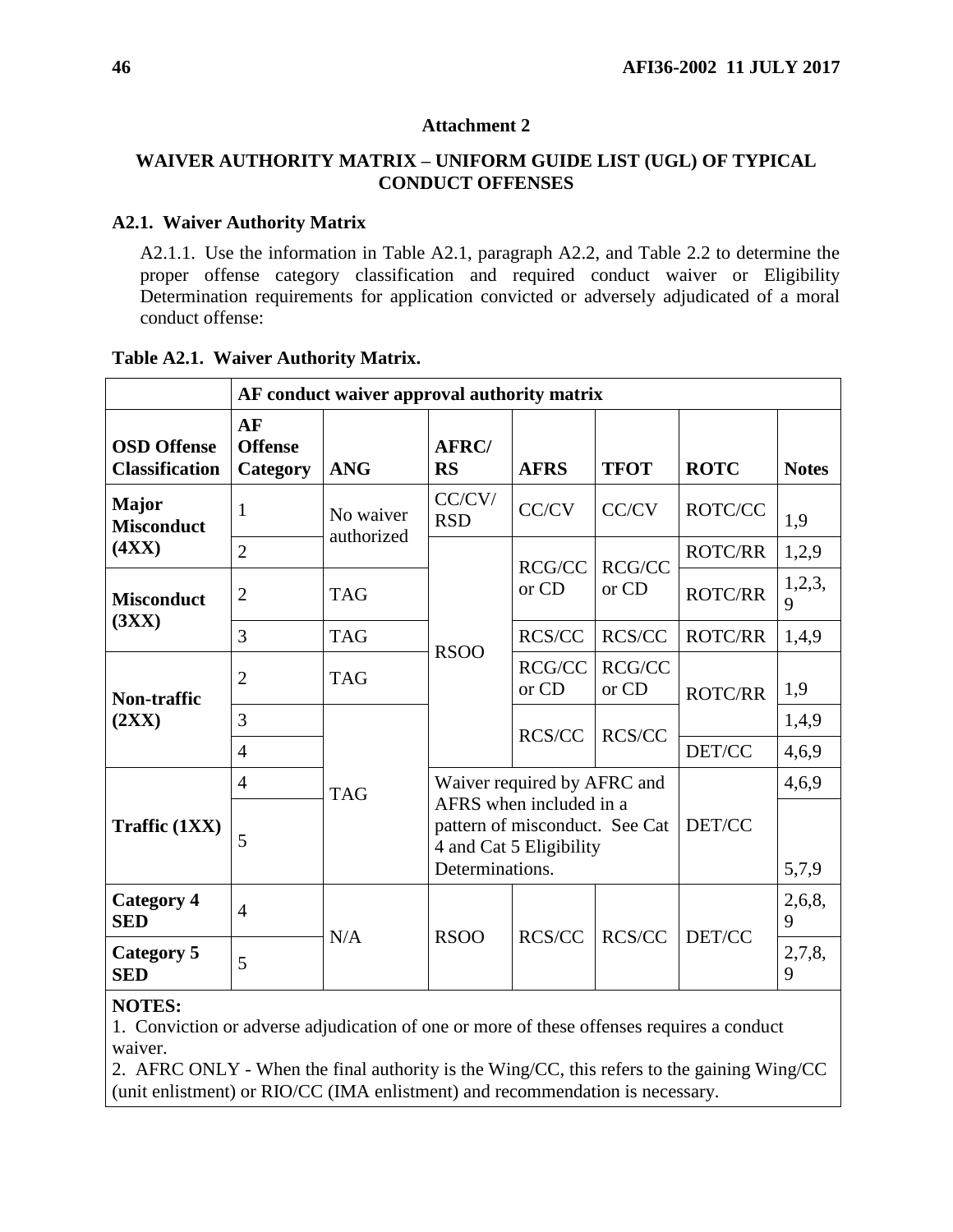3. ANG ONLY - First Offense DUI and other "under the influence" offences, waiver authority is State TAG.

- 4. ANG ONLY Waiver authority is TAG but may be delegated to Director of Staff (DS).
- 5. ANG ONLY Waiver authority is Wing CC.
- 6. Two convictions in the last 3 years or three or more convictions in a lifetime require an SED.

7. Six or more convictions in any 365-day period in the last three years require an SED.

8. SED are discretionary waivers required by a service or component and not required by OSD, or reported to OSD.

9. For specific conduct waiver or SED processing refer to: individual component PSDG.

# **A2.2. Uniform Guide List (UGL) of Typical Moral Conduct Offenses:**

A2.2.1. Use Table A2.2. to classify moral offenses based on Air Force conduct offense categories. For moral offenses not listed in the UGL table, align the offense to the proper Air Force category based on the seriousness of the offense and the maximum possible confinement and or fine under local law. Use paragraphs A2.2.1.1. – A2.2.1.5. in conjunction with the UGL Table A2.1. to determine proper classification.

A2.2.1.1. Category 1 "Major Misconduct" Moral Offenses. In doubtful cases, treat violations of a similar nature of seriousness as a category 1 offense. A conviction or adverse adjudication of one or more of these offenses is disqualifying for entry into the Air Force. Refer to Table A2.1. for proper authority.

A2.2.1.2. Category 2 "Major Misconduct" Moral Offenses. In doubtful cases, treat the offense as a category 2 offense when the maximum possible confinement under local law exceeds one year. Conviction or adverse adjudication of one or more of these offenses is disqualifying for entry into the Air Force. Refer to Table A2.1. for proper waiver authority.

A2.2.1.3. Category 3 "Misconduct" Moral Offenses. In doubtful cases, treat the offenses as a category 3 offense when the maximum possible confinement under local law exceeds 4 months but no more than one year (including boating, aviation and similar recreational vehicular offenses). Conviction or adverse adjudication of one or more of these offenses is disqualifying for entry into the Air Force. Refer to Table A2.1. for proper waiver approval authority.

A2.2.1.4. Category 4 Moral Offenses. In doubtful cases, treat traffic violations serious by law enforcement agencies as category 4 offenses (including boating, aviation, and similar recreational vehicular offenses). In doubtful category 4, non-traffic cases, treat similar offenses as category 4 offenses when the maximum possible confinement under the local law is 4 months or less. Refer to Table A2.1. for proper waiver approval authority. **Two convictions or adverse adjudications in the last 3 years or three or more convictions or adverse adjudications in a lifetime are disqualifying for entry into the Air Force.** 

A2.2.1.5. **Category 5 Moral Offenses.** In doubtful cases, treat offenses of a similar nature (including boating, aviation, and similar recreational vehicular offenses) and those traffic offenses treated as minor by local law enforcement agencies, as Category 5 offenses. **Conviction or adverse adjudication for six or more Category 5 offenses in a 365-day period in the last 3 years or five Category 5 offenses and one Category 4 traffic-related offense in a 365-day period in the last 3 years is disqualifying for**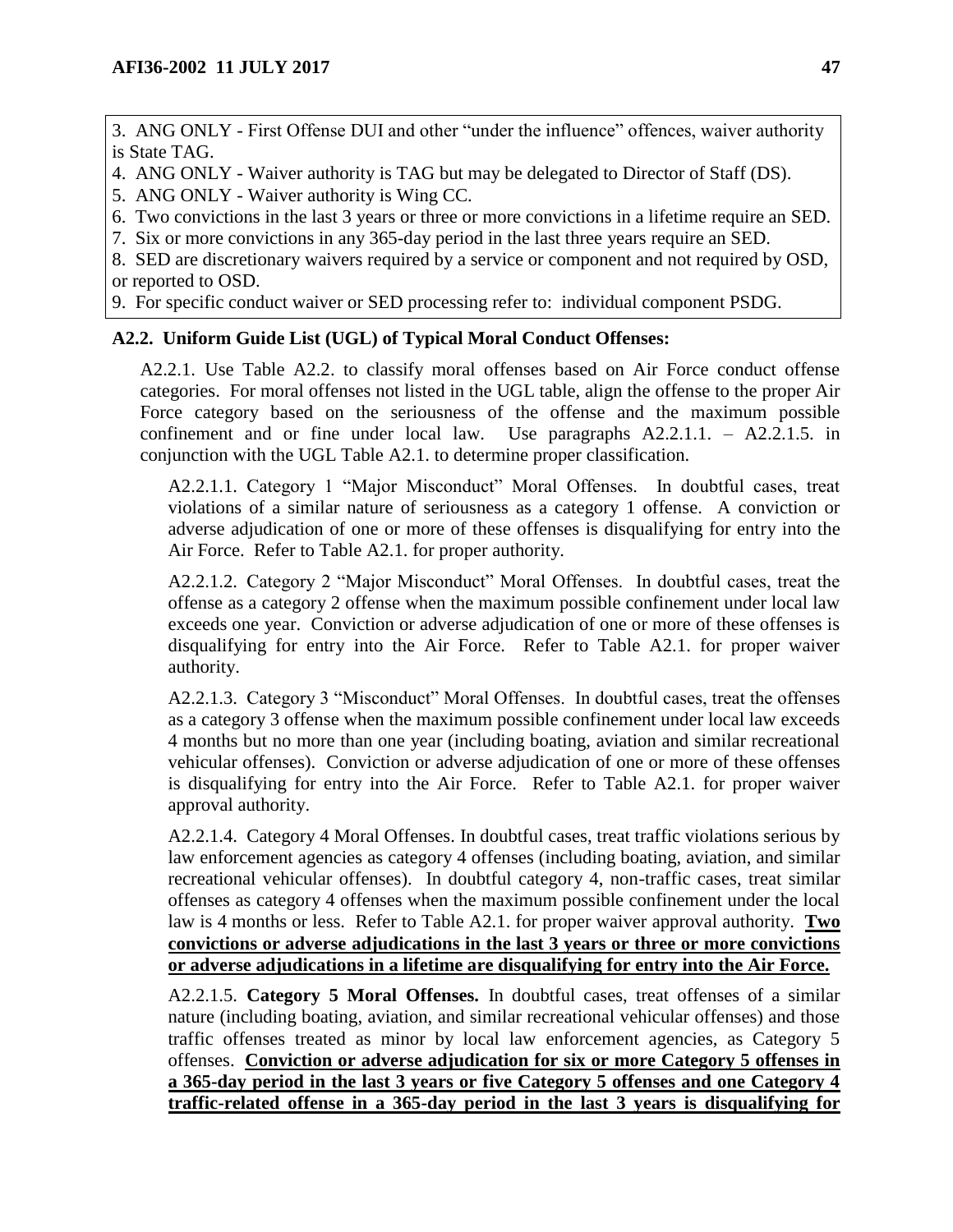**entry into the Air Force.** If the offense is for parking tickets, count and document only tickets written by law enforcement officers for parking in prohibited zones, regardless of location. Do not count or document any overtime parking tickets. Do not count any parking tickets issued by private security firms, campus police, etc. Refer to Table A2.1. for proper waiver approval authority.

| Table A2.2. Uniform Guide List (UGL) - Morals Conduct Offenses. |  |  |  |  |  |  |
|-----------------------------------------------------------------|--|--|--|--|--|--|
|-----------------------------------------------------------------|--|--|--|--|--|--|

| <b>UGL of Typical Morals Conduct Offenses</b>                                                                                                               | <b>Air Force</b><br><b>Conduct</b><br>Category | <b>OSD</b><br>Code | <b>Notes</b> |
|-------------------------------------------------------------------------------------------------------------------------------------------------------------|------------------------------------------------|--------------------|--------------|
| Adultery                                                                                                                                                    | 3                                              | 330                |              |
| Aggravated assault with dangerous weapon, intentionally<br>inflicting great bodily harm, with intent to commit felony<br>(adjudicated as a juvenile)        | $\overline{2}$                                 | 400                |              |
| Aggravated assault with dangerous weapon, intentionally<br>inflicting great bodily harm, with intent to commit felony<br>(adjudicated as an adult)          | 1                                              | 400                |              |
| Aggravated assault, fighting, or battery (more than \$500 fine<br>or restitution or confinement)                                                            | 3                                              | 300                |              |
| <b>Aggravated Sexual Contact or Abusive Sexual Contact</b><br>(Waiver not authorized if convicted of this offense, or an<br>attempt to commit this offense) | 1                                              | 441                |              |
| Altered driver's license or identification                                                                                                                  | $\overline{4}$                                 | 200                |              |
| Arson                                                                                                                                                       | $\overline{2}$                                 | 401                |              |
| Assault (simple assault with fine or restitution of \$500 or less<br>and no confinement)                                                                    | 4                                              | 201                |              |
| Attempt to commit a felony                                                                                                                                  | $\overline{2}$                                 | 402                |              |
| Bicycle ordinance violation                                                                                                                                 | 5                                              | 100                |              |
| Blocking or retarding traffic                                                                                                                               | 5                                              | 101                |              |
| Breaking and entering a vehicle                                                                                                                             | 3                                              | 330                |              |
| Breaking and entering with intent to commit a felony                                                                                                        | $\overline{2}$                                 | 403                |              |
| Bribery (adjudicated as a juvenile only)                                                                                                                    | $\overline{2}$                                 | 441                |              |
| Bribery (adjudicated as an adult only)                                                                                                                      | $\mathbf{1}$                                   | 404                |              |
| Burglary (adjudicated as a juvenile only)                                                                                                                   | $\overline{2}$                                 | 441                |              |
| Burglary (adjudicated as an adult only)                                                                                                                     | $\mathbf{1}$                                   | 405                |              |
| Carjacking                                                                                                                                                  | $\overline{2}$                                 | 406                |              |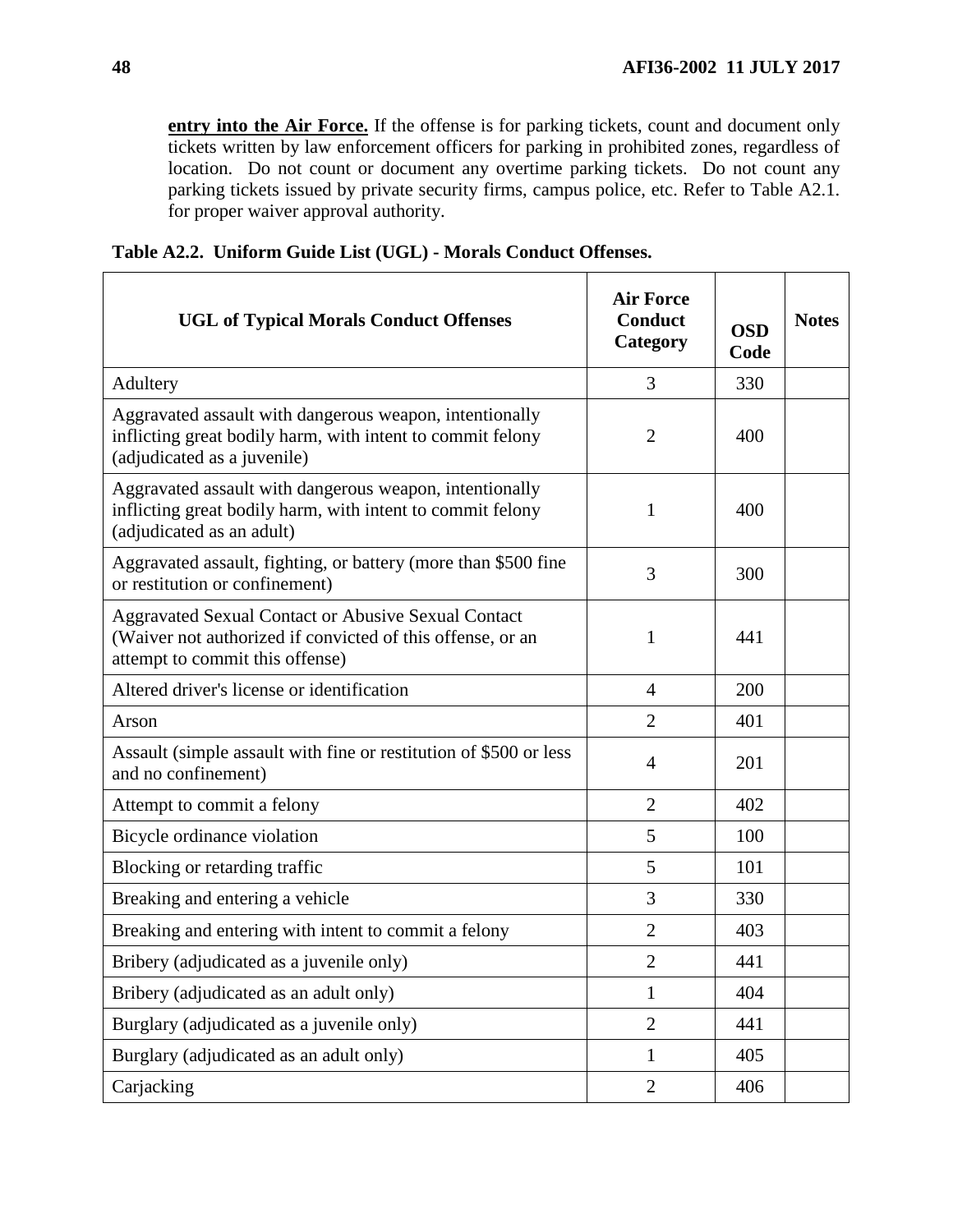| <b>UGL of Typical Morals Conduct Offenses</b>                                                                                 | <b>Air Force</b><br><b>Conduct</b><br>Category | <b>OSD</b><br>Code | <b>Notes</b> |
|-------------------------------------------------------------------------------------------------------------------------------|------------------------------------------------|--------------------|--------------|
| Carnal knowledge of a child (Waiver not authorized if<br>convicted of this offense, or an attempt to commit this<br>offense)  | 1                                              | 407                |              |
| Carrying concealed weapon (other than firearm); possession<br>of Brass knuckles                                               | 3                                              | 202                |              |
| Carrying of a weapon on school grounds (firearm).                                                                             | 1                                              | 408                |              |
| Check worthless, making or uttering (put in circulation), with<br>intent to defraud or deceive (less than \$500).             | $\overline{4}$                                 | 203                |              |
| Check worthless, making or uttering, with intent to defraud or<br>deceive (over \$500).                                       | $\overline{2}$                                 | 409                |              |
| Check: \$250 or less, insufficient funds, or worthless.                                                                       | $\overline{4}$                                 | 248                |              |
| Child abuse                                                                                                                   | $\overline{2}$                                 | 410                |              |
| Child pornography (Waiver not authorized if convicted of this<br>offense, or an attempt to commit this offense)               | 1                                              | 411                |              |
| Committing or creating a nuisance                                                                                             | $\overline{4}$                                 | 204                |              |
| Concealment or failure to report a felony                                                                                     | 3                                              | 302                |              |
| Conspiring to commit a felony                                                                                                 | $\overline{2}$                                 | 412                |              |
| Conspiring to commit a misdemeanor                                                                                            | 3                                              | 205                |              |
| Contempt of court for minor traffic offenses                                                                                  | 5                                              | 102                |              |
| Contributing to delinquency of minor (including purchase of<br>alcoholic beverages).                                          | 3                                              | 303                |              |
| Crimes against the family; contempt of court (including<br>nonpayment of child support or alimony required by court<br>order) | 3                                              | 304                |              |
| Criminal libel                                                                                                                | $\overline{2}$                                 | 413                |              |
| Criminal mischief (more than \$500 fine or restitution or<br>confinement).                                                    | 3                                              | 305                |              |
| Criminal trespass                                                                                                             | 3                                              | 306                |              |
| Crossing yellow line; driving left of center                                                                                  | 5                                              | 103                |              |
| Curfew violation                                                                                                              | $\overline{4}$                                 | 206                |              |
| Damaging road signs                                                                                                           | $\overline{4}$                                 | 207                |              |
| Desecration of grave                                                                                                          | 3                                              | 307                |              |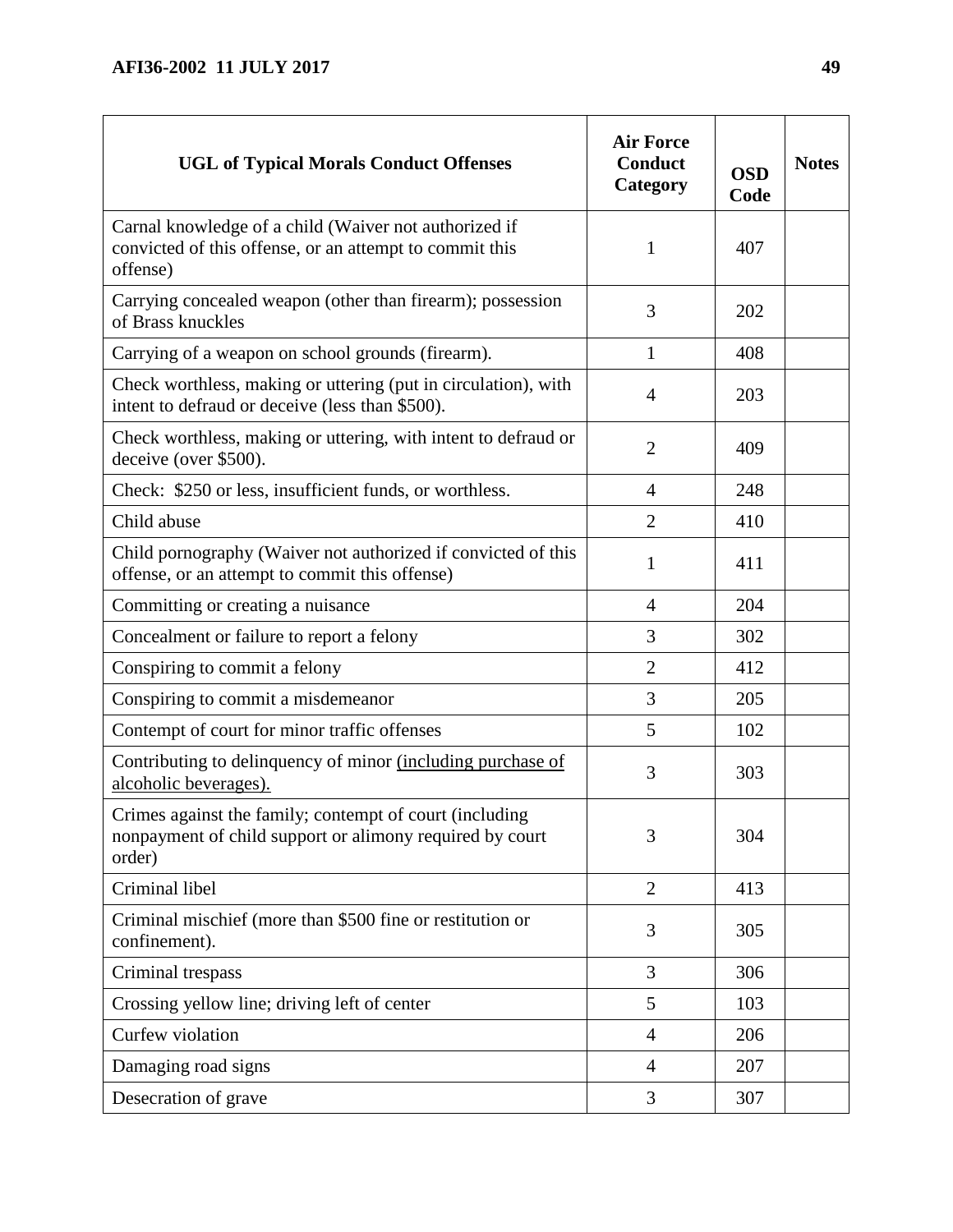| <b>UGL of Typical Morals Conduct Offenses</b>                                                                                                                                                                           | <b>Air Force</b><br><b>Conduct</b><br>Category | <b>OSD</b><br>Code | <b>Notes</b> |
|-------------------------------------------------------------------------------------------------------------------------------------------------------------------------------------------------------------------------|------------------------------------------------|--------------------|--------------|
| Discharging a firearm through carelessness or within<br>municipal limits                                                                                                                                                | 3                                              | 208                |              |
| Disobeying traffic lights, signs, or signals                                                                                                                                                                            | 5                                              | 104                |              |
| Disorderly conduct; creating disturbance; boisterous conduct                                                                                                                                                            | $\overline{4}$                                 | 210                |              |
| Disturbing the peace                                                                                                                                                                                                    | $\overline{4}$                                 | 211                |              |
| Domestic battery and/or violence qualifying as a conviction<br>prohibiting the possession of a firearm as defined in the<br>Lautenberg Amendment (Waiver not authorized if applicant<br>was convicted of this offense). | $\overline{2}$                                 | 414                |              |
| Domestic battery and/or violence <b>NOT</b> considered covered by<br>the "Lautenberg Amendment."                                                                                                                        | 3                                              | 308                |              |
| Draft evasion                                                                                                                                                                                                           | 1                                              | 441                |              |
| Drinking alcoholic beverages on public transportation                                                                                                                                                                   | $\overline{4}$                                 | 212                |              |
| Driving on shoulder                                                                                                                                                                                                     | 5                                              | 105                |              |
| Driving uninsured vehicle                                                                                                                                                                                               | 5                                              | 106                |              |
| Driving with blocked or impaired vision/tinted windows                                                                                                                                                                  | 5                                              | 107                |              |
| Driving with expired plates or without plates                                                                                                                                                                           | 5                                              | 108                |              |
| Driving with suspended or revoked license or never issued a<br>license                                                                                                                                                  | 5                                              | 109                |              |
| Driving without license in possession                                                                                                                                                                                   | 5                                              | 110                |              |
| Driving without registration or with improper registration                                                                                                                                                              | 5                                              | 111                |              |
| Driving wrong way on one-way street                                                                                                                                                                                     | 5                                              | 112                |              |
| Drunk in public (drunk and disorderly, public intoxication)                                                                                                                                                             | 3                                              | 213                |              |
| DUI/DWUI/DWI (driving under the influence, while<br>intoxicated, or impaired by drugs or alcohol)                                                                                                                       | $\overline{2}$                                 | 309                |              |
| Dumping refuse near highway                                                                                                                                                                                             | $\overline{4}$                                 | 214                |              |
| Embezzlement                                                                                                                                                                                                            | $\overline{2}$                                 | 415                |              |
| Extortion (adjudicated as a juvenile only)                                                                                                                                                                              | $\overline{2}$                                 | 441                |              |
| Extortion (adjudicated as an adult only)                                                                                                                                                                                | 1                                              | 416                |              |
| Failure to appear (other than traffic, comply with judgment, or<br>answer or disobey summons)                                                                                                                           | $\overline{4}$                                 | 209                |              |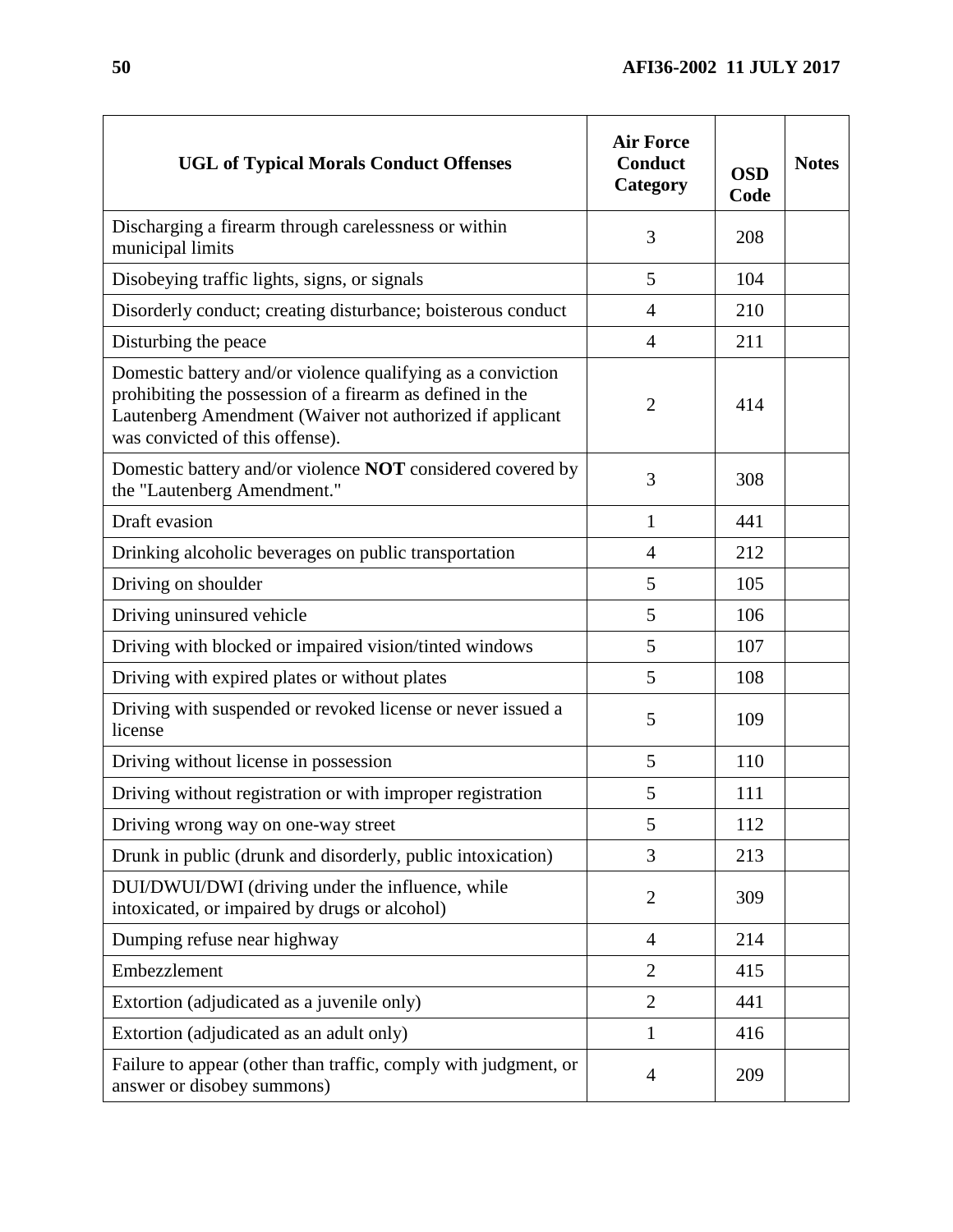| <b>UGL of Typical Morals Conduct Offenses</b>                                                                                                     | <b>Air Force</b><br><b>Conduct</b><br>Category | <b>OSD</b><br>Code | <b>Notes</b> |
|---------------------------------------------------------------------------------------------------------------------------------------------------|------------------------------------------------|--------------------|--------------|
| Failure to appear for traffic violations                                                                                                          | 5                                              | 113                |              |
| Failure to appear, contempt of court (all offenses except<br>felony proceedings)                                                                  | $\overline{4}$                                 | 215                |              |
| Failure to appear, contempt of court (felony proceedings)                                                                                         | 3                                              | 216                |              |
| Failure to comply with officer's directive                                                                                                        | 5                                              | 114                |              |
| Failure to have vehicle under control                                                                                                             | 5                                              | 115                |              |
| Failure to signal                                                                                                                                 | 5                                              | 116                |              |
| Failure to stop and render aid after accident                                                                                                     | 3                                              | 217                |              |
| Failure to stop or yield to pedestrian                                                                                                            | 5                                              | 117                |              |
| Failure to submit report after accident                                                                                                           | 5                                              | 118                |              |
| Failure to yield right-of-way                                                                                                                     | 5                                              | 119                |              |
| Fare/toll evasion                                                                                                                                 | $\overline{4}$                                 | 218                |              |
| Faulty equipment, such as defective exhaust, horn, lights,<br>mirror, muffler, signal device, steering device, tail pipe, or<br>windshield Wipers | 5                                              | 120                |              |
| Fighting, participating in a brawl                                                                                                                | $\overline{4}$                                 | 248                |              |
| Following too closely                                                                                                                             | 5                                              | 121                |              |
| Forgery, knowingly uttering or passing forged instrument<br>(except for altered identification).                                                  | $\overline{2}$                                 | 417                |              |
| Forcible pandering (Waiver not authorized if convicted of this<br>offense, or an attempt to commit this offense)                                  | 1                                              | 441                |              |
| Grand larceny, larceny, shoplifting, petty larceny, theft, or<br>petty theft of stolen goods (value of \$500 or more)                             | $\overline{2}$                                 | 418                |              |
| Grand theft auto                                                                                                                                  | $\overline{2}$                                 | 419                |              |
| Harassment, menacing or stalking (non-sexual).                                                                                                    | $\overline{4}$                                 | 219                |              |
| Hate crimes                                                                                                                                       | $\overline{2}$                                 | 420                |              |
| Hitchhiking                                                                                                                                       | 5                                              | 122                |              |
| Housebreaking                                                                                                                                     | $\overline{2}$                                 | 330                |              |
| Illegal and/or fraudulent use of a credit card, bank card, or<br>automated card (value of \$500 or more).                                         | $\overline{2}$                                 | 421                |              |
| Illegal betting or gambling: operating illegal handbook, raffle,                                                                                  | $\overline{4}$                                 | 220                |              |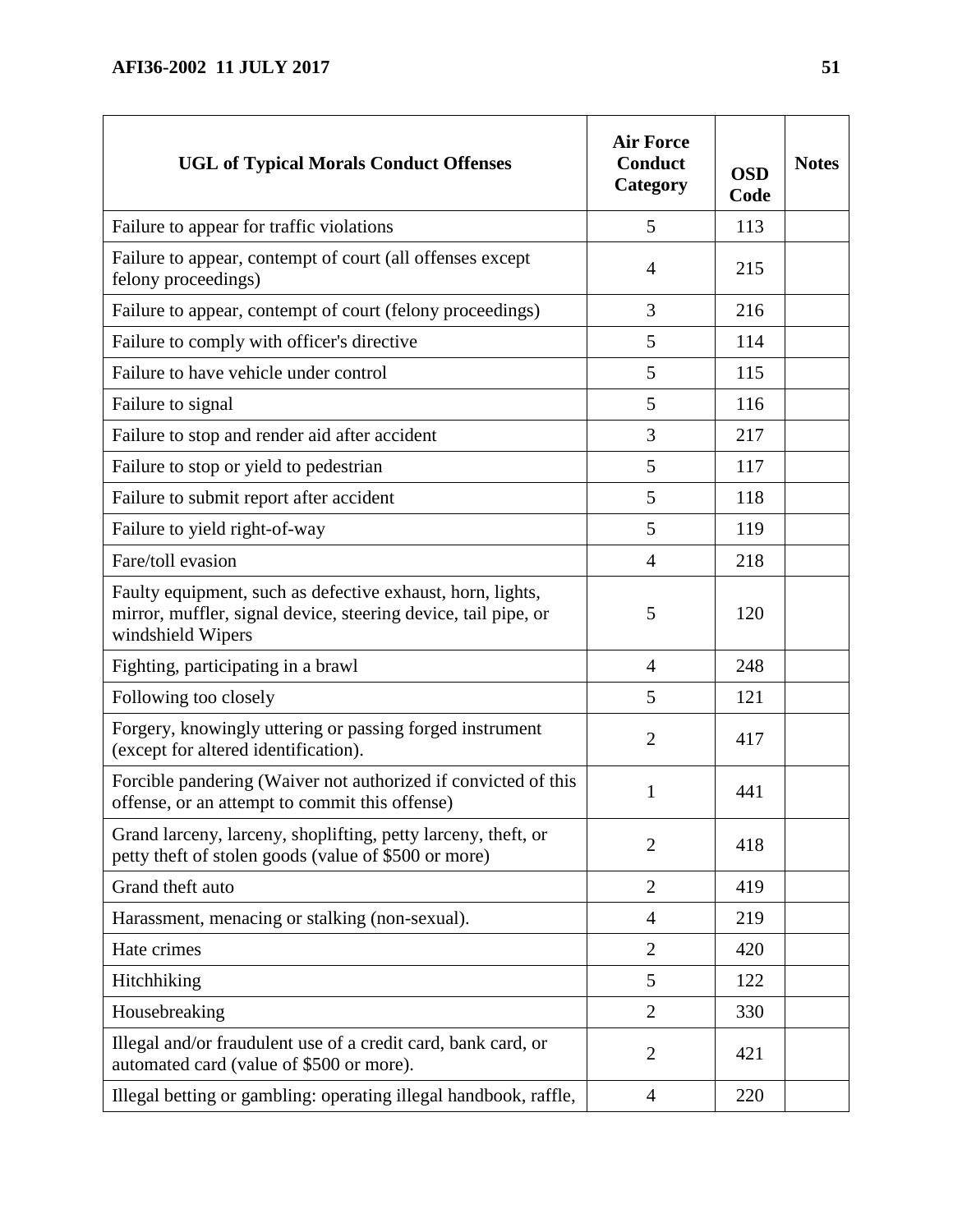| <b>UGL of Typical Morals Conduct Offenses</b>                                                                                                                                                                           | <b>Air Force</b><br><b>Conduct</b><br>Category | <b>OSD</b><br>Code | <b>Notes</b> |
|-------------------------------------------------------------------------------------------------------------------------------------------------------------------------------------------------------------------------|------------------------------------------------|--------------------|--------------|
| lottery, or punch board; cockfighting                                                                                                                                                                                   |                                                |                    |              |
| Illegal/fraudulent use of a credit card, bank card or automated<br>card (value less the \$500)                                                                                                                          | 3                                              | 310                |              |
| Improper backing, such as backing into intersection or<br>highway, backing on expressway, or backing over crosswalk                                                                                                     | 5                                              | 123                |              |
| Improper blowing of horn                                                                                                                                                                                                | 5                                              | 124                |              |
| Improper passing (passing on right, passing in no-passing<br>zone, passing stopped school bus, or passing pedestrian in<br>crosswalk)                                                                                   | 5                                              | 125                |              |
| Improper turn                                                                                                                                                                                                           | 5                                              | 126                |              |
| Indecent acts or liberties with a child (a child is defined as<br>under 16 years of age for this offense); molestation (Waiver<br>not authorized if convicted of this offense, or an attempt to<br>commit this offense) | 1                                              | 422                |              |
| Indecent assault (Waiver not authorized if convicted of this<br>offense, or an attempt to commit this offense)                                                                                                          | 1                                              | 423                |              |
| Indecent exposure (Waiver not authorized if convicted of this<br>offense, or an attempt to commit this offense)                                                                                                         | 1                                              | 441                |              |
| Indecent, insulting, or obscene language communicated<br>directly or by telephone or any electronic transmission<br>method                                                                                              | 3                                              | 222                |              |
| Indecent viewing, visual recording or broadcasting - (Waiver<br>not authorized if convicted of this offense, or an attempt to<br>commit this offense).                                                                  | 1                                              | 441                |              |
| Invalid or unofficial inspection sticker, failure to display<br>inspection sticker                                                                                                                                      | 5                                              | 127                |              |
| Involuntary manslaughter                                                                                                                                                                                                | $\overline{2}$                                 | 441                |              |
| Jaywalking                                                                                                                                                                                                              | 5                                              | 128                |              |
| Jumping turnstile (to include those states that adjudicate<br>jumping a turnstile as petty larceny)                                                                                                                     | $\overline{4}$                                 | 223                |              |
| Juvenile adjudications (noncriminal misconduct); beyond<br>parental control, incorrigible, runaway, truant, or wayward.                                                                                                 | $\overline{4}$                                 | 224                |              |
| Kidnapping or abduction                                                                                                                                                                                                 | 1                                              | 424                |              |
| Killing a domestic animal                                                                                                                                                                                               | 3                                              | 225                |              |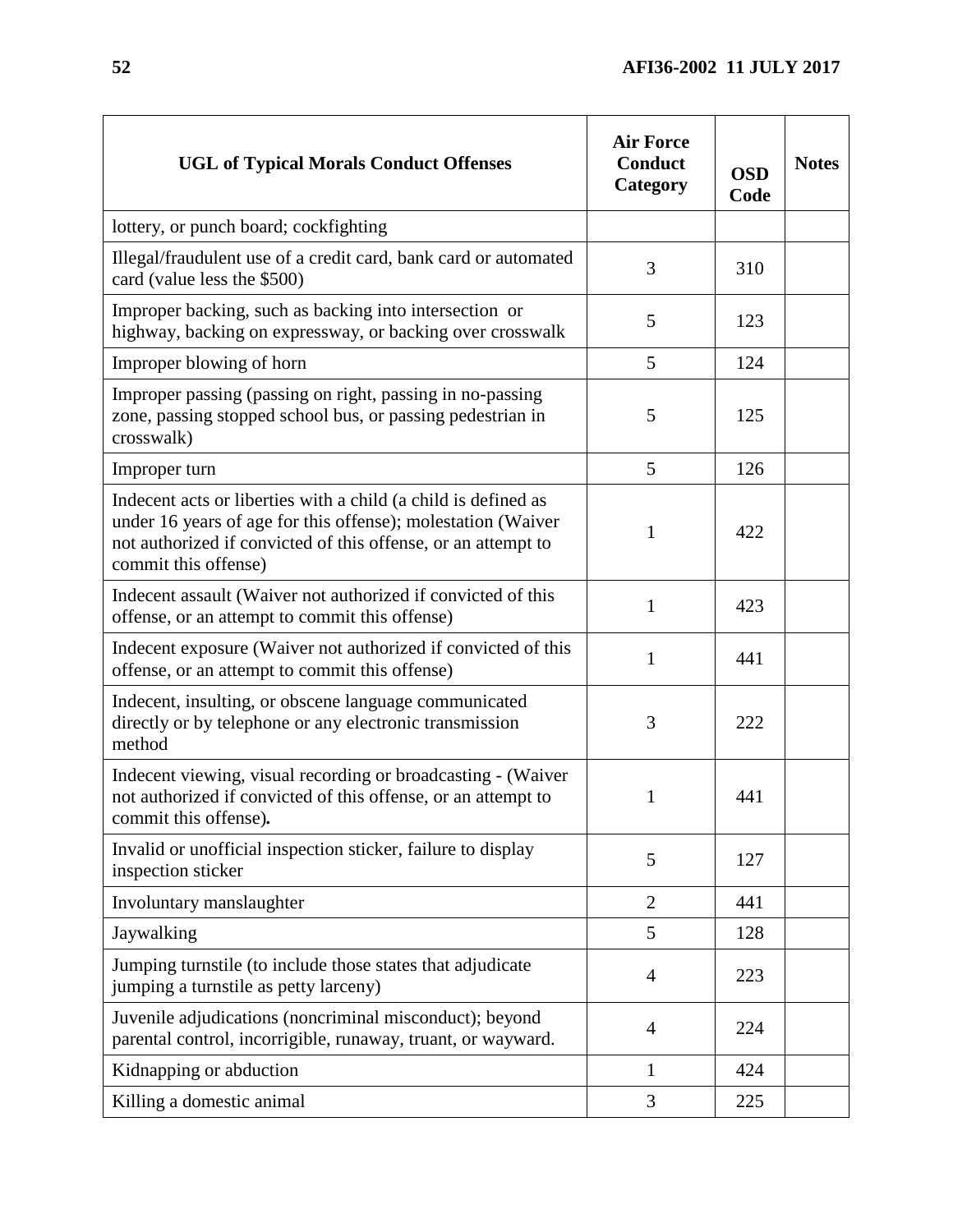| <b>UGL of Typical Morals Conduct Offenses</b>                                                                                                                         | <b>Air Force</b><br><b>Conduct</b><br>Category | <b>OSD</b><br>Code | <b>Notes</b> |
|-----------------------------------------------------------------------------------------------------------------------------------------------------------------------|------------------------------------------------|--------------------|--------------|
| Larceny, shoplifting or conversion (Less than \$500)                                                                                                                  | 3                                              | 311                |              |
| Leaving key in ignition                                                                                                                                               | 5                                              | 129                |              |
| Leaving the scene of accident (when not considered hit and<br>run)                                                                                                    | 5                                              | 130                |              |
| Leaving the scene of an accident (hit and run) involving no<br>personal injury                                                                                        | 3                                              | 312                |              |
| Leaving the scene of an accident (hit and run) involving<br>personal injury.                                                                                          | $\overline{2}$                                 | 330                |              |
| Lewd, licentious or lascivious behavior (Waiver not<br>authorized if convicted of this offense, or an attempt to<br>commit this offense)                              | 1                                              | 441                |              |
| License plates improperly displayed or not displayed                                                                                                                  | 5                                              | 131                |              |
| Liquor or alcoholic beverages: unlawful manufacture, sale,<br>possession, or consumption in a public place                                                            | 3                                              | 239                |              |
| Littering                                                                                                                                                             | $\overline{4}$                                 | 226                |              |
| Loitering                                                                                                                                                             | $\overline{4}$                                 | 227                |              |
| Looting                                                                                                                                                               | $\overline{2}$                                 | 313                |              |
| Mail or electronic emission matters: abstracting, destroying,<br>obstructing, opening, secreting, stealing, or taking not<br>including the destruction of mailboxes). | $\overline{2}$                                 | 425                |              |
| Mailbox destruction                                                                                                                                                   | 3                                              | 314                |              |
| Mailing, to include e-mail, of obscene or indecent matter<br>(including bulletin board systems and files).                                                            | $\overline{2}$                                 | 315                |              |
| Maiming or disfiguring                                                                                                                                                | $\overline{2}$                                 | 441                |              |
| Malicious mischief (fine or restitution of \$500 or less and no<br>confinement)                                                                                       | 3                                              | 228                |              |
| Manslaughter (includes voluntary and vehicular).                                                                                                                      | 1                                              | 426                |              |
| Murder                                                                                                                                                                | $\mathbf{1}$                                   | 427                |              |
| Narcotics or habit-forming drugs; wrongful possession or use<br>(marijuana not included - see category 2)                                                             | $\overline{2}$                                 | 428                |              |
| Negligent or vehicular homicide                                                                                                                                       | $\overline{2}$                                 | 429                |              |
| Operating a motor vehicle after consumption of less than legal                                                                                                        | $\overline{4}$                                 | 248                |              |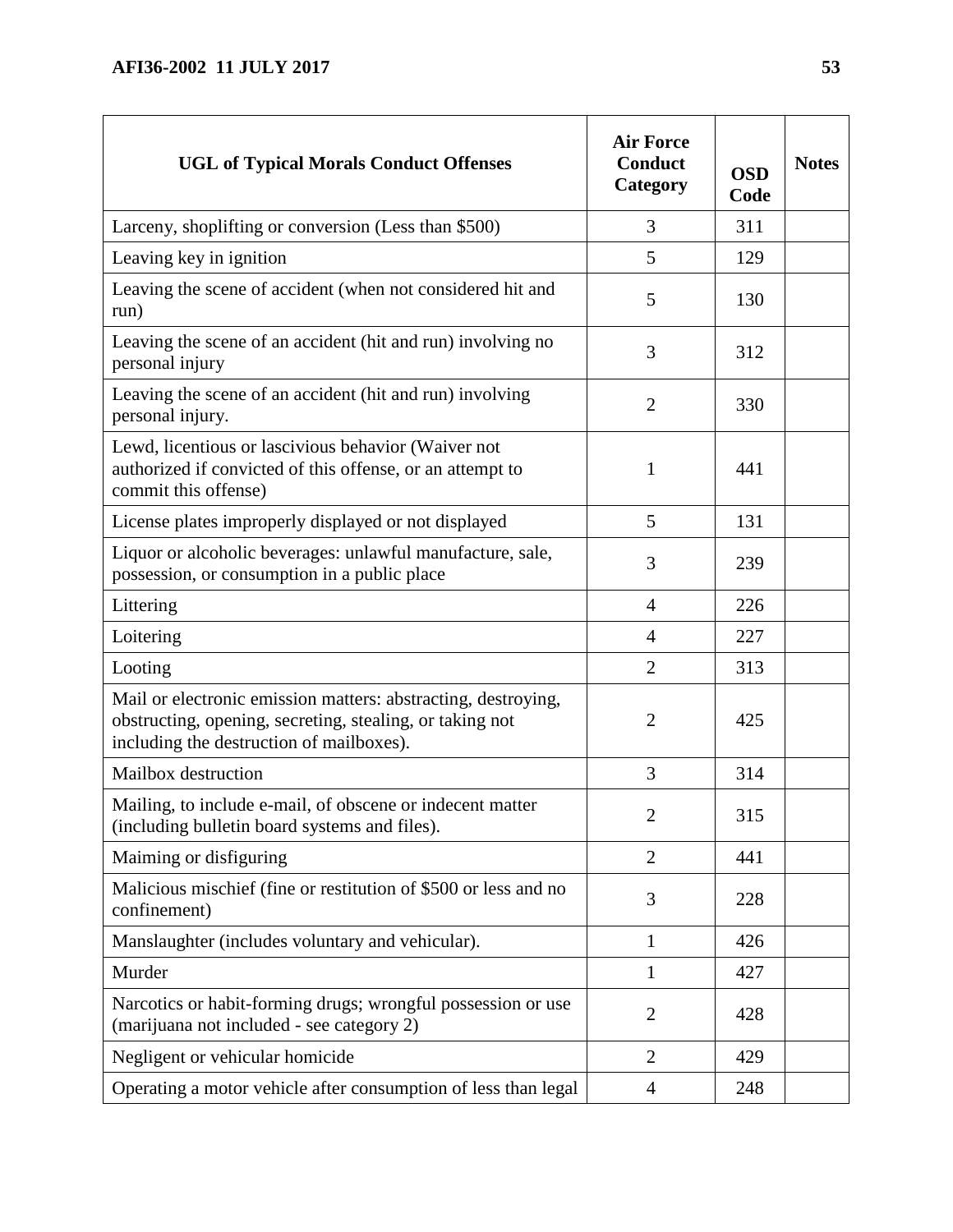| <b>UGL of Typical Morals Conduct Offenses</b>                                                                                                                                               | <b>Air Force</b><br>Conduct<br>Category | <b>OSD</b><br>Code | <b>Notes</b> |
|---------------------------------------------------------------------------------------------------------------------------------------------------------------------------------------------|-----------------------------------------|--------------------|--------------|
| limit of alcohol, while under legal drinking age                                                                                                                                            |                                         |                    |              |
| Operating overloaded vehicle                                                                                                                                                                | 5                                       | 132                |              |
| Other major misconduct offenses not specifically listed                                                                                                                                     | $\overline{2}$                          | 441                | $\mathbf{1}$ |
| Other misconduct offenses not specifically listed                                                                                                                                           | $\overline{2}$                          | 330                | 1            |
| Other non-traffic offenses not specifically listed                                                                                                                                          | $\overline{4}$                          | 248                | 1            |
| Other traffic offenses not specifically listed                                                                                                                                              | 5                                       | 142                | $\mathbf{1}$ |
| Pandering                                                                                                                                                                                   | $\overline{2}$                          | 229                |              |
| Perjury or subornation of perjury (adjudicated as a juvenile<br>only)                                                                                                                       | $\overline{2}$                          | 430                |              |
| Perjury or subornation of perjury (adjudicated as an adult<br>only)                                                                                                                         | 1                                       | 430                |              |
| Poaching                                                                                                                                                                                    | $\overline{4}$                          | 230                |              |
| Possession of indecent publications or pictures (other than<br>child pornography)                                                                                                           | $\overline{A}$                          | 248                |              |
| Possession of marijuana or drug paraphernalia                                                                                                                                               | $\overline{2}$                          | 316                |              |
| Possession or intent to use materials in a manner to make a<br>bomb or explosive device to cause bodily harm or destruction<br>of property                                                  | $\overline{2}$                          | 431                |              |
| Possession/carrying of weapon on school grounds (other than<br>firearm)                                                                                                                     | 3                                       | 301                |              |
| Prostitution or solicitation for prostitution                                                                                                                                               | $\overline{2}$                          | 317                |              |
| Public record; altering, concealing, destroying, mutilating,<br>obliterating, or removing                                                                                                   | $\overline{2}$                          | 432                |              |
| Purchase, possession, or consumption of tobacco/alcoholic<br>beverages by a minor.                                                                                                          | $\overline{4}$                          | 231                |              |
| Racing, dragging, or contest for speed                                                                                                                                                      | 5                                       | 133                |              |
| Rape, sexual abuse, sexual assault, criminal sexual abuse,<br>incest, or other sex crimes. (Waiver not authorized if<br>convicted of this offense, or an attempt to commit this<br>offense) | 1                                       | 433                |              |
| Rape of a Child, Sexual Assault of a Child, or Sexual Abuse<br>of a Child (Waiver not authorized if convicted of this offense,<br>or an attempt to commit this offense)                     | 1                                       | 441                |              |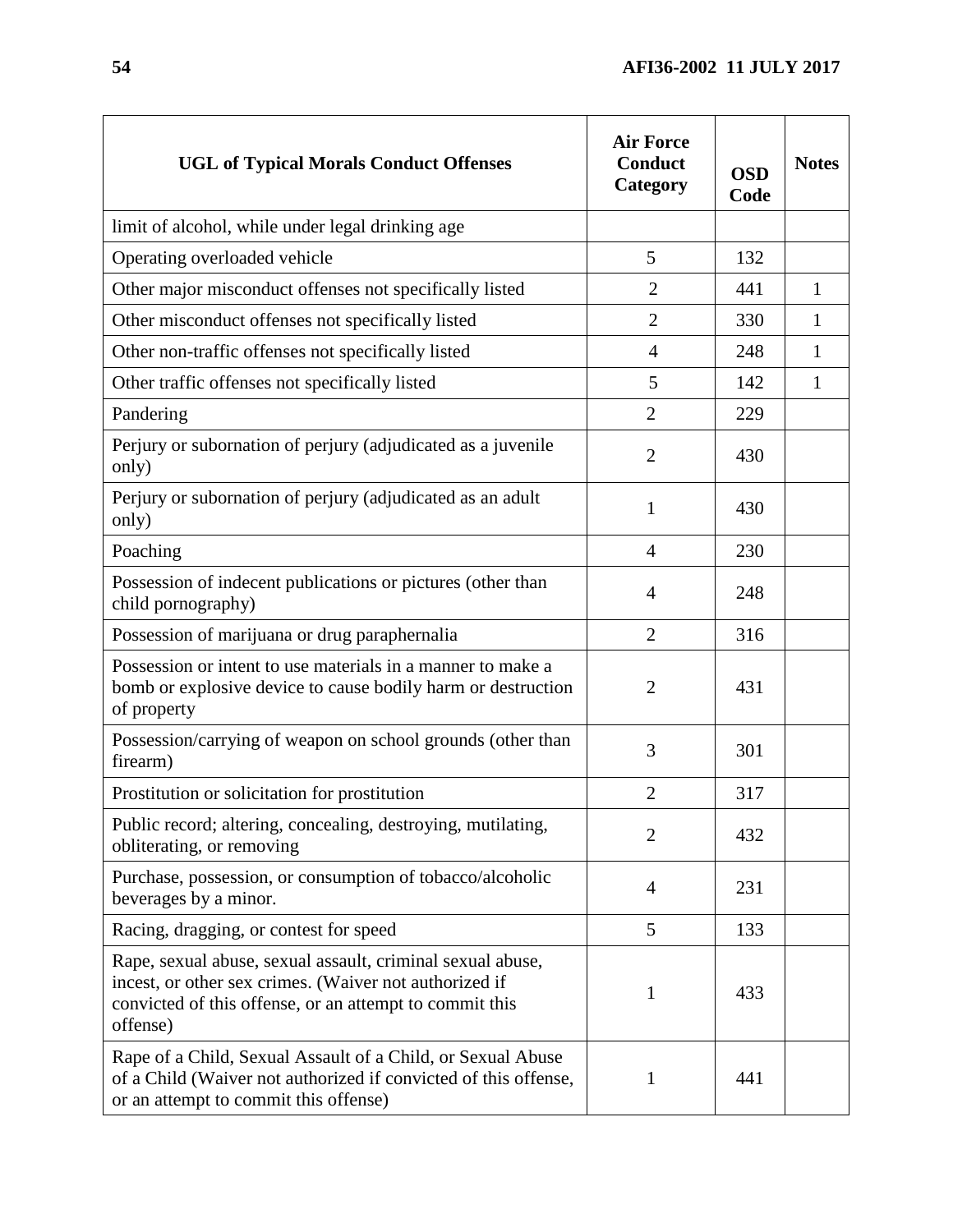| <b>UGL of Typical Morals Conduct Offenses</b>                                                                                                                                             | <b>Air Force</b><br><b>Conduct</b><br>Category | <b>OSD</b><br>Code | <b>Notes</b>   |
|-------------------------------------------------------------------------------------------------------------------------------------------------------------------------------------------|------------------------------------------------|--------------------|----------------|
| Reckless endangerment                                                                                                                                                                     | 3                                              | 319                |                |
| Reckless, careless or imprudent driving (considered a<br>misdemeanor when the fine is \$300 or more or when<br>confinement is imposed; otherwise, considered a minor traffic<br>offense). | 3                                              | 318                |                |
| Reckless, careless or imprudent driving (considered a traffic<br>offense when the fine is less than \$300 and there is no<br>confinement) Court costs are not part of a fine              | $\overline{4}$                                 | 134                |                |
| Removing property from public grounds                                                                                                                                                     | 3                                              | 232                |                |
| Removing property under lien                                                                                                                                                              | 3                                              | 233                |                |
| Reserved for future use                                                                                                                                                                   |                                                | 135                | $\overline{2}$ |
| Reserved for future use                                                                                                                                                                   |                                                | 143                | $\overline{2}$ |
| Reserved for future use                                                                                                                                                                   |                                                | 144                | $\overline{2}$ |
| Reserved for future use                                                                                                                                                                   |                                                | 249                | $\overline{2}$ |
| Reserved for future use                                                                                                                                                                   |                                                | 331                | $\overline{2}$ |
| Reserved for future use                                                                                                                                                                   |                                                | 332                | $\overline{2}$ |
| Reserved for future use                                                                                                                                                                   |                                                | 442                | $\overline{2}$ |
| Reserved for future use                                                                                                                                                                   |                                                | 443                | $\overline{2}$ |
| Resisting, fleeing or eluding arrest                                                                                                                                                      | 3                                              | 320                |                |
| Riot                                                                                                                                                                                      | $\overline{2}$                                 | 434                |                |
| Robbery, to include armed (adjudicated as a juvenile only)                                                                                                                                | $\overline{2}$                                 | 435                |                |
| Robbery, to include armed (adjudicated as an adult only).                                                                                                                                 | $\mathbf{1}$                                   | 435                |                |
| Robbing an orchard                                                                                                                                                                        | $\overline{4}$                                 | 234                |                |
| Sale, distribution, or trafficking of cannabis (marijuana) or<br>any other controlled substance (including intent)                                                                        | $\overline{2}$                                 | 436                |                |
| Seatbelt and/or child restraint violation                                                                                                                                                 | 5                                              | 136                |                |
| Sedition or soliciting to commit sedition                                                                                                                                                 | $\overline{2}$                                 | 330                |                |
| Selling or leasing weapons                                                                                                                                                                | $\overline{2}$                                 | 321                |                |
| Sexual abuse. Sexual assault, criminal sexual abuse, incest, or<br>other sex crimes (adjudicated as a juvenile only).                                                                     | $\overline{2}$                                 | 441                |                |
| Sexual harassment                                                                                                                                                                         | $\mathfrak{2}$                                 | 330                |                |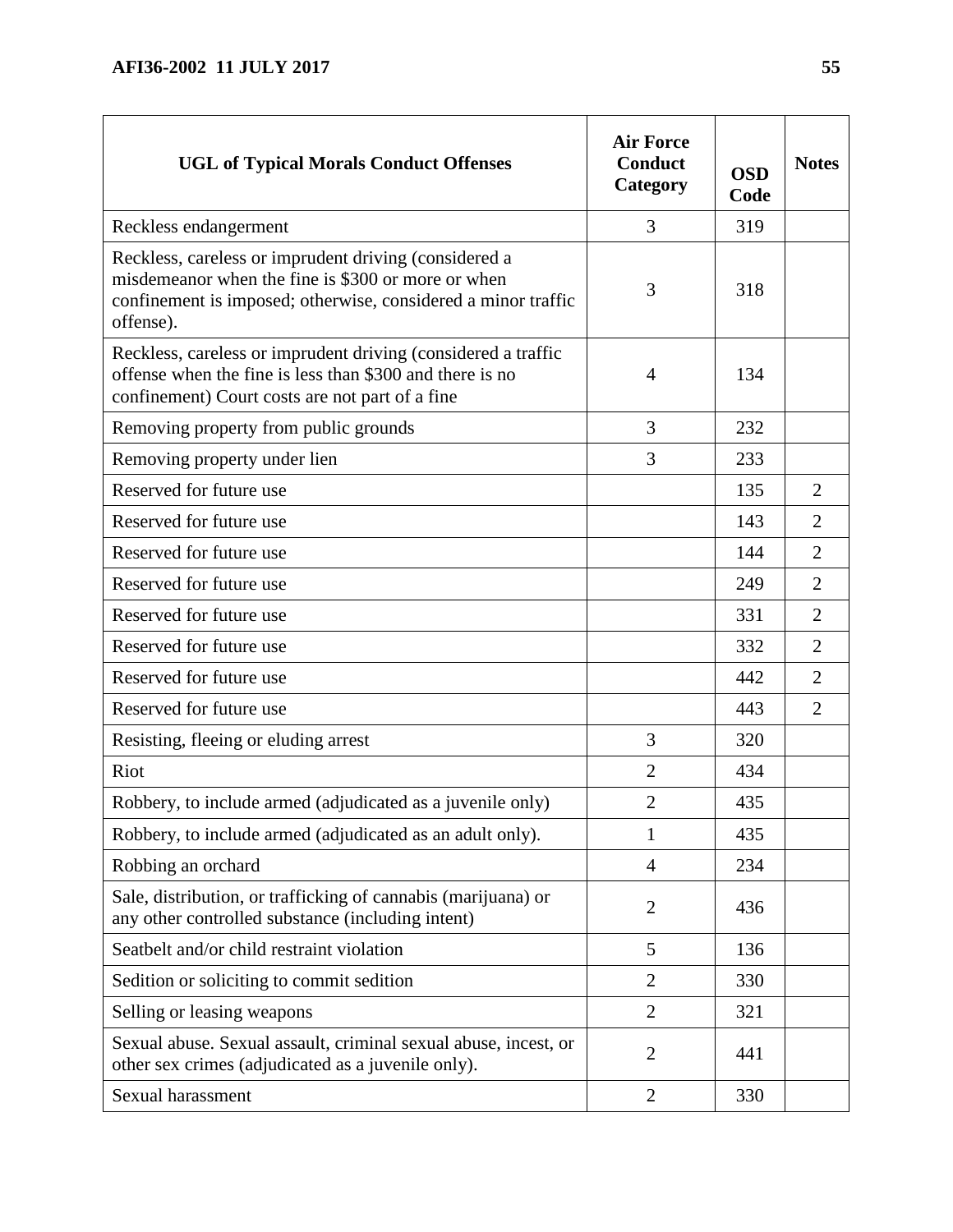| <b>UGL of Typical Morals Conduct Offenses</b>                                                                                                                 | <b>Air Force</b><br><b>Conduct</b><br>Category | <b>OSD</b><br>Code | <b>Notes</b> |
|---------------------------------------------------------------------------------------------------------------------------------------------------------------|------------------------------------------------|--------------------|--------------|
| Shooting from a highway                                                                                                                                       | 3                                              | 235                |              |
| Shoplifting, larceny, petty larceny, theft, or petty theft<br>(committed under age 14 and stolen goods valued at \$50 or<br>less)                             | 4                                              | 330                |              |
| Skateboard, roller skate, or inline skating violation                                                                                                         | 5                                              | 137                |              |
| Slander                                                                                                                                                       | 3                                              | 248                |              |
| Sodomy (only when it is nonconsensual or involves a minor) -<br>(Waiver not authorized if convicted of this offense, or an<br>attempt to commit this offense) | 1                                              | 437                |              |
| Speeding                                                                                                                                                      | 5                                              | 138                |              |
| Spilling load on highway                                                                                                                                      | 5                                              | 139                |              |
| Spinning wheels, improper start, zigzagging, or weaving in<br>traffic                                                                                         | 5                                              | 140                |              |
| Stalking (Waiver not authorized if convicted of this offense,<br>or an attempt to commit this offense)                                                        | 1                                              | 441                |              |
| Stolen property, knowingly received (value less than \$500)                                                                                                   | 3                                              | 322                |              |
| Stolen property, knowingly received (value of \$500 or more)                                                                                                  | $\overline{2}$                                 | 438                |              |
| Terrorist threats including bomb threats                                                                                                                      | $\overline{2}$                                 | 439                |              |
| Throwing glass or other material in roadway                                                                                                                   | $\overline{4}$                                 | 236                |              |
| Throwing rocks on a highway; throwing missiles at sporting<br>events; throwing objects at vehicles                                                            | 3                                              | 323                |              |
| Trespass on property (non-criminal/simple)                                                                                                                    | 4                                              | 237                |              |
| Unlawful assembly                                                                                                                                             | $\overline{4}$                                 | 238                |              |
| Unlawful carrying of firearms or carrying concealed firearm                                                                                                   | $\overline{2}$                                 | 325                |              |
| Unlawful or illegal entry                                                                                                                                     | 3                                              | 326                |              |
| Unlawful use of long distance telephone calling card                                                                                                          | $\overline{4}$                                 | 240                |              |
| Use of telephone, internet, or other electronic means to abuse,<br>annoy, harass, threaten, or torment another                                                | 3                                              | 327                |              |
| Using or wearing unlawful emblem and/or identification                                                                                                        | $\overline{4}$                                 | 241                |              |
| Vagrancy                                                                                                                                                      | $\overline{4}$                                 | 242                |              |
| Vandalism, defacing or injuring property (fine or restitution                                                                                                 | $\overline{4}$                                 | 243                |              |